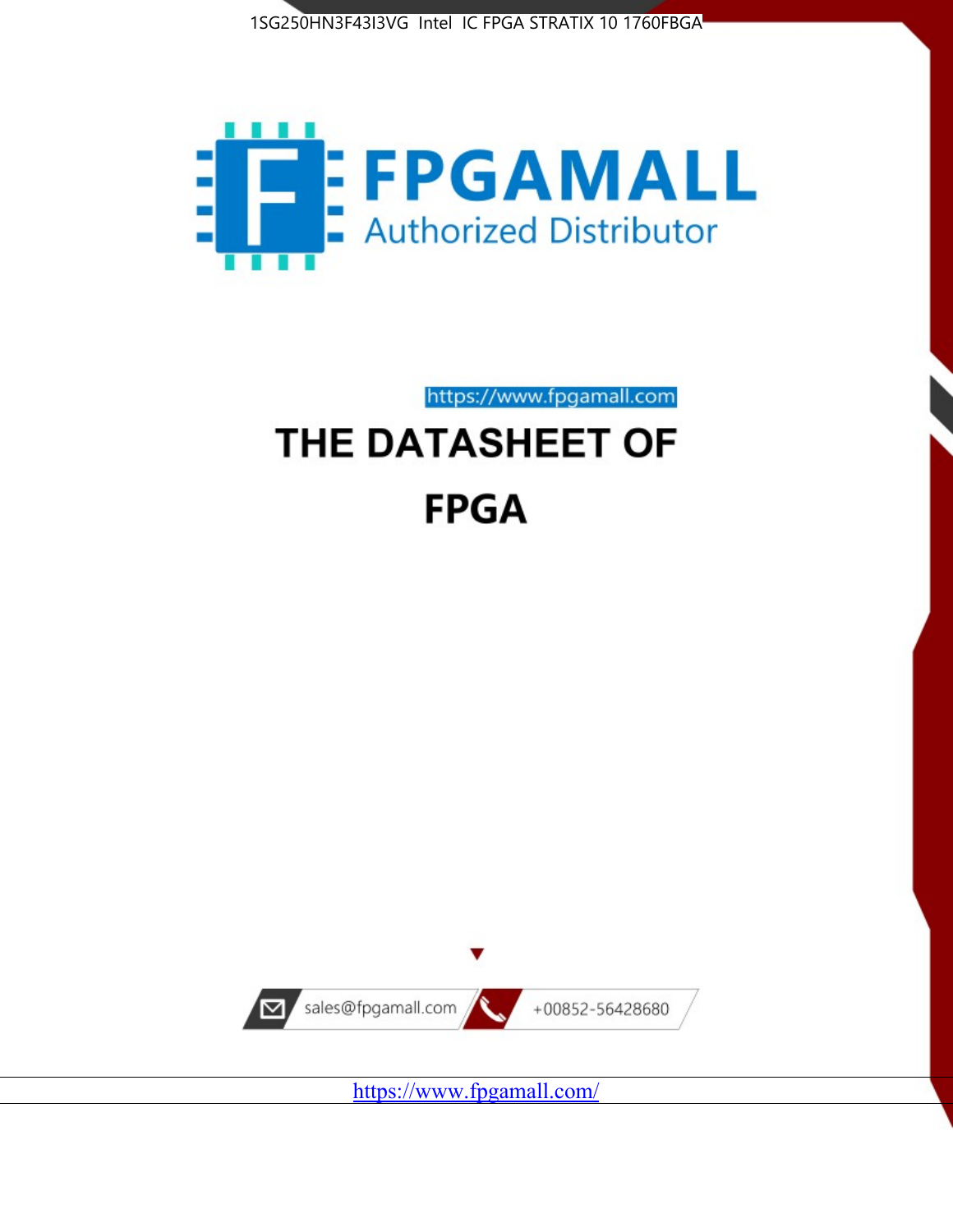1SG250HN3F43I3VG Intel IC FPGA STRATIX 10 1760FBGA



# **Intel® Stratix® 10 GX/SX Device Overview**



**S10-OVERVIEW | 2020.04.30** Latest document on the web: **[PDF](https://www.intel.com/content/dam/www/programmable/us/en/pdfs/literature/hb/stratix-10/s10-overview.pdf)** | **[HTML](https://www.intel.com/content/www/us/en/programmable/documentation/joc1442261161666.html)**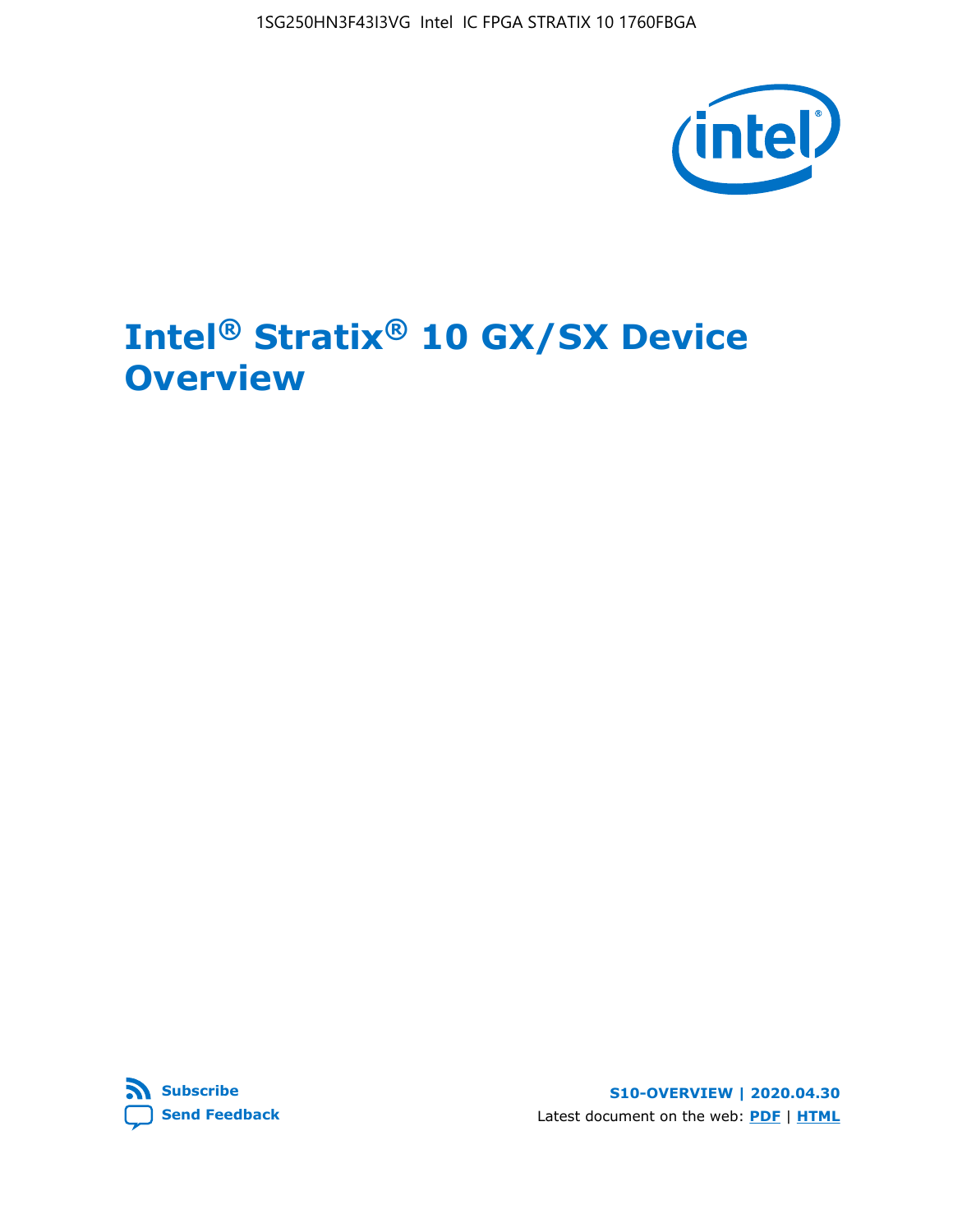

*Contents*

# **Contents**

| 1.26. Document Revision History for the Intel Stratix 10 GX/SX Device Overview36 |  |
|----------------------------------------------------------------------------------|--|

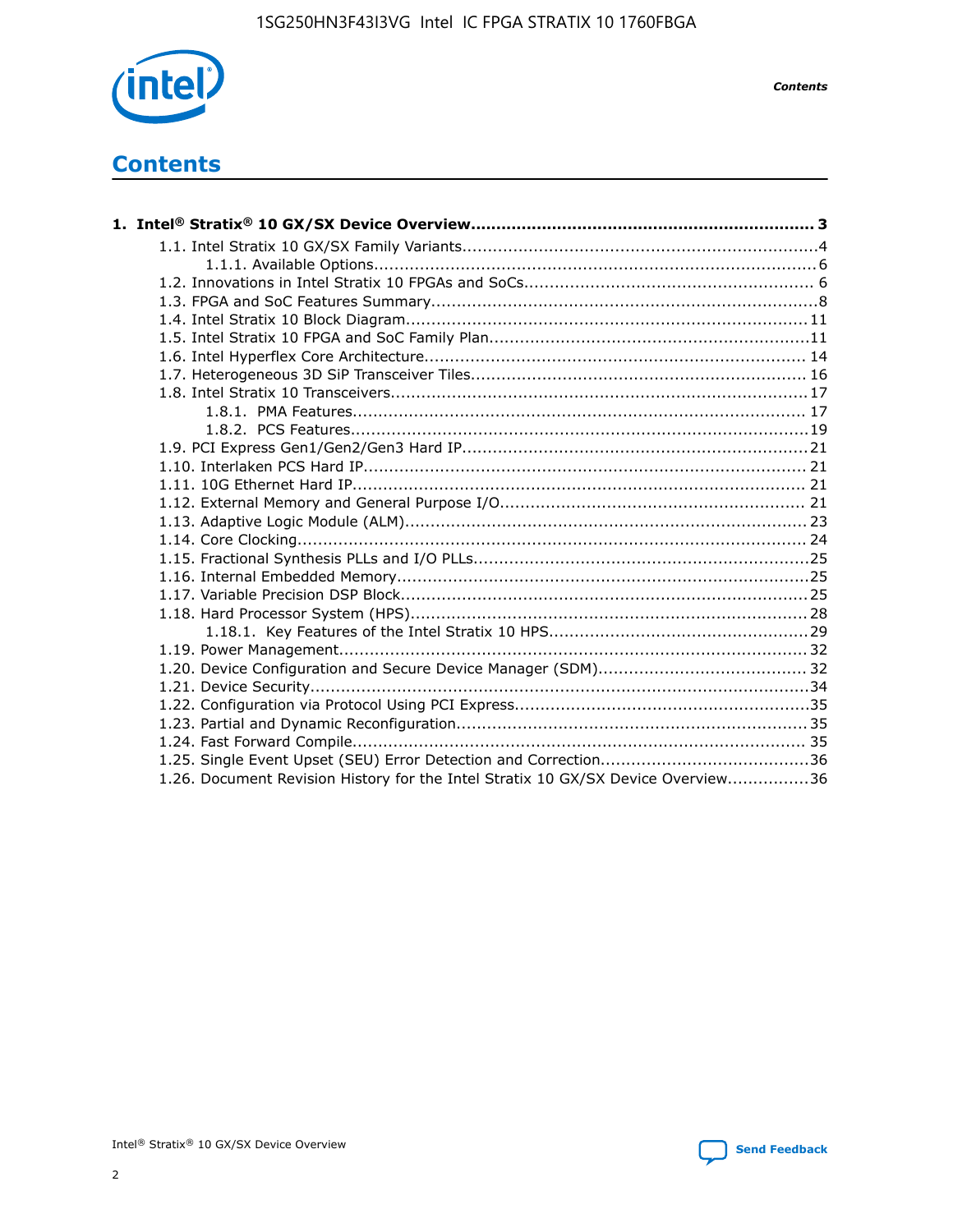**S10-OVERVIEW | 2020.04.30**

**[Send Feedback](mailto:FPGAtechdocfeedback@intel.com?subject=Feedback%20on%20Intel%20Stratix%2010%20GX/SX%20Device%20Overview%20(S10-OVERVIEW%202020.04.30)&body=We%20appreciate%20your%20feedback.%20In%20your%20comments,%20also%20specify%20the%20page%20number%20or%20paragraph.%20Thank%20you.)**



# **1. Intel® Stratix® 10 GX/SX Device Overview**

Intel's 14 nm Intel® Stratix® 10 GX FPGAs and SX SoCs deliver 2X the core performance and up to 70% lower power over previous generation high-performance FPGAs.

Featuring several groundbreaking innovations, including the all new Intel Hyperflex™ core architecture, this device family enables you to meet the demand for everincreasing bandwidth and processing performance in your most advanced applications, while meeting your power budget.

With an embedded hard processor system (HPS) based on a quad-core 64 bit Arm\* Cortex\*-A53, the Intel Stratix 10 SoC devices deliver power efficient, application-class processing and allow designers to extend hardware virtualization into the FPGA fabric. Intel Stratix 10 SoC devices demonstrate Intel's commitment to high-performance SoCs and extend Intel's leadership in programmable devices featuring an Arm-based processor system.

Important innovations in Intel Stratix 10 FPGAs and SoCs include:

- All new Intel Hyperflex core architecture delivering 2X the core performance compared to previous generation high-performance FPGAs
- Intel 14 nm tri-gate (FinFET) technology
- Heterogeneous 3D System-in-Package (SiP) technology
- Core fabric with up to 10.2 million logic elements (LEs)
- Up to 96 full duplex transceiver channels on heterogeneous 3D SiP transceiver tiles
- Transceiver data rates up to 28.3 Gbps chip-to-chip/module and backplane performance
- M20K (20 Kb) internal SRAM memory blocks
- Fractional synthesis and ultra-low jitter LC tank based transmit phase locked loops (PLLs)
- Hard PCI Express<sup>®</sup> Gen3 x16 intellectual property (IP) blocks
- Hard 10GBASE-KR/40GBASE-KR4 Forward Error Correction (FEC) in every transceiver channel
- Hard memory controllers and PHY supporting DDR4 rates up to 2666 Mbps per pin
- Hard fixed-point and IEEE 754 compliant hard floating-point variable precision digital signal processing (DSP) blocks with up to 10 TFLOP compute performance with a power efficiency of 80 GFLOP per Watt
- Quad-core 64 bit Arm Cortex-A53 embedded processor running up to 1.5 GHz in SoC family variants
- Programmable clock tree synthesis for flexible, low power, low skew clock trees

Intel Corporation. All rights reserved. Agilex, Altera, Arria, Cyclone, Enpirion, Intel, the Intel logo, MAX, Nios, Quartus and Stratix words and logos are trademarks of Intel Corporation or its subsidiaries in the U.S. and/or other countries. Intel warrants performance of its FPGA and semiconductor products to current specifications in accordance with Intel's standard warranty, but reserves the right to make changes to any products and services at any time without notice. Intel assumes no responsibility or liability arising out of the application or use of any information, product, or service described herein except as expressly agreed to in writing by Intel. Intel customers are advised to obtain the latest version of device specifications before relying on any published information and before placing orders for products or services. \*Other names and brands may be claimed as the property of others.

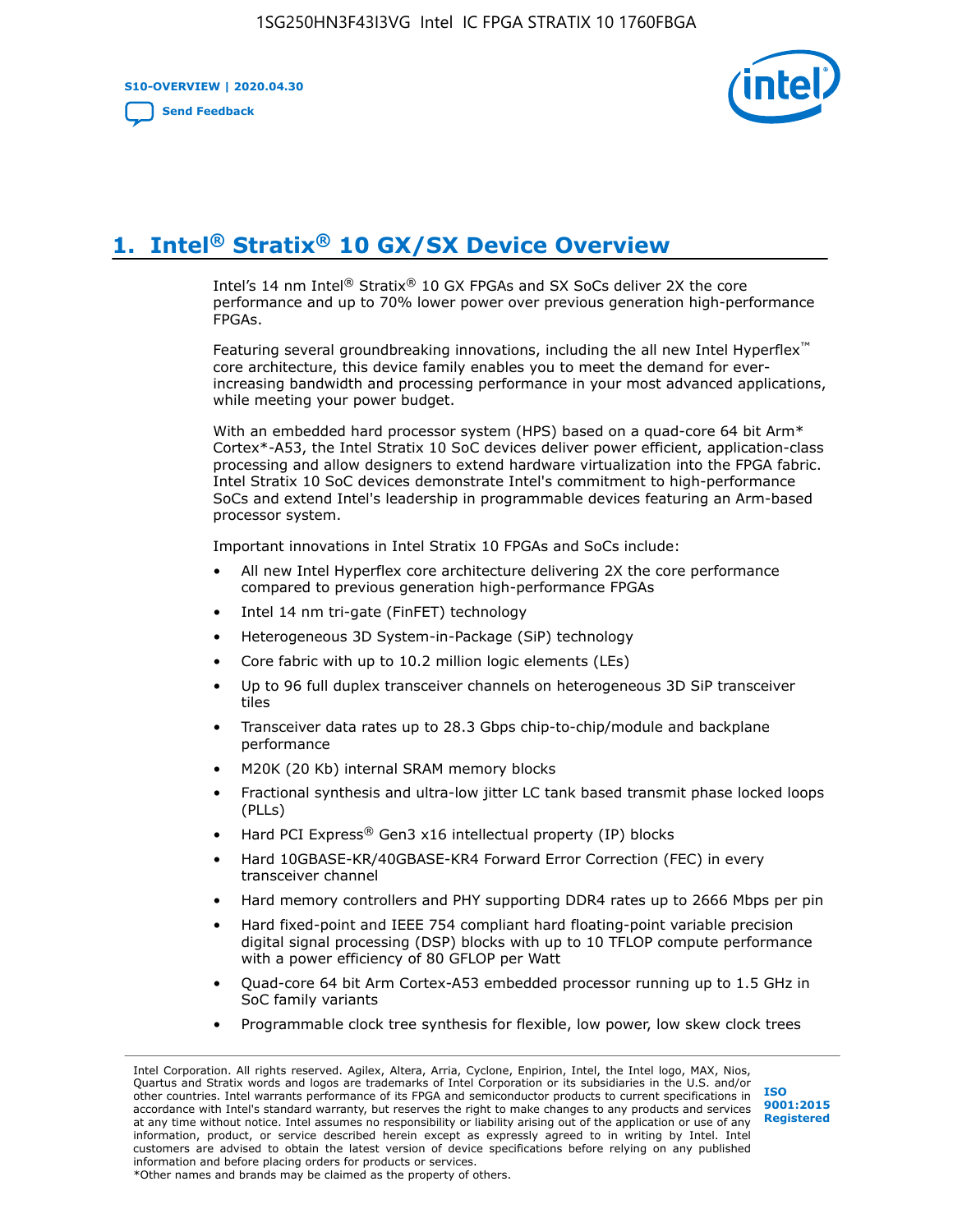

- Dedicated secure device manager (SDM) for:
	- Enhanced device configuration and security
	- AES-256, SHA-256/384 and ECDSA-256/384 encrypt/decrypt accelerators and authentication
	- Multi-factor authentication
	- Physically Unclonable Function (PUF) service and software programmable device configuration capability
- Comprehensive set of advanced power saving features delivering up to 70% lower power compared to previous generation high-performance FPGAs
- Non-destructive register state readback and writeback, to support ASIC prototyping and other applications

With these capabilities, Intel Stratix 10 FPGAs and SoCs are ideally suited for the most demanding applications in diverse markets such as:

- **Compute and Storage**—for custom servers, cloud computing and datacenter acceleration
- **Networking**—for Terabit, 400G and multi-100G bridging, aggregation, packet processing and traffic management
- **Optical Transport Networks**—for OTU4, 2xOTU4, 4xOTU4
- **Broadcast**—for high-end studio distribution, head end encoding/decoding, edge quadrature amplitude modulation (QAM)
- **Military**—for radar, electronic warfare, and secure communications
- **Medical**—for diagnostic scanners and diagnostic imaging
- **Test and Measurement**—for protocol and application testers
- **Wireless**—for next-generation 5G networks
- **ASIC Prototyping**—for designs that require the largest FPGA fabric with the highest I/O count

### **1.1. Intel Stratix 10 GX/SX Family Variants**

Intel Stratix 10 devices are available in FPGA (GX) and SoC (SX) variants.

- **Intel Stratix 10 GX** devices deliver up to 1 GHz core fabric performance and contain up to 10.2 million LEs in the fabric. They also feature up to 96 general purpose transceivers on separate transceiver tiles, and 2666 Mbps DDR4 external memory interface performance. The transceivers are capable of up to 28.3 Gbps short reach and across the backplane. These devices are optimized for FPGA applications that require the highest transceiver bandwidth and core fabric performance, with the power efficiency of Intel's 14 nm tri-gate process technology.
- **Intel Stratix 10 SX** devices have a feature set that is identical to Intel Stratix 10 GX devices, with the addition of an embedded quad-core 64 bit Arm Cortex A53 hard processor system.

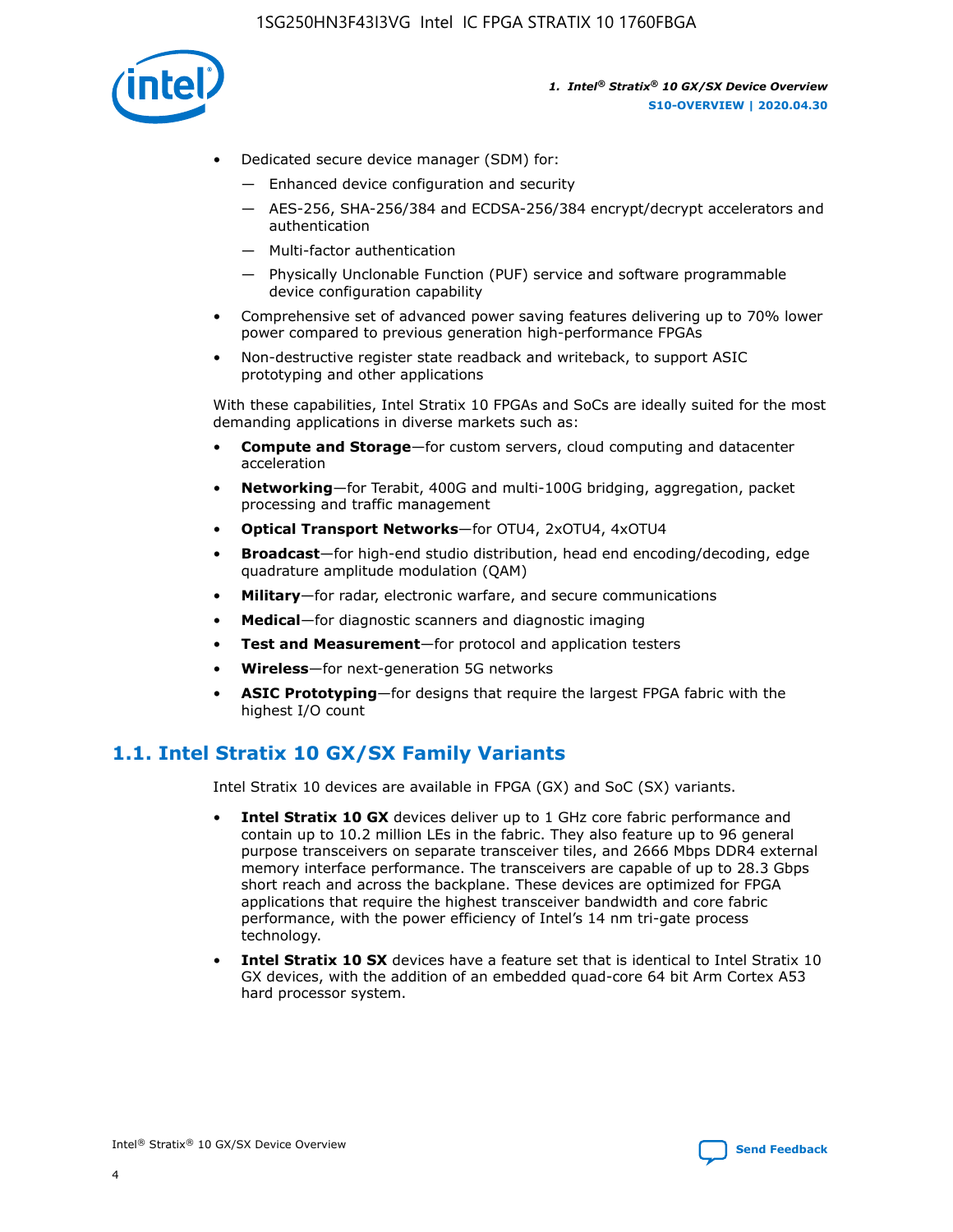

Common to all Intel Stratix 10 family variants is a high-performance fabric based on the new Intel Hyperflex core architecture that includes additional Hyper-Registers throughout the interconnect routing and at the inputs of all functional blocks. The core fabric also contains an enhanced logic array utilizing Intel's adaptive logic module (ALM) and a rich set of high performance building blocks including:

- M20K (20 Kb) embedded memory blocks
- Variable precision DSP blocks with hard IEEE 754 compliant floating-point units
- Fractional synthesis and integer PLLs
- Hard memory controllers and PHY for external memory interfaces
- General purpose IO cells

To clock these building blocks, Intel Stratix 10 devices use programmable clock tree synthesis, which uses dedicated clock tree routing to synthesize only those branches of the clock trees required for the application. All devices support in-system, finegrained partial reconfiguration of the logic array, allowing logic to be added and subtracted from the system while it is operating.

All family variants also contain high speed serial transceivers, containing both the physical medium attachment (PMA) and the physical coding sublayer (PCS), which can be used to implement a variety of industry standard and proprietary protocols. In addition to the hard PCS, Intel Stratix 10 devices contain multiple instantiations of PCI Express hard IP that supports Gen1/Gen2/Gen3 rates in x1/x2/x4/x8/x16 lane configurations, and hard 10GBASE-KR/40GBASE-KR4 FEC for every transceiver. The hard PCS, FEC, and PCI Express IP free up valuable core logic resources, save power, and increase your productivity.

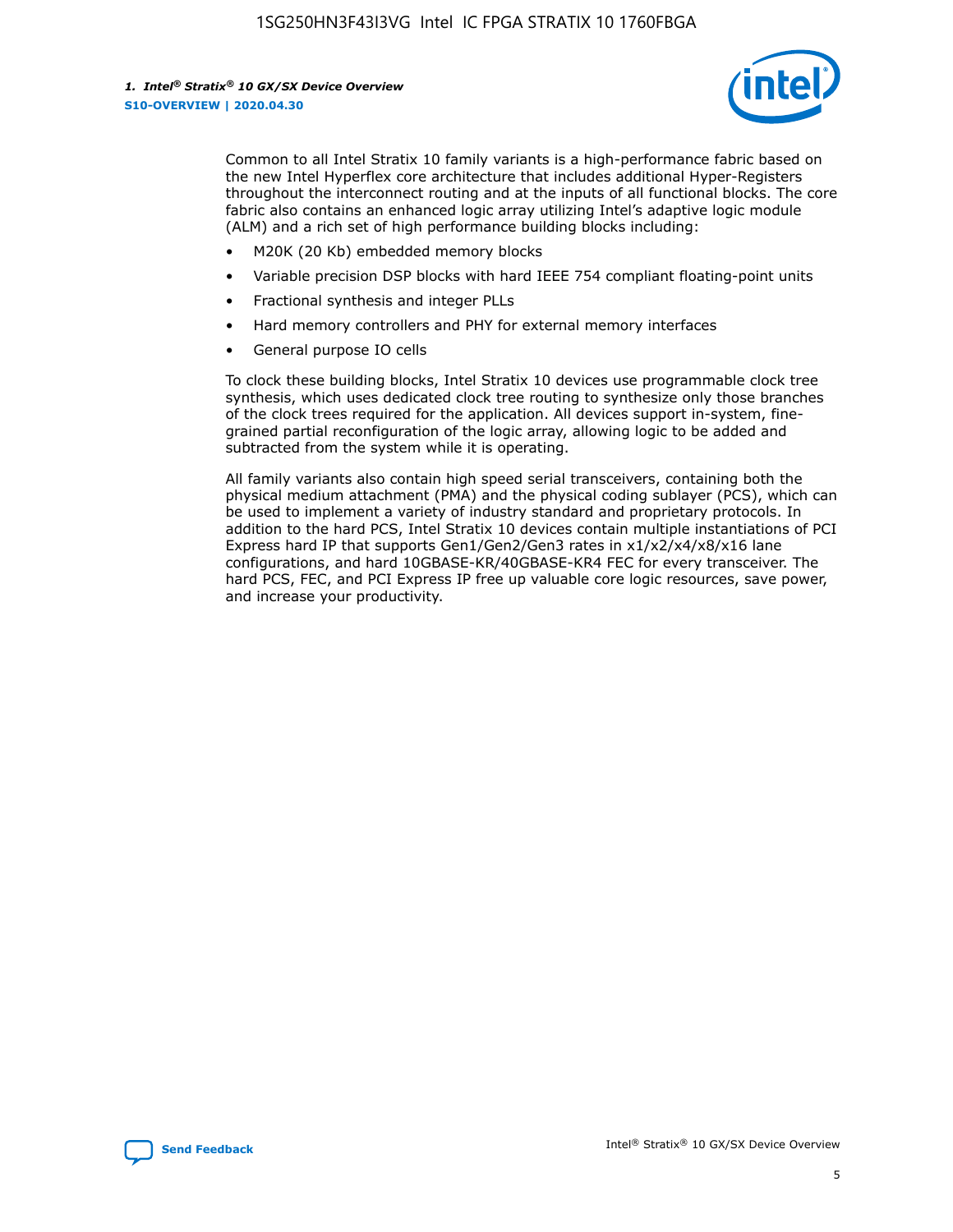

### **1.1.1. Available Options**

#### **Figure 1. Sample Ordering Code and Available Options for Intel Stratix 10 Devices**



### **Related Information**

[My Intel Support](https://www.intel.com/content/www/us/en/programmable/my-intel/mal-home.html)

### **1.2. Innovations in Intel Stratix 10 FPGAs and SoCs**

Intel Stratix 10 FPGAs and SoCs deliver many significant improvements over the previous generation high-performance Stratix V FPGAs.

#### **Table 1. Key Features of Intel Stratix 10 Devices Compared to Stratix V Devices**

| <b>Feature</b>            | <b>Stratix V FPGAs</b>                                           | <b>Intel Stratix 10 FPGAs and SoCs</b>                                        |  |
|---------------------------|------------------------------------------------------------------|-------------------------------------------------------------------------------|--|
| <b>Process technology</b> | 28 nm TSMC (planar<br>transistor)                                | 14 nm Intel tri-gate (FinFET)                                                 |  |
| Hard processor core       | None                                                             | Quad-core 64 bit Arm Cortex-A53<br>(SoC only)                                 |  |
| Core architecture         | Conventional core architecture<br>with conventional interconnect | Intel Hyperflex core architecture with<br>Hyper-Registers in the interconnect |  |
|                           |                                                                  | continued                                                                     |  |

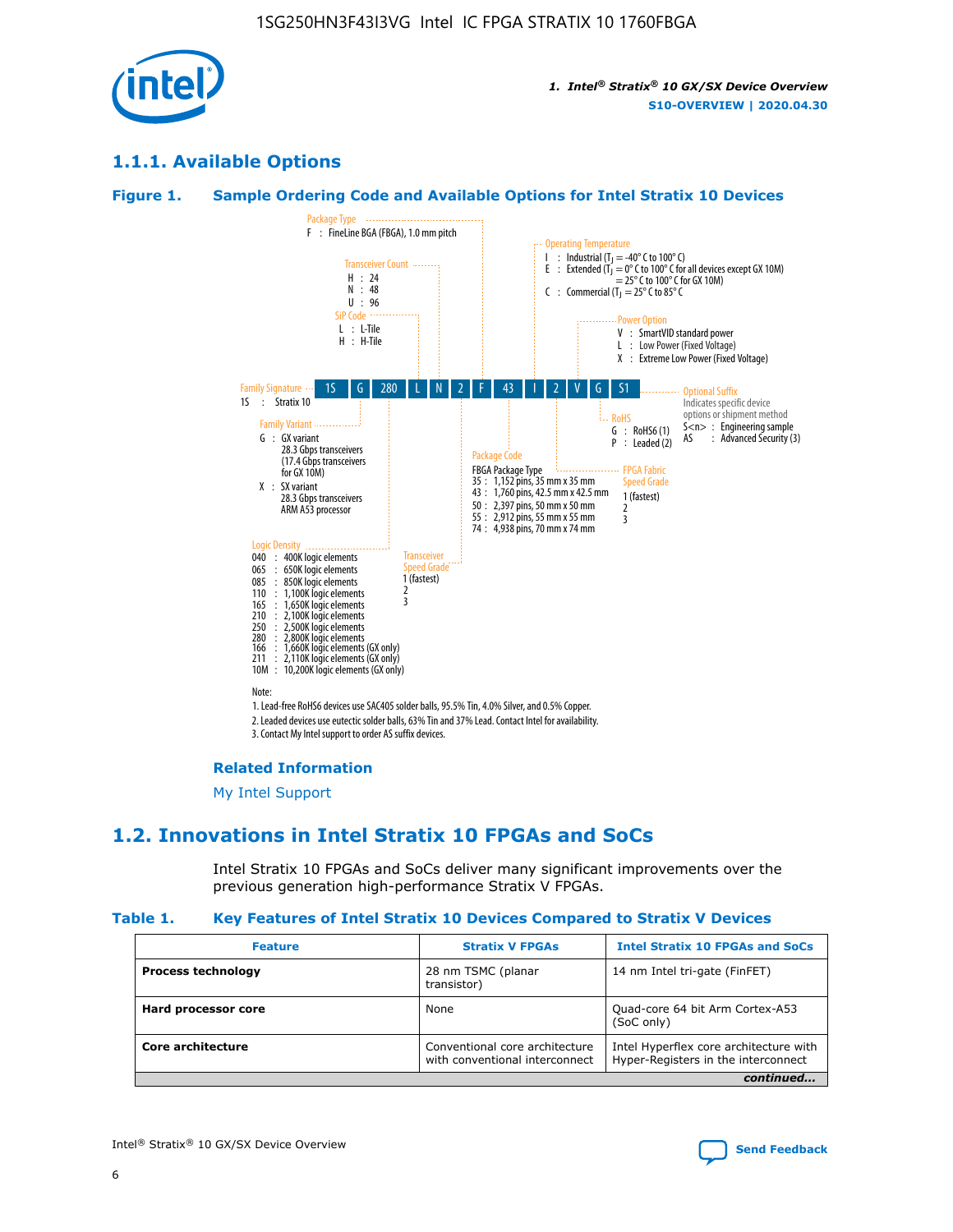

| <b>Feature</b>                                   | <b>Stratix V FPGAs</b>                                                              | <b>Intel Stratix 10 FPGAs and SoCs</b>                                                                                                       |
|--------------------------------------------------|-------------------------------------------------------------------------------------|----------------------------------------------------------------------------------------------------------------------------------------------|
| Core performance                                 | 500 MHz                                                                             | 1 GHz                                                                                                                                        |
| <b>Power dissipation</b>                         | 1x                                                                                  | As low as $0.3x$                                                                                                                             |
| Logic density                                    | 952 KLE                                                                             | 10,200 KLE                                                                                                                                   |
| <b>Embedded memory (M20K)</b>                    | 52 Mbits                                                                            | 253 Mbits                                                                                                                                    |
| 18x19 multipliers                                | 3,926                                                                               | 11,520                                                                                                                                       |
|                                                  | Note: Multiplier is 18x18 in<br>Stratix V devices.                                  | Note: Multiplier is 18x19 in Intel<br>Stratix 10 devices.                                                                                    |
| <b>Floating point DSP capability</b>             | Up to 1 TFLOP, requires soft<br>floating point adder and<br>multiplier              | Up to 10 TFLOP, hard IEEE 754<br>compliant single precision floating<br>point adder and multiplier                                           |
| <b>Maximum transceivers</b>                      | 66                                                                                  | 96                                                                                                                                           |
| Maximum transceiver data rate (chip-to-<br>chip) | 28.05 Gbps                                                                          | 26.6 Gbps L-Tile<br>28.3 Gbps H-Tile                                                                                                         |
| Maximum transceiver data rate (backplane)        | 12.5 Gbps                                                                           | 12.5 Gbps L-Tile<br>28.3 Gbps H-Tile                                                                                                         |
| Hard memory controller                           | None                                                                                | DDR4 @ 1333 MHz/2666 Mbps<br>DDR3 @ 1067 MHz/2133 Mbps                                                                                       |
| <b>Hard protocol IP</b>                          | PCIe* Gen3 x8 (up to 4<br>instances)                                                | PCIe Gen3 x16 (up to 4 instances)<br>SR-IOV (4 physical functions / 2k<br>virtual functions) on H-Tile devices<br>10GBASE-KR/40GBASE-KR4 FEC |
| <b>Core clocking and PLLs</b>                    | Global, quadrant and regional<br>clocks supported by fractional-<br>synthesis fPLLs | Programmable clock tree synthesis<br>supported by fractional synthesis<br>fPLLs and integer IO PLLs                                          |
| Register state readback and writeback            | Not available                                                                       | Non-destructive register state<br>readback and writeback for ASIC<br>prototyping and other applications                                      |

These innovations result in the following improvements:

- **Improved Core Logic Performance**: The Intel Hyperflex core architecture combined with 14 nm Intel tri-gate technology allows Intel Stratix 10 devices to achieve 2X the core performance compared to the previous generation
- **Lower Power**: Intel Stratix 10 devices use up to 70% lower power compared to the previous generation, enabled by 14 nm Intel tri-gate technology, the Intel Hyperflex core architecture, and optional power saving features built into the architecture
- **Higher Density**: Intel Stratix 10 devices offer three times the level of integration, with up to 10.2 million logic elements (LEs), over 253 Mbits of embedded memory blocks (M20K), and 11,520 18x19 multipliers
- **Embedded Processing**: Intel Stratix 10 SoCs feature a Quad-Core 64 bit Arm Cortex-A53 processor optimized for power efficiency and software compatible with previous generation Arria® and Cyclone® SoC devices
- **Improved Transceiver Performance**: With up to 96 transceiver channels implemented in heterogeneous 3D SiP transceiver tiles, Intel Stratix 10 GX and SX devices support data rates up to 28.3 Gbps chip-to-chip and 28.3 Gbps across the backplane with signal conditioning circuits capable of equalizing over 30 dB of system loss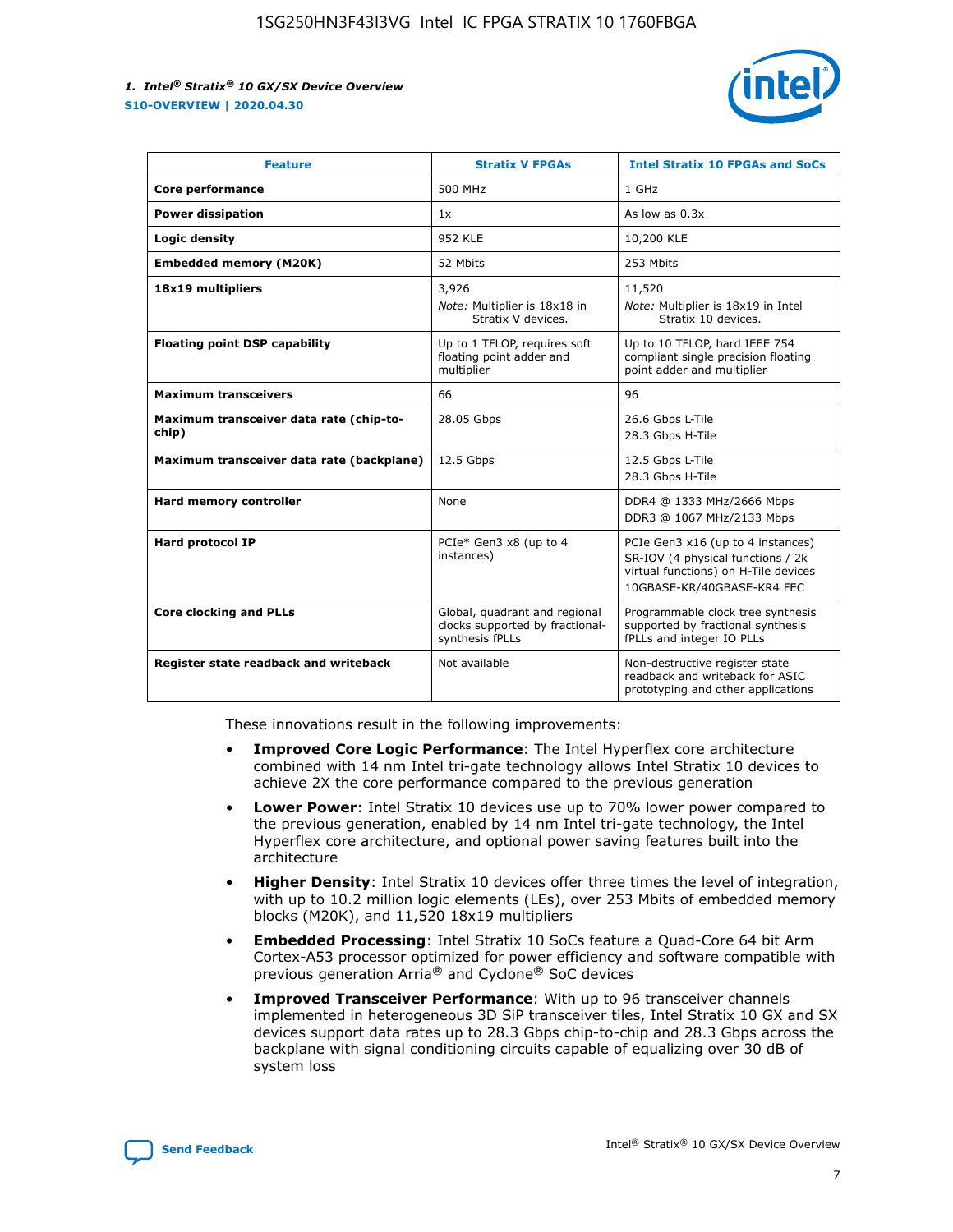

- **Improved DSP Performance**: The variable precision DSP block in Intel Stratix 10 devices features hard fixed and floating point capability, with up to 10 TFLOP IEEE754 single-precision floating point performance
- **Additional Hard IP**: Intel Stratix 10 devices include many more hard IP blocks than previous generation devices, with a hard memory controller included in each bank of 48 general purpose IOs, a hard PCIe Gen3 x16 full protocol stack in each transceiver tile, and a hard 10GBASE-KR/40GBASE-KR4 FEC in every transceiver channel
- **Enhanced Core Clocking**: Intel Stratix 10 devices feature programmable clock tree synthesis; clock trees are only synthesized where needed, increasing the flexibility and reducing the power dissipation of the clocking solution
- **Additional Core PLLs**: The core fabric in Intel Stratix 10 devices is supported by both integer IO PLLs and fractional synthesis fPLLs, resulting in a greater total number of PLLs available than the previous generation

## **1.3. FPGA and SoC Features Summary**

### **Table 2. Intel Stratix 10 FPGA and SoC Common Device Features**

| Technology<br>14 nm Intel tri-gate (FinFET) process technology<br>٠<br>SmartVID controlled core voltage, standard power devices<br>0.85-V fixed core voltage, low static power devices available<br>Up to 96 total transceivers available<br>Low power serial<br>٠<br>transceivers<br>Continuous operating range of 1 Gbps to 28.3 Gbps for Intel Stratix 10 GX/SX devices<br>Backplane support up to 28.3 Gbps for Intel Stratix 10 GX/SX devices<br>$\bullet$<br>Extended range down to 125 Mbps with oversampling<br>$\bullet$<br>• ATX transmit PLLs with user-configurable fractional synthesis capability<br>XFP, SFP+, QSFP/QSFP28, CFP/CFP2/CFP4 optical module support<br>• Adaptive linear and decision feedback equalization<br>Transmit pre-emphasis and de-emphasis<br>Dynamic partial reconfiguration of individual transceiver channels<br>$\bullet$<br>On-chip instrumentation (Eye Viewer non-intrusive data eye monitoring)<br>General purpose I/Os<br>Up to 2,304 total GPIO available<br>$\bullet$<br>1.6 Gbps LVDS-every pair can be configured as an input or output<br>1333 MHz/2666 Mbps DDR4 external memory interface<br>1067 MHz/2133 Mbps DDR3 external memory interface<br>• 1.2 V to 3.3 $V^{(1)}$ single-ended LVCMOS/LVTTL interfacing<br>• On-chip termination (OCT)<br>Embedded hard IP<br>PCIe Gen1/Gen2/Gen3 complete protocol stack, x1/x2/x4/x8/x16 end point and root<br>$\bullet$<br>port<br>DDR4/DDR3 hard memory controller (RLDRAM3/QDR II+/QDR IV using soft memory<br>controller)<br>Multiple hard IP instantiations in each device<br>• Single Root I/O Virtualization (SR-IOV)<br>Transceiver hard IP<br>10GBASE-KR/40GBASE-KR4 Forward Error Correction (FEC)<br>$\bullet$<br>10G Ethernet PCS<br>$\bullet$ | <b>Feature</b> | <b>Description</b> |
|-------------------------------------------------------------------------------------------------------------------------------------------------------------------------------------------------------------------------------------------------------------------------------------------------------------------------------------------------------------------------------------------------------------------------------------------------------------------------------------------------------------------------------------------------------------------------------------------------------------------------------------------------------------------------------------------------------------------------------------------------------------------------------------------------------------------------------------------------------------------------------------------------------------------------------------------------------------------------------------------------------------------------------------------------------------------------------------------------------------------------------------------------------------------------------------------------------------------------------------------------------------------------------------------------------------------------------------------------------------------------------------------------------------------------------------------------------------------------------------------------------------------------------------------------------------------------------------------------------------------------------------------------------------------------------------------------------------------------------------------------------------|----------------|--------------------|
|                                                                                                                                                                                                                                                                                                                                                                                                                                                                                                                                                                                                                                                                                                                                                                                                                                                                                                                                                                                                                                                                                                                                                                                                                                                                                                                                                                                                                                                                                                                                                                                                                                                                                                                                                             |                |                    |
|                                                                                                                                                                                                                                                                                                                                                                                                                                                                                                                                                                                                                                                                                                                                                                                                                                                                                                                                                                                                                                                                                                                                                                                                                                                                                                                                                                                                                                                                                                                                                                                                                                                                                                                                                             |                |                    |
|                                                                                                                                                                                                                                                                                                                                                                                                                                                                                                                                                                                                                                                                                                                                                                                                                                                                                                                                                                                                                                                                                                                                                                                                                                                                                                                                                                                                                                                                                                                                                                                                                                                                                                                                                             |                |                    |
|                                                                                                                                                                                                                                                                                                                                                                                                                                                                                                                                                                                                                                                                                                                                                                                                                                                                                                                                                                                                                                                                                                                                                                                                                                                                                                                                                                                                                                                                                                                                                                                                                                                                                                                                                             |                |                    |
| PCI Express PIPE interface<br>continued                                                                                                                                                                                                                                                                                                                                                                                                                                                                                                                                                                                                                                                                                                                                                                                                                                                                                                                                                                                                                                                                                                                                                                                                                                                                                                                                                                                                                                                                                                                                                                                                                                                                                                                     |                |                    |

<sup>(1)</sup> Available in some configurations only

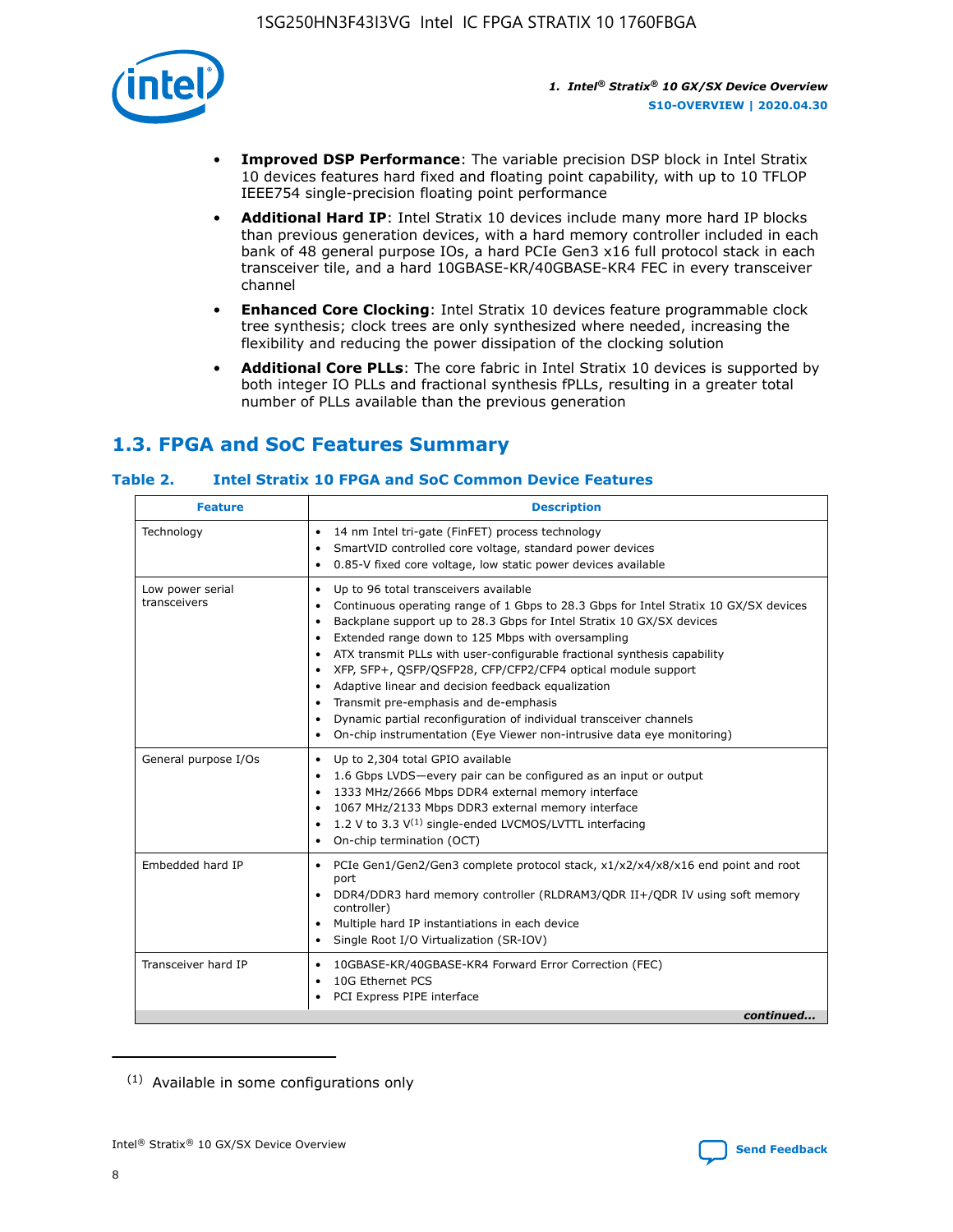

| <b>Feature</b>                   | <b>Description</b>                                                                                                                                                                                                                                                                                                                                                                                                                                                    |  |  |  |
|----------------------------------|-----------------------------------------------------------------------------------------------------------------------------------------------------------------------------------------------------------------------------------------------------------------------------------------------------------------------------------------------------------------------------------------------------------------------------------------------------------------------|--|--|--|
|                                  | Interlaken PCS<br>$\bullet$<br>Gigabit Ethernet PCS<br>$\bullet$<br>Deterministic latency support for Common Public Radio Interface (CPRI) PCS<br>$\bullet$<br>Fast lock-time support for Gigabit Passive Optical Networking (GPON) PCS<br>$\bullet$<br>8B/10B, 64B/66B, 64B/67B encoders and decoders<br>Custom mode support for proprietary protocols                                                                                                               |  |  |  |
| Power management                 | SmartVID controlled core voltage, standard power devices<br>$\bullet$<br>0.85-V fixed core voltage, low static power devices available<br>$\bullet$<br>Intel Quartus <sup>®</sup> Prime Pro Edition integrated power analysis<br>$\bullet$                                                                                                                                                                                                                            |  |  |  |
| High performance core fabric     | Intel Hyperflex core architecture with Hyper-Registers throughout the interconnect<br>routing and at the inputs of all functional blocks<br>Enhanced adaptive logic module (ALM)<br>$\bullet$<br>Improved multi-track routing architecture reduces congestion and improves compile<br>times<br>Hierarchical core clocking architecture with programmable clock tree synthesis<br>$\bullet$<br>Fine-grained partial reconfiguration                                    |  |  |  |
| Internal memory blocks           | M20K-20 Kb with hard ECC support<br>$\bullet$<br>MLAB-640 bit distributed LUTRAM<br>$\bullet$                                                                                                                                                                                                                                                                                                                                                                         |  |  |  |
| Variable precision DSP<br>blocks | IEEE 754-compliant hard single-precision floating point capability<br>$\bullet$<br>Supports signal processing with precision ranging from 18x19 up to 54x54<br>$\bullet$<br>Native 27x27 and 18x19 multiply modes<br>$\bullet$<br>64 bit accumulator and cascade for systolic FIRs<br>Internal coefficient memory banks<br>Pre-adder/subtractor improves efficiency<br>$\bullet$<br>Additional pipeline register increases performance and reduces power<br>$\bullet$ |  |  |  |
| Phase locked loops (PLL)         | Fractional synthesis PLLs (fPLL) support both fractional and integer modes<br>$\bullet$<br>Fractional mode with third-order delta-sigma modulation<br>Precision frequency synthesis<br>$\bullet$<br>Integer PLLs adjacent to general purpose I/Os, support external memory, and LVDS<br>$\bullet$<br>interfaces, clock delay compensation, zero delay buffering                                                                                                       |  |  |  |
| Core clock networks              | 1 GHz fabric clocking<br>$\bullet$<br>667 MHz external memory interface clocking, supports 2666 Mbps DDR4 interface<br>٠<br>800 MHz LVDS interface clocking, supports 1600 Mbps LVDS interface<br>$\bullet$<br>Programmable clock tree synthesis, backwards compatible with global, regional and<br>$\bullet$<br>peripheral clock networks<br>Clocks only synthesized where needed, to minimize dynamic power<br>continued                                            |  |  |  |

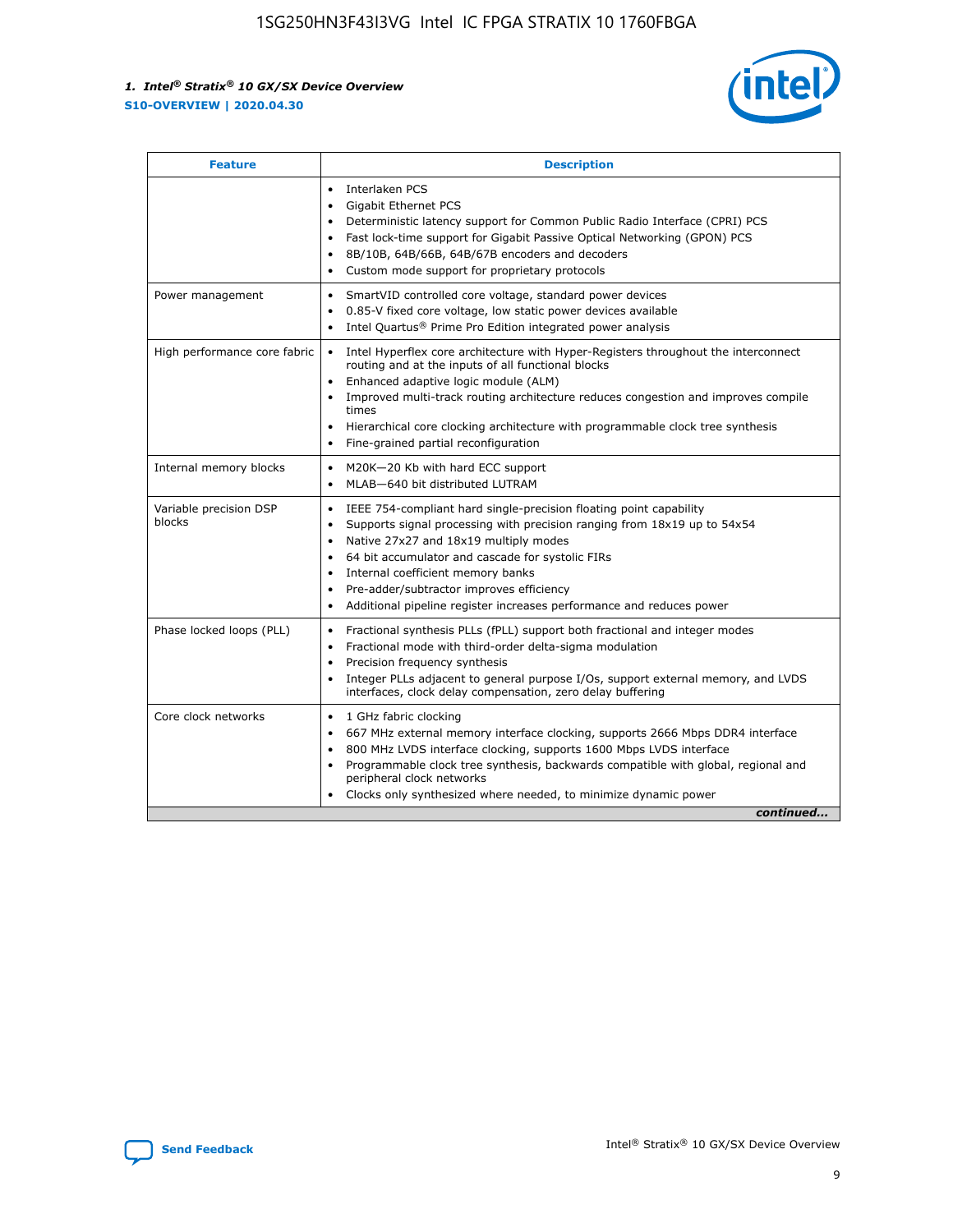

| <b>Feature</b>     | <b>Description</b>                                                                                                                                                                                                                                                                                                                                                                                                                                                                                                                                                   |
|--------------------|----------------------------------------------------------------------------------------------------------------------------------------------------------------------------------------------------------------------------------------------------------------------------------------------------------------------------------------------------------------------------------------------------------------------------------------------------------------------------------------------------------------------------------------------------------------------|
| Configuration      | Dedicated Secure Device Manager<br>$\bullet$<br>Software programmable device configuration<br>٠<br>Serial and parallel flash interface<br>٠<br>Configuration via protocol (CvP) using PCI Express Gen1/Gen2/Gen3<br>٠<br>Fine-grained partial reconfiguration of core fabric<br>$\bullet$<br>Dynamic reconfiguration of transceivers and PLLs<br>$\bullet$<br>Comprehensive set of security features including AES-256, SHA-256/384, and<br>ECDSA-256/384 accelerators, and multi-factor authentication<br>Physically Unclonable Function (PUF) service<br>$\bullet$ |
| Packaging          | Intel Embedded Multi-die Interconnect Bridge (EMIB) packaging technology<br>٠<br>Multiple devices with identical package footprints allows seamless migration across<br>$\bullet$<br>different device densities<br>1.0 mm ball-pitch FBGA packaging<br>$\bullet$<br>Lead and lead-free package options                                                                                                                                                                                                                                                               |
| Software and tools | Intel Quartus Prime Pro Edition design suite with new compiler and Hyper-Aware design<br>flow<br>Fast Forward compiler to allow Intel Hyperflex architecture performance exploration<br>$\bullet$<br>Transceiver toolkit<br>$\bullet$<br>Platform designer integration tool<br>DSP Builder advanced blockset<br>OpenCL <sup>™</sup> support<br>SoC Embedded Design Suite (EDS)                                                                                                                                                                                       |

### **Table 3. Intel Stratix 10 SoC Specific Device Features**

| <b>Hard Processor</b><br>Multi-processor unit (MPU) core<br>Quad-core Arm Cortex-A53 MPCore processor with Arm<br>$\bullet$<br>CoreSight* debug and trace technology<br>System<br>Scalar floating-point unit supporting single and double<br>$\bullet$<br>precision<br>Arm Neon* media processing engine for each processor<br>$\bullet$<br><b>System Controllers</b><br>System Memory Management Unit (SMMU)<br>$\bullet$<br>Cache Coherency Unit (CCU)<br>$\bullet$<br>Layer 1 Cache<br>32 KB L1 instruction cache with parity<br>$\bullet$<br>32 KB L1 data cache with ECC<br>$\bullet$<br>Layer 2 Cache<br>1 MB Shared L2 Cache with ECC<br>$\bullet$<br>On-Chip Memory<br>256 KB On-Chip RAM<br>٠<br>Direct memory access (DMA) controller<br>8-Channel DMA<br>$\bullet$<br>Ethernet media access controller<br>Three 10/100/1000 EMAC with integrated DMA<br>$\bullet$<br>(EMAC)<br>USB On-The-Go controller (OTG)<br>2 USB OTG with integrated DMA<br>$\bullet$<br><b>UART</b> controller<br>2 UART 16550 compatible<br>$\bullet$<br>Serial Peripheral Interface (SPI)<br>4 SPI<br>$\bullet$<br>controller<br>$I2C$ controller<br>5 I <sup>2</sup> C controllers<br>$\bullet$<br>SD/SDIO/MMC controller<br>1 eMMC version 4.5 with DMA and CE-ATA support<br>$\bullet$<br>SD, including eSD, version 3.0<br>$\bullet$<br>SDIO, including eSDIO, version 3.0<br>$\bullet$<br>CE-ATA - version 1.1 | <b>SoC Subsystem</b> | <b>Feature</b> | <b>Description</b> |  |  |
|---------------------------------------------------------------------------------------------------------------------------------------------------------------------------------------------------------------------------------------------------------------------------------------------------------------------------------------------------------------------------------------------------------------------------------------------------------------------------------------------------------------------------------------------------------------------------------------------------------------------------------------------------------------------------------------------------------------------------------------------------------------------------------------------------------------------------------------------------------------------------------------------------------------------------------------------------------------------------------------------------------------------------------------------------------------------------------------------------------------------------------------------------------------------------------------------------------------------------------------------------------------------------------------------------------------------------------------------------------------------------------------------------------|----------------------|----------------|--------------------|--|--|
|                                                                                                                                                                                                                                                                                                                                                                                                                                                                                                                                                                                                                                                                                                                                                                                                                                                                                                                                                                                                                                                                                                                                                                                                                                                                                                                                                                                                         |                      |                |                    |  |  |
|                                                                                                                                                                                                                                                                                                                                                                                                                                                                                                                                                                                                                                                                                                                                                                                                                                                                                                                                                                                                                                                                                                                                                                                                                                                                                                                                                                                                         |                      |                |                    |  |  |
|                                                                                                                                                                                                                                                                                                                                                                                                                                                                                                                                                                                                                                                                                                                                                                                                                                                                                                                                                                                                                                                                                                                                                                                                                                                                                                                                                                                                         |                      |                |                    |  |  |
|                                                                                                                                                                                                                                                                                                                                                                                                                                                                                                                                                                                                                                                                                                                                                                                                                                                                                                                                                                                                                                                                                                                                                                                                                                                                                                                                                                                                         |                      |                |                    |  |  |
|                                                                                                                                                                                                                                                                                                                                                                                                                                                                                                                                                                                                                                                                                                                                                                                                                                                                                                                                                                                                                                                                                                                                                                                                                                                                                                                                                                                                         |                      |                |                    |  |  |
|                                                                                                                                                                                                                                                                                                                                                                                                                                                                                                                                                                                                                                                                                                                                                                                                                                                                                                                                                                                                                                                                                                                                                                                                                                                                                                                                                                                                         |                      |                |                    |  |  |
|                                                                                                                                                                                                                                                                                                                                                                                                                                                                                                                                                                                                                                                                                                                                                                                                                                                                                                                                                                                                                                                                                                                                                                                                                                                                                                                                                                                                         |                      |                |                    |  |  |
|                                                                                                                                                                                                                                                                                                                                                                                                                                                                                                                                                                                                                                                                                                                                                                                                                                                                                                                                                                                                                                                                                                                                                                                                                                                                                                                                                                                                         |                      |                |                    |  |  |
|                                                                                                                                                                                                                                                                                                                                                                                                                                                                                                                                                                                                                                                                                                                                                                                                                                                                                                                                                                                                                                                                                                                                                                                                                                                                                                                                                                                                         |                      |                |                    |  |  |
|                                                                                                                                                                                                                                                                                                                                                                                                                                                                                                                                                                                                                                                                                                                                                                                                                                                                                                                                                                                                                                                                                                                                                                                                                                                                                                                                                                                                         |                      |                |                    |  |  |
|                                                                                                                                                                                                                                                                                                                                                                                                                                                                                                                                                                                                                                                                                                                                                                                                                                                                                                                                                                                                                                                                                                                                                                                                                                                                                                                                                                                                         |                      |                |                    |  |  |
| continued                                                                                                                                                                                                                                                                                                                                                                                                                                                                                                                                                                                                                                                                                                                                                                                                                                                                                                                                                                                                                                                                                                                                                                                                                                                                                                                                                                                               |                      |                |                    |  |  |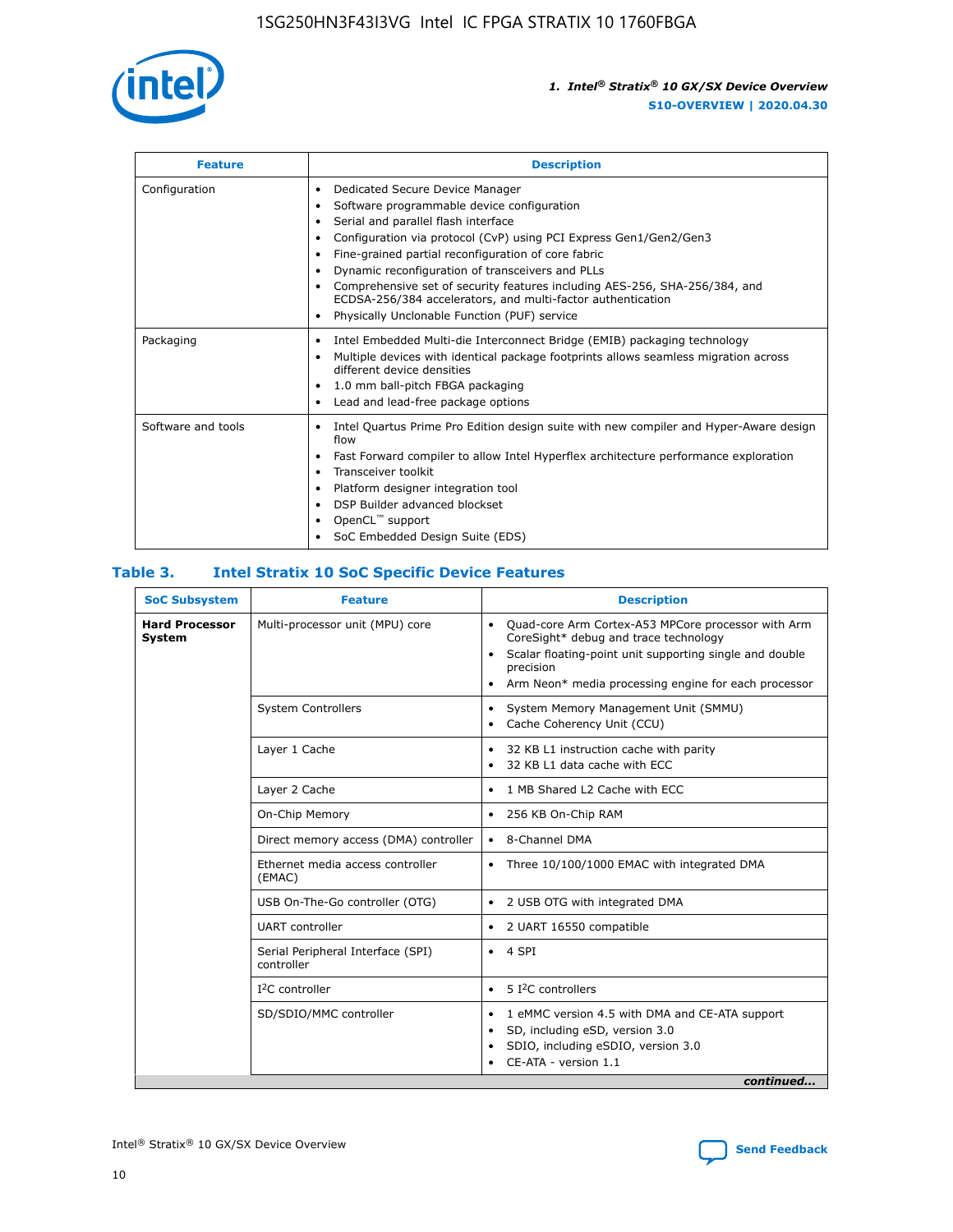

| <b>SoC Subsystem</b><br><b>Feature</b> |                            | <b>Description</b>                                                                                    |
|----------------------------------------|----------------------------|-------------------------------------------------------------------------------------------------------|
|                                        | NAND flash controller      | 1 ONFI 1.0, 8- and 16-bit support<br>$\bullet$                                                        |
|                                        | General-purpose I/O (GPIO) | Maximum of 48 software programmable GPIO<br>$\bullet$                                                 |
|                                        | Timers                     | 4 general-purpose timers<br>4 watchdog timers<br>٠                                                    |
| <b>Secure Device</b><br>Manager        | Security                   | Secure boot<br>$\bullet$<br>Advanced Encryption Standard (AES) and authentication<br>٠<br>(SHA/ECDSA) |
| External<br>Memory<br><b>Interface</b> | External Memory Interface  | Hard Memory Controller with DDR4 and DDR3<br>$\bullet$                                                |

### **1.4. Intel Stratix 10 Block Diagram**

### **Figure 2. Intel Stratix 10 FPGA and SoC Architecture Block Diagram**



HPS: Quad ARM Cortex-A53 Hard Processor System SDM: Secure Device Manager

## **1.5. Intel Stratix 10 FPGA and SoC Family Plan**

<sup>(2)</sup> The number of 27x27 multipliers is one-half the number of 18x19 multipliers.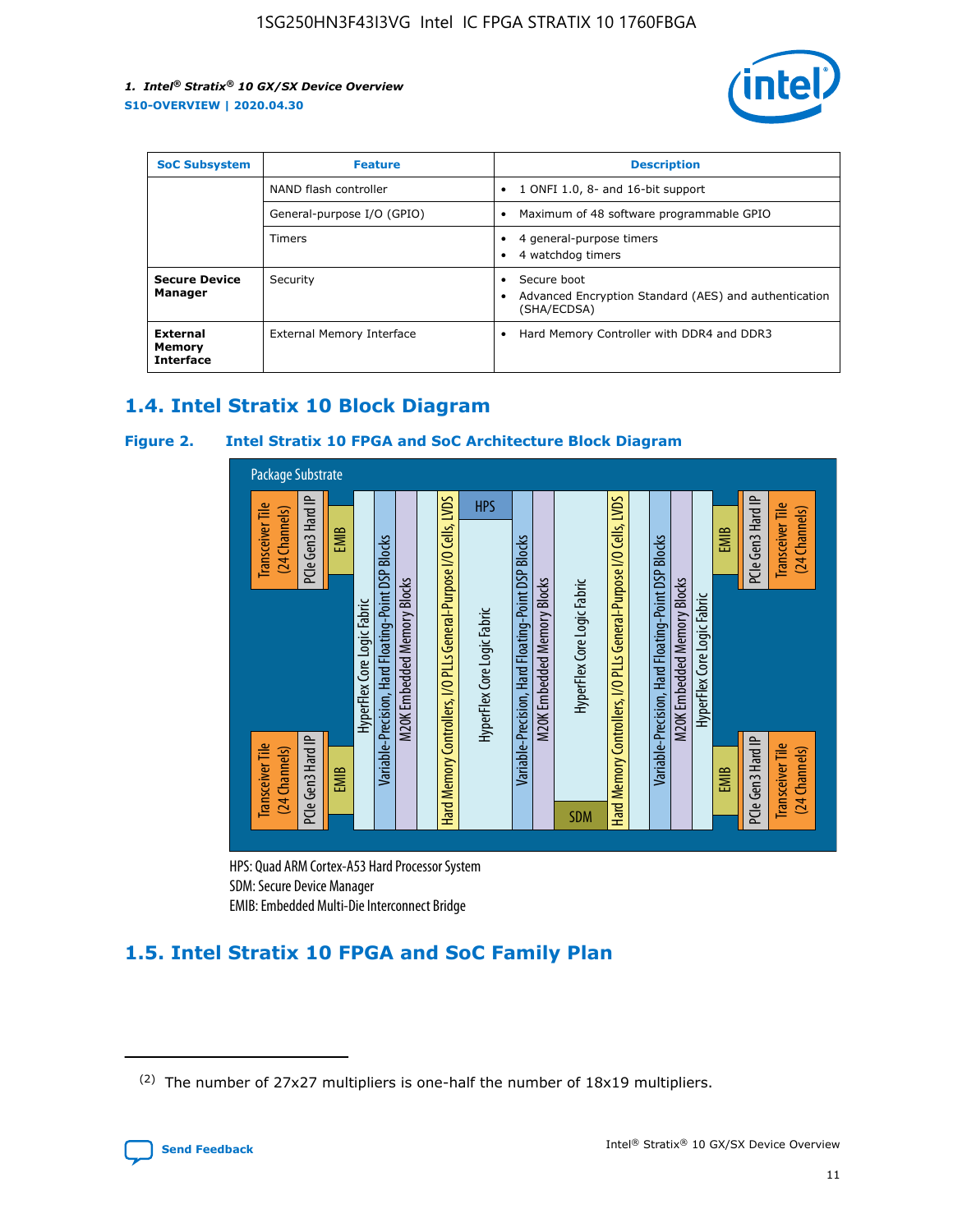

### **Table 4. Intel Stratix 10 GX/SX FPGA and SoC Family Plan—FPGA Core (part 1)**

| <b>Intel Stratix 10</b><br><b>GX/SX Device</b><br><b>Name</b> | <b>Logic Elements</b><br>(KLE) | <b>M20K Blocks</b> | <b>M20K Mbits</b> | <b>MLAB Counts</b> | <b>MLAB Mbits</b> | 18x19 Multi-<br>pliers <sup>(2)</sup> |
|---------------------------------------------------------------|--------------------------------|--------------------|-------------------|--------------------|-------------------|---------------------------------------|
| GX 400/<br>SX 400                                             | 378                            | 1,537              | 30                | 3,276              | $\overline{2}$    | 1,296                                 |
| GX 650/<br>SX 650                                             | 612                            | 2,489              | 49                | 5,364              | 3                 | 2,304                                 |
| GX 850/<br>SX 850                                             | 841                            | 3,477              | 68                | 7,124              | $\overline{4}$    | 4,032                                 |
| GX 1100/<br>SX 1100                                           | 1,325                          | 5,461              | 107               | 11,556             | $\overline{7}$    | 5,184                                 |
| GX 1650/<br>SX 1650                                           | 1,624                          | 5,851              | 114               | 13,764             | 8                 | 6,290                                 |
| GX 2100/<br>SX 2100                                           | 2,005                          | 6,501              | 127               | 17,316             | 11                | 7,488                                 |
| GX 2500/<br>SX 2500                                           | 2,422                          | 9,963              | 195               | 20,529             | 13                | 10,022                                |
| GX 2800/<br>SX 2800                                           | 2,753                          | 11,721             | 229               | 23,796             | 15                | 11,520                                |
| GX 1660                                                       | 1,679                          | 6,162              | 120               | 14,230             | 9                 | 6,652                                 |
| GX 2110                                                       | 2,073                          | 6,847              | 134               | 17,856             | 11                | 7,920                                 |
| <b>GX 10M</b>                                                 | 10,200                         | 12,950             | 253               | 87,984             | 55                | 6,912                                 |

#### **Table 5. Intel Stratix 10 GX/SX FPGA and SoC Family Plan—Interconnects, PLLs and Hard IP (part 2)**

| <b>Intel Stratix 10</b>            | <b>Interconnects</b> |                     |              | <b>PLLs</b> | <b>Hard IP</b>                       |  |
|------------------------------------|----------------------|---------------------|--------------|-------------|--------------------------------------|--|
| <b>GX/SX Device</b><br><b>Name</b> | <b>Maximum GPIOs</b> | <b>Maximum XCVR</b> | <b>fPLLs</b> | I/O PLLs    | <b>PCIe Hard IP</b><br><b>Blocks</b> |  |
| GX 400/<br>SX 400                  | 374                  | 24                  | 8            | 8           | $\mathbf{1}$                         |  |
| GX 650/<br>SX 650                  | 392                  | 24                  | 8            | 8           | $\mathbf{1}$                         |  |
| GX 850/<br>SX 850                  | 688                  | 48                  | 16           | 16          | 2                                    |  |
| GX 1100/<br>SX 1100                | 688                  | 48                  | 16           | 16          | 2                                    |  |
| GX 1650/<br>SX 1650                | 704                  | 96                  | 32           | 24          | $\overline{4}$                       |  |
| GX 2100/<br>SX 2100                | 704                  | 96                  | 32           | 24          | $\overline{4}$                       |  |
| GX 2500/<br>SX 2500                | 1,160                | 96                  | 32           | 24          | $\overline{4}$                       |  |
| GX 2800/<br>SX 2800                | 1,160                | 96                  | 32           | 24          | $\overline{4}$                       |  |
| continued                          |                      |                     |              |             |                                      |  |

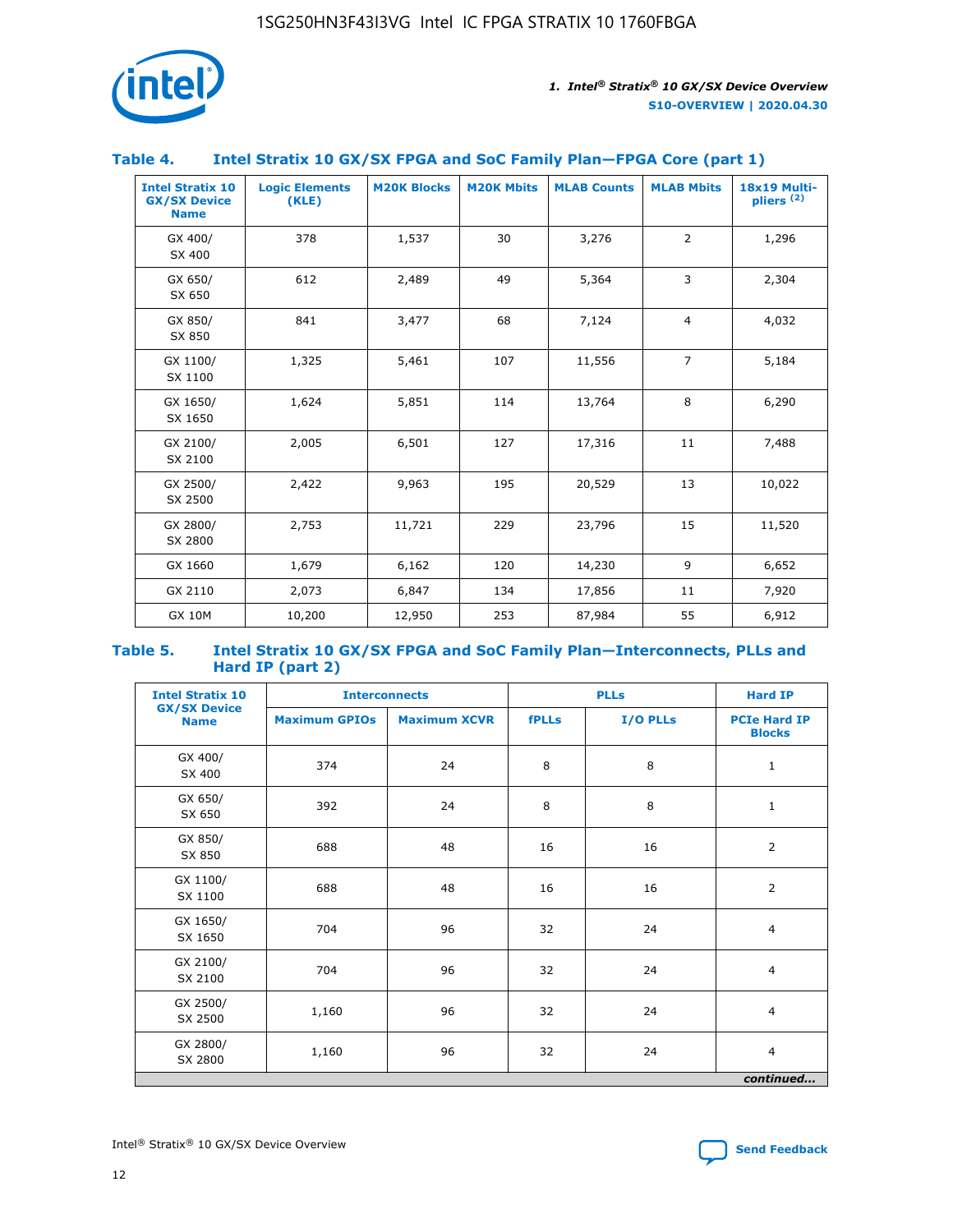

| <b>Intel Stratix 10</b>            | <b>Interconnects</b> |                     | <b>PLLs</b>  |                 | <b>Hard IP</b>                       |
|------------------------------------|----------------------|---------------------|--------------|-----------------|--------------------------------------|
| <b>GX/SX Device</b><br><b>Name</b> | <b>Maximum GPIOs</b> | <b>Maximum XCVR</b> | <b>fPLLs</b> | <b>I/O PLLs</b> | <b>PCIe Hard IP</b><br><b>Blocks</b> |
| GX 1660                            | 688                  | 48                  | 16           | 16              |                                      |
| GX 2110                            | 688                  | 48                  | 16           | 16              |                                      |
| <b>GX 10M</b>                      | 2,304                | 48                  | 24           | 48              | 4                                    |

### **Table 6. Intel Stratix 10 GX/SX FPGA and SoC Family Package Plan**

Cell legend: General Purpose I/Os, High-Voltage I/Os, LVDS Pairs, Transceivers (3) (4) (5) (6) (7) (8)

| <b>Intel Stratix 10</b><br><b>GX/SX Device</b><br><b>Name</b> | F1152<br><b>HF35</b><br>$(35x35)$ mm <sup>2</sup> ) | <b>F1760</b><br><b>NF43</b><br>(42.5x42.5<br>$mm2$ ) | F2397<br><b>UF50</b><br>$(50x50 \text{ mm}^2)$ | F2912<br><b>HF55</b><br>$(55x55 \text{ mm}^2)$ | F4938<br><b>NF74</b><br>$(70x74)$ mm <sup>2</sup> |
|---------------------------------------------------------------|-----------------------------------------------------|------------------------------------------------------|------------------------------------------------|------------------------------------------------|---------------------------------------------------|
| GX 400/<br>SX 400                                             | 374, 56, 120, 24 <sup>(9)</sup>                     | $\overline{\phantom{a}}$                             | $\overline{\phantom{a}}$                       |                                                |                                                   |
| GX 650/<br>SX 650                                             | 392, 8, 192, 24                                     | ٠                                                    | $\qquad \qquad \blacksquare$                   |                                                |                                                   |
| GX 850/<br>SX 850                                             | $\overline{\phantom{a}}$                            | 688, 16, 336, 48                                     | $\overline{\phantom{a}}$                       |                                                |                                                   |
| GX 1100/<br>SX 1100                                           | -                                                   | 688, 16, 336, 48                                     |                                                |                                                |                                                   |
| GX 1650/<br>SX 1650                                           |                                                     | 688, 16, 336, 48                                     | 704, 32, 336, 96                               | $\overline{\phantom{a}}$                       | $\overline{\phantom{0}}$                          |
| GX 2100/<br>SX 2100                                           |                                                     | 688, 16, 336, 48                                     | 704, 32, 336, 96                               | $\overline{\phantom{a}}$                       | ٠                                                 |
| GX 2500/<br>SX 2500                                           |                                                     | 688, 16, 336, 48                                     | 704, 32, 336, 96                               | 1160, 8, 576, 24                               |                                                   |
| GX 2800/                                                      | -                                                   | 688, 16, 336, 48                                     | 704, 32, 336, 96                               | 1160, 8, 576, 24                               | continued                                         |

- (3) All packages are ball grid arrays with 1.0 mm pitch.
- (4) High-Voltage I/O pins are used for 3 V and 2.5 V interfacing.
- $(5)$  Each LVDS pair can be configured as either a differential input or a differential output.
- (6) High-Voltage I/O pins and LVDS pairs are included in the General Purpose I/O count. Transceivers are counted separately.
- $(7)$  Each package column offers pin migration (common circuit board footprint) for all devices in the column.
- $(8)$  Intel Stratix 10 GX devices are pin migratable with Intel Stratix 10 SX devices in the same package.
- $(9)$  The Intel Stratix 10 SX/GX 400 device has a level shifter, and this imposes some restrictions on the number of LVDS pairs and I/O banks available (see "Intel Stratix 10 SX/GX 400 Device Level Shifter Details").

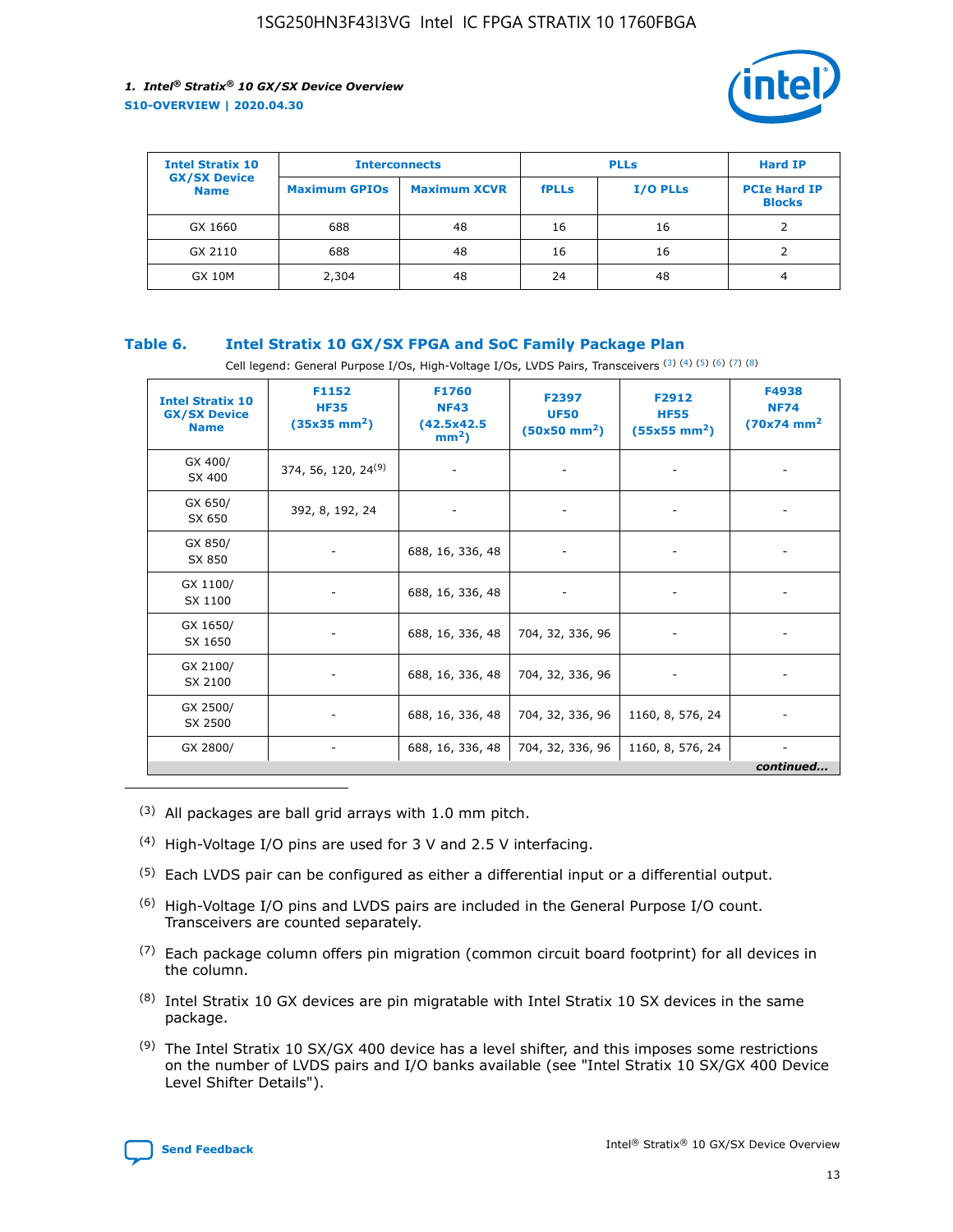

| <b>Intel Stratix 10</b><br><b>GX/SX Device</b><br><b>Name</b> | F1152<br><b>HF35</b><br>$(35x35)$ mm <sup>2</sup> ) | <b>F1760</b><br><b>NF43</b><br>(42.5x42.5<br>$mm2$ ) | F2397<br><b>UF50</b><br>$(50x50 \text{ mm}^2)$ | F2912<br><b>HF55</b><br>$(55x55$ mm <sup>2</sup> ) | F4938<br><b>NF74</b><br>$(70x74)$ mm <sup>2</sup> |
|---------------------------------------------------------------|-----------------------------------------------------|------------------------------------------------------|------------------------------------------------|----------------------------------------------------|---------------------------------------------------|
| SX 2800                                                       |                                                     |                                                      |                                                |                                                    |                                                   |
| GX 1660                                                       | -                                                   | 688, 16, 336, 48                                     | $\overline{\phantom{a}}$                       |                                                    |                                                   |
| GX 2110                                                       |                                                     | 688, 16, 336, 48                                     | $\overline{\phantom{a}}$                       |                                                    |                                                   |
| <b>GX 10M</b>                                                 | ۰                                                   |                                                      |                                                |                                                    | 2304, 32, 1152,<br>48                             |





### **1.6. Intel Hyperflex Core Architecture**

Intel Stratix 10 FPGAs and SoCs are based on a core fabric featuring the new Intel Hyperflex core architecture. The Intel Hyperflex core architecture delivers 2X the clock frequency performance and up to 70% lower power compared to previous generation high-end FPGAs. Along with this performance breakthrough, the Intel Hyperflex core architecture delivers a number of advantages including:

- **Higher Throughput**—Capitalizes on 2X core clock frequency performance to obtain throughput breakthroughs
- **Improved Power Efficiency**—Uses reduced IP size, enabled by Intel Hyperflex, to consolidate designs which previously spanned multiple devices into a single device, thereby reducing power by up to 70% versus previous generation devices
- **Greater Design Functionality**—Uses faster clock frequency to reduce bus widths and reduce IP size, freeing up additional FPGA resources to add greater functionality
- **Increased Designer Productivity**—Boosts performance with less routing congestion and fewer design iterations using Hyper-Aware design tools, obtaining greater timing margin for more rapid timing closure

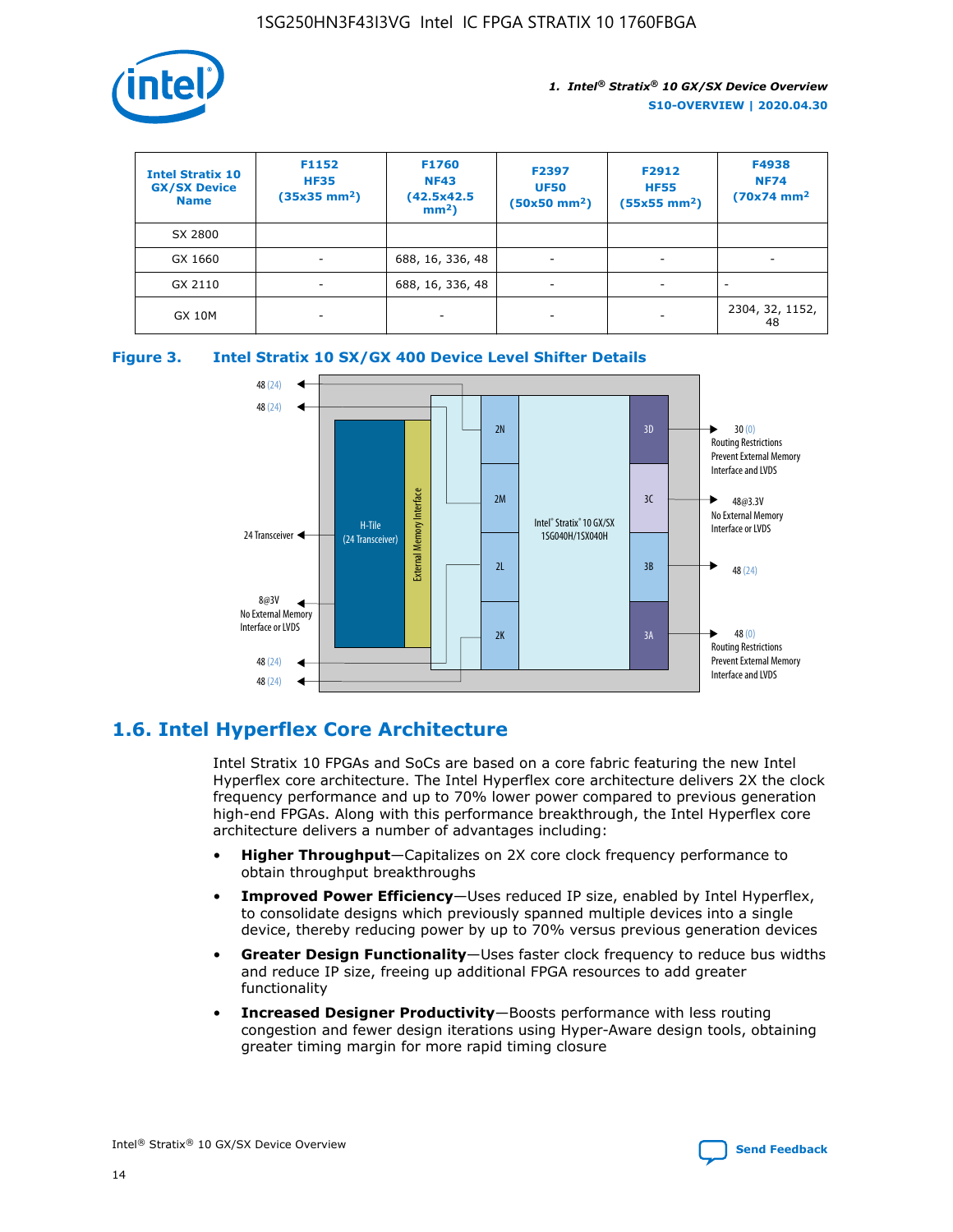

In addition to the traditional user registers found in the Adaptive Logic Modules (ALM), the Intel Hyperflex core architecture introduces additional bypassable registers everywhere throughout the fabric of the FPGA. These additional registers, called Hyper-Registers are available on every interconnect routing segment and at the inputs of all functional blocks.

#### **Figure 4. Bypassable Hyper-Register**



The Hyper-Registers enable the following key design techniques to achieve the 2X core performance increases:

- Fine grain Hyper-Retiming to eliminate critical paths
- Zero latency Hyper-Pipelining to eliminate routing delays
- Flexible Hyper-Optimization for best-in-class performance

By implementing these techniques in your design, the Hyper-Aware design tools automatically make use of the Hyper-Registers to achieve maximum core clock frequency.



### **Figure 5. Intel Hyperflex Core Architecture**

New Hyper-Registers throughout the core fabric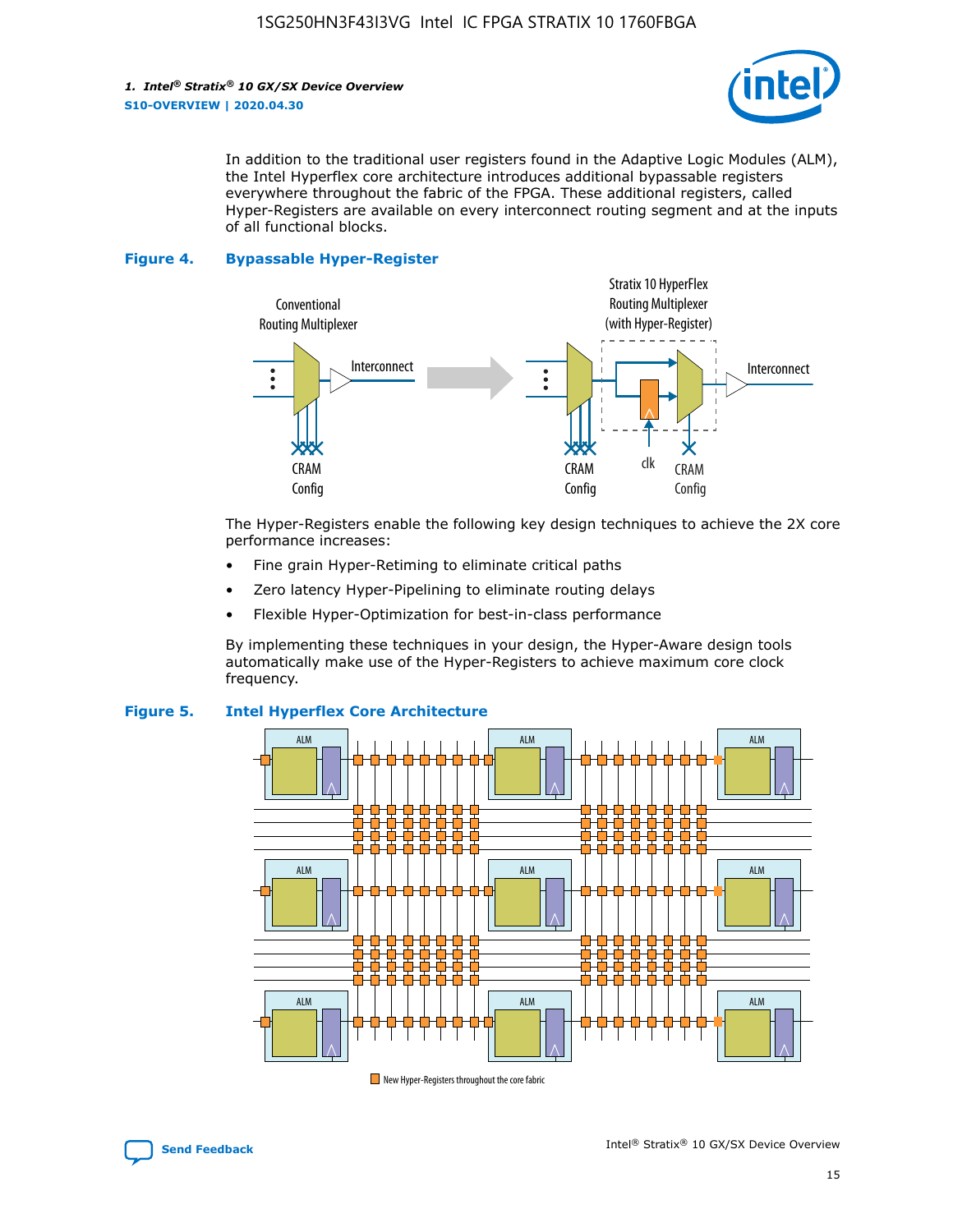

### **1.7. Heterogeneous 3D SiP Transceiver Tiles**

Intel Stratix 10 FPGAs and SoCs feature power efficient, high bandwidth, low latency transceivers. The transceivers are implemented on heterogeneous 3D System-in-Package (SiP) transceiver tiles, each containing 24 full-duplex transceiver channels. In addition to providing a high-performance transceiver solution to meet current connectivity needs, this allows for future flexibility and scalability as data rates, modulation schemes, and protocol IPs evolve.

### **Figure 6. Monolithic Core Fabric and Heterogeneous 3D SiP Transceiver Tiles**



### **Figure 7. Dual Core Fabric and Heterogeneous 3D SiP Transceiver Tiles (for the Intel Stratix 10 GX 10M Variant Only)**



Each transceiver tile contains:

- 24 full-duplex transceiver channels (PMA and PCS) $(10)$
- Reference clock distribution network
- Transmit PLLs
- High-speed clocking and bonding networks
- One instance of PCI Express hard IP

16



 $(10)$  12 full-duplex transceiver channels for the Intel Stratix 10 GX 10M variant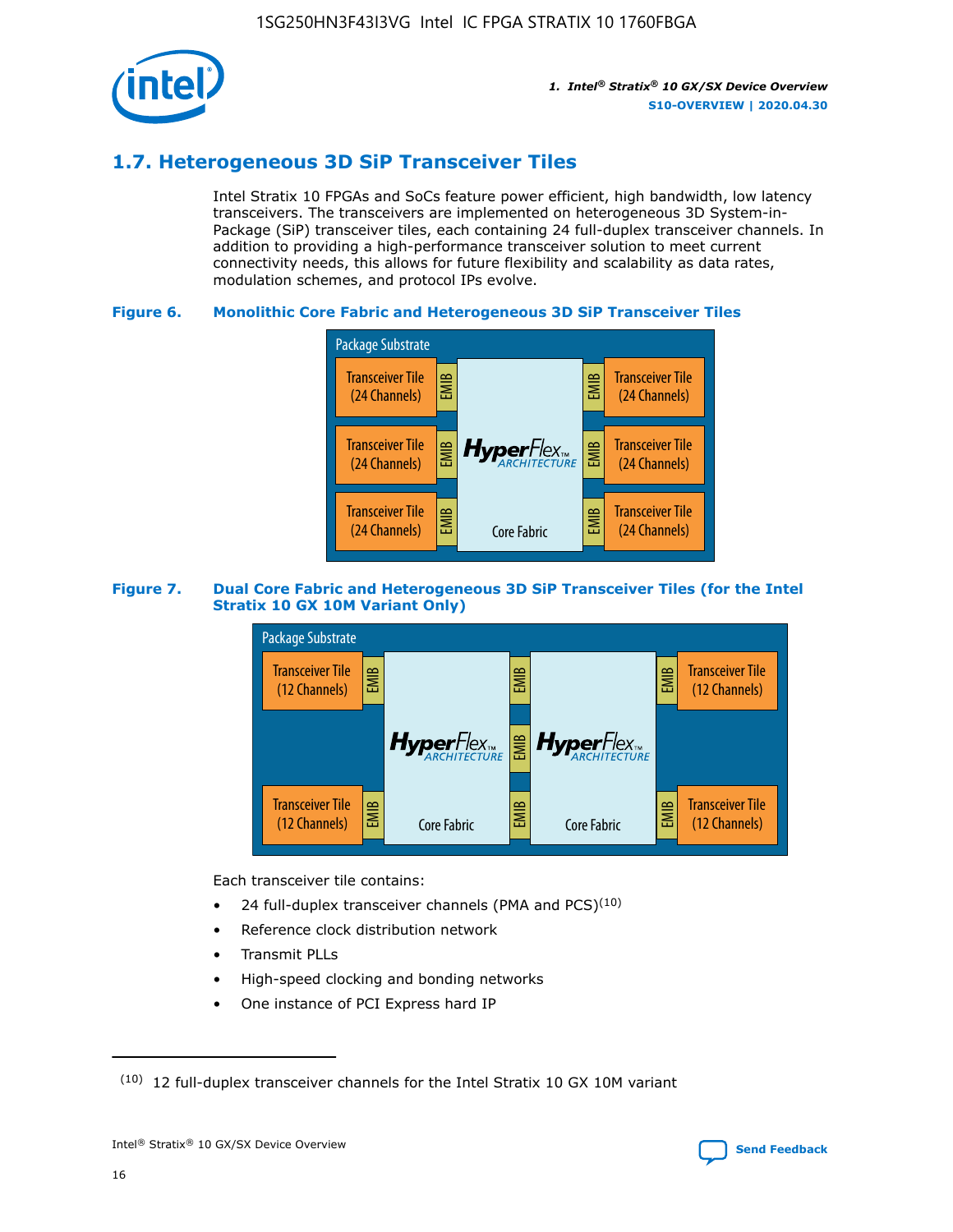



### **Figure 8. Heterogeneous 3D SiP Transceiver Tile Architecture**

### **1.8. Intel Stratix 10 Transceivers**

Intel Stratix 10 devices offer up to 96 total full-duplex transceiver channels. These channels provide continuous data rates from 1 Gbps to 28.3 Gbps for chip-to-chip, chip-to-module, and backplane applications. In each device,two thirds of the transceivers can be configured up to the maximum data rate of 28.3 Gbps to drive 100G interfaces and C form-factor pluggable CFP2/CFP4 optical modules. For longerreach backplane driving applications, advanced adaptive equalization circuits are used to equalize over 30 dB of system loss.

All transceiver channels feature a dedicated Physical Medium Attachment (PMA) and a hardened Physical Coding Sublayer (PCS).

- The PMA provides primary interfacing capabilities to physical channels.
- The PCS typically handles encoding/decoding, word alignment, and other preprocessing functions before transferring data to the FPGA core fabric.

Within each transceiver tile, the transceivers are arranged in four banks of six PMA-PCS groups. A wide variety of bonded and non-bonded data rate configurations are possible within each bank, and within each tile, using a highly configurable clock distribution network.

### **1.8.1. PMA Features**

PMA channels are comprised of transmitter (TX), receiver (RX), and high speed clocking resources.

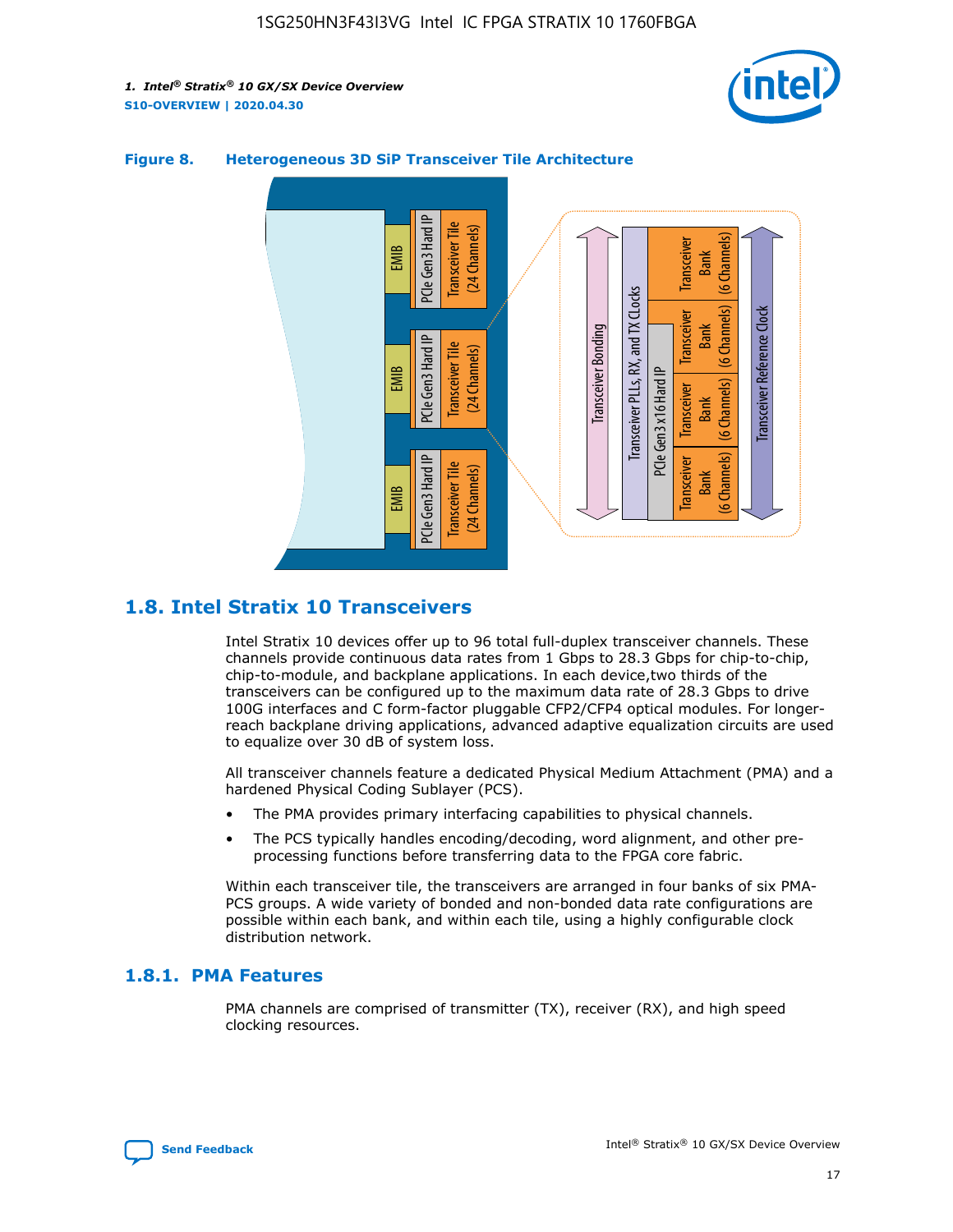

Intel Stratix 10 device features provide exceptional signal integrity at data rates up to 28.3 Gbps. Clocking options include ultra-low jitter LC tank-based (ATX) PLLs with optional fractional synthesis capability, channel PLLs operating as clock multiplier units (CMUs), and fractional synthesis PLLs (fPLLs).

- **ATX PLL**—can be configured in integer mode, or optionally, in a new fractional synthesis mode. Each ATX PLL spans the full frequency range of the supported data rate range providing a stable, flexible clock source with the lowest jitter.
- **CMU PLL**—when not being used as a transceiver, select PMA channels can be configured as channel PLLs operating as CMUs to provide an additional master clock source within the transceiver bank.
- **fPLL**—In addition, dedicated fPLLs are available with precision frequency synthesis capabilities. fPLLs can be used to synthesize multiple clock frequencies from a single reference clock source and replace multiple reference oscillators for multiprotocol and multi-rate applications.

On the receiver side, each PMA has an independent channel PLL that allows analog tracking for clock-data recovery. Each PMA also has advanced equalization circuits that compensate for transmission losses across a wide frequency spectrum.

- **Variable Gain Amplifier (VGA)**—to optimize the receiver's dynamic range
- **Continuous Time Linear Equalizer (CTLE)**—to compensate for channel losses with lowest power dissipation
- **Decision Feedback Equalizer (DFE)**—to provide additional equalization capability on backplanes even in the presence of crosstalk and reflections
- **On-Die Instrumentation (ODI)**—to provide on-chip eye monitoring capabilities (Eye Viewer). This capability helps to optimize link equalization parameters during board bring-up and supports in-system link diagnostics and equalization margin testing

#### **Figure 9. Intel Stratix 10 Receiver Block Features**



All link equalization parameters feature automatic adaptation using the new Advanced Digital Adaptive Parametric Tuning (ADAPT) circuit. This circuit is used to dynamically set DFE tap weights, adjust CTLE parameters, and optimize VGA gain and threshold voltage. Finally, optimal and consistent signal integrity is ensured by using the new



Intel<sup>®</sup> Stratix<sup>®</sup> 10 GX/SX Device Overview **[Send Feedback](mailto:FPGAtechdocfeedback@intel.com?subject=Feedback%20on%20Intel%20Stratix%2010%20GX/SX%20Device%20Overview%20(S10-OVERVIEW%202020.04.30)&body=We%20appreciate%20your%20feedback.%20In%20your%20comments,%20also%20specify%20the%20page%20number%20or%20paragraph.%20Thank%20you.)** Send Feedback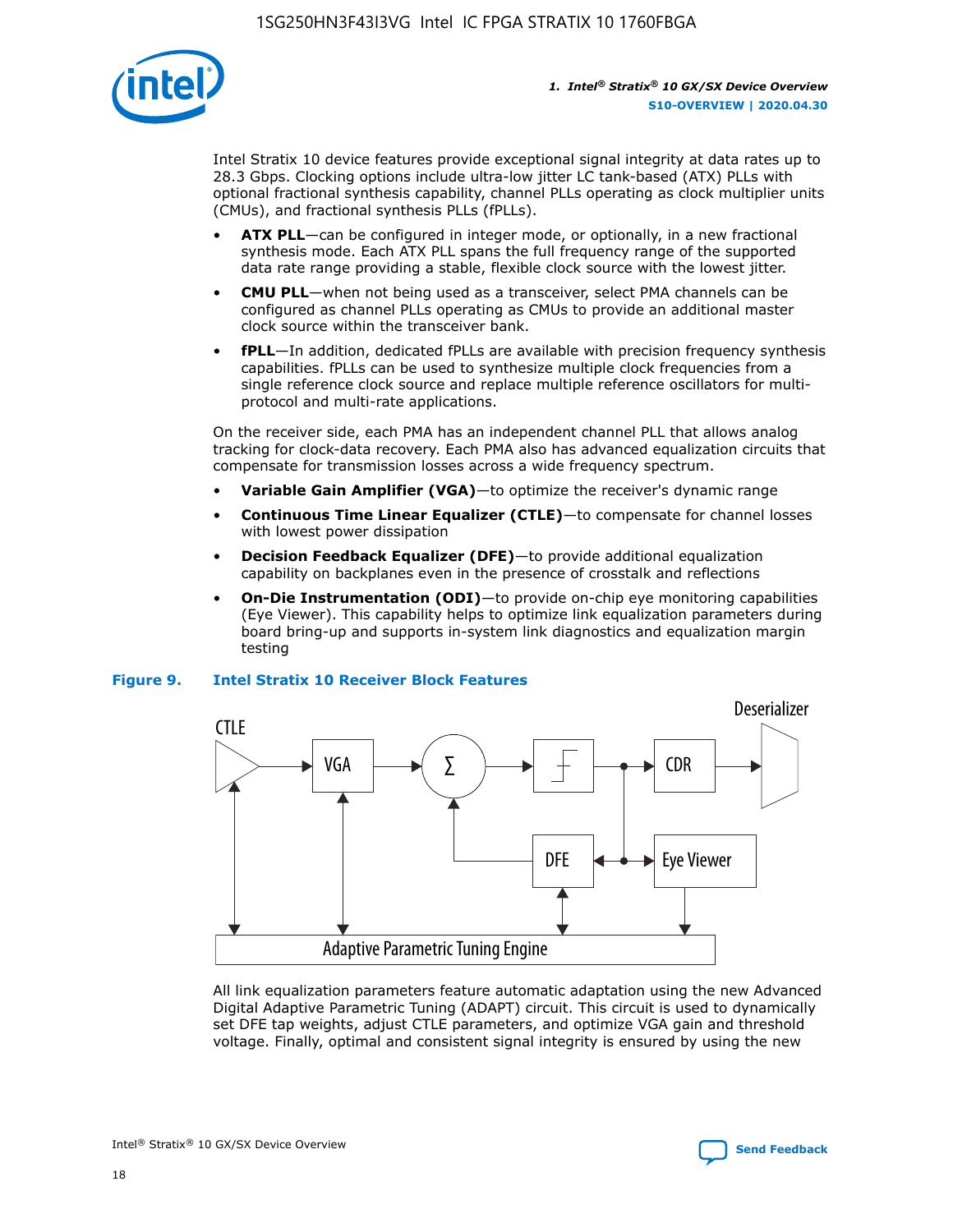

hardened Precision Signal Integrity Calibration Engine (PreSICE) to automatically calibrate all transceiver circuit blocks on power-up. This gives the most link margin and ensures robust, reliable, and error-free operation.

#### **Table 7. Transceiver PMA Features**

| <b>Feature</b>                                                       | <b>Capability</b>                                                                                                                                                                                         |
|----------------------------------------------------------------------|-----------------------------------------------------------------------------------------------------------------------------------------------------------------------------------------------------------|
| Chip-to-Chip Data Rates                                              | 1 Gbps (11) to 28.3 Gbps (Intel Stratix 10 GX/SX devices)                                                                                                                                                 |
| <b>Backplane Support</b>                                             | Drive backplanes at data rates up to 28.3 Gbps, including 10GBASE-KR compliance                                                                                                                           |
| Optical Module Support                                               | SFP+/SFP, XFP, CXP, QSFP/QSFP28, QSFPDD, CFP/CFP2/CFP4                                                                                                                                                    |
| Cable Driving Support                                                | SFP+ Direct Attach, PCI Express over cable, eSATA                                                                                                                                                         |
| <b>Transmit Pre-Emphasis</b>                                         | 5-tap transmit pre-emphasis and de-emphasis to compensate for system channel loss                                                                                                                         |
| Continuous Time Linear<br>Equalizer (CTLE)                           | Dual mode, high-gain, and high-data rate, linear receive equalization to compensate for<br>system channel loss                                                                                            |
| Decision Feedback Equalizer<br>(DFE)                                 | 15 fixed tap DFE to equalize backplane channel loss in the presence of crosstalk and noisy<br>environments                                                                                                |
| Advanced Digital Adaptive<br>Parametric Tuning (ADAPT)               | Fully digital adaptation engine to automatically adjust all link equalization parameters-<br>including CTLE, DFE, and VGA blocks-that provide optimal link margin without intervention<br>from user logic |
| Precision Signal Integrity<br>Calibration Engine (PreSICE)           | Hardened calibration controller to quickly calibrate all transceiver control parameters on<br>power-up, which provides the optimal signal integrity and jitter performance                                |
| <b>ATX Transmit PLLs</b>                                             | Low jitter ATX (inductor-capacitor) transmit PLLs with continuous tuning range to cover a<br>wide range of standard and proprietary protocols, with optional fractional frequency<br>synthesis capability |
| <b>Fractional PLLs</b>                                               | On-chip fractional frequency synthesizers to replace on-board crystal oscillators and reduce<br>system cost                                                                                               |
| Digitally Assisted Analog<br>CDR.                                    | Superior jitter tolerance with fast lock time                                                                                                                                                             |
| On-Die Instrumentation-<br>Eye Viewer and Jitter Margin<br>Tool      | Simplify board bring-up, debug, and diagnostics with non-intrusive, high-resolution eye<br>monitoring (Eye Viewer). Also inject jitter from transmitter to test link margin in system.                    |
| Dynamic Reconfiguration                                              | Allows for independent control of each transceiver channel Avalon memory-mapped<br>interface for the most transceiver flexibility.                                                                        |
| Multiple PCS-PMA and PCS-<br>Core to FPGA fabric interface<br>widths | 8, 10, 16, 20, 32, 40, or 64 bit interface widths for flexibility of deserialization width,<br>encoding, and reduced latency                                                                              |

### **1.8.2. PCS Features**

Intel Stratix 10 PMA channels interface with core logic through configurable and bypassable PCS interface layers.

The PCS contains multiple gearbox implementations to decouple the PMA and PCS interface widths. This feature provides the flexibility to implement a wide range of applications with 8, 10, 16, 20, 32, 40, or 64 bit interface width between each transceiver and the core logic.

<sup>(11)</sup> Stratix 10 transceivers can support data rates below 1 Gbps with over sampling.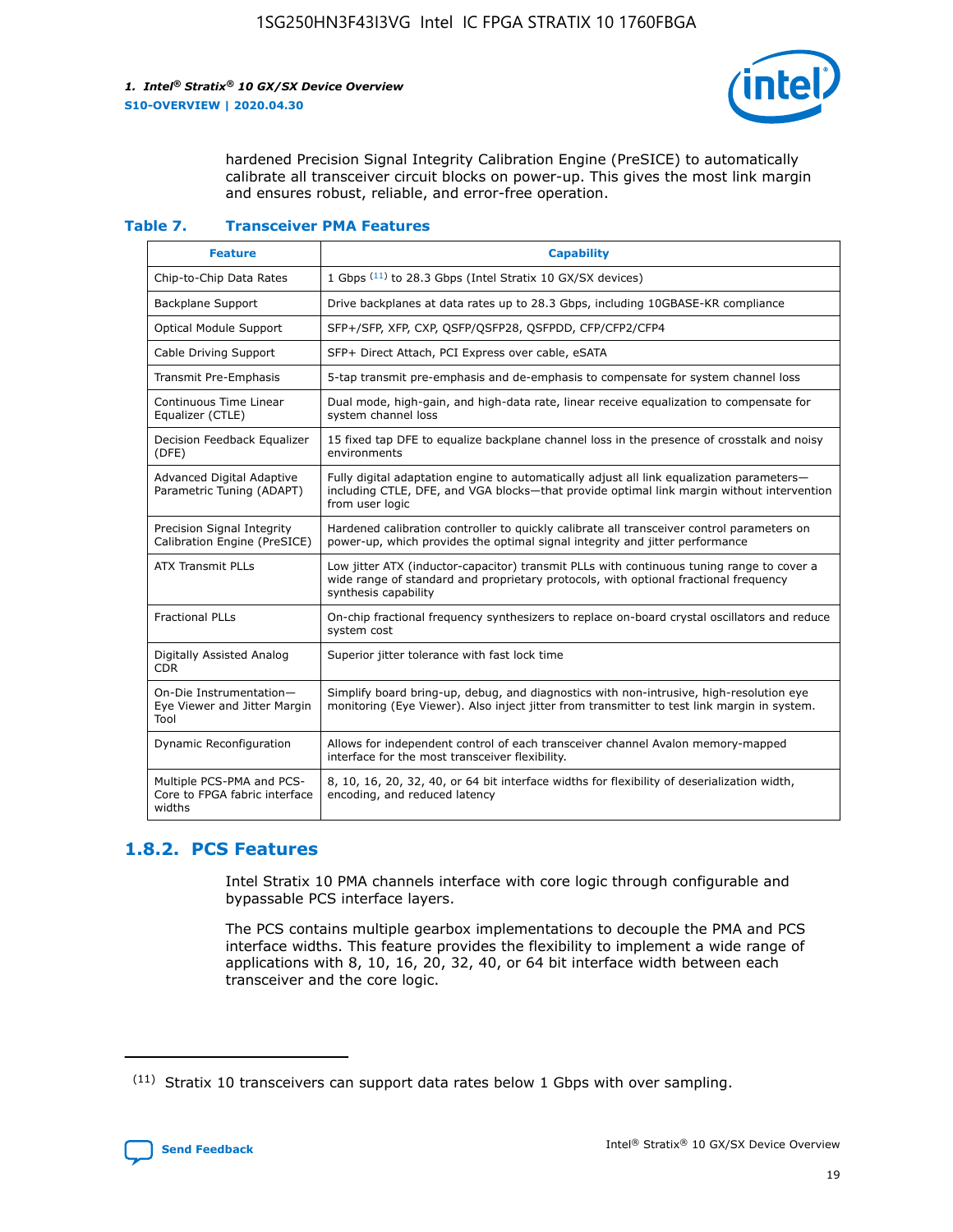

The PCS also contains hard IP to support a variety of standard and proprietary protocols across a wide range of data rates and encoding schemes. The Standard PCS mode provides support for 8B/10B encoded applications up to 12.5 Gbps. The Enhanced PCS mode supports 64B/66B and 64B/67B encoded applications up to 17.4 Gbps. The enhanced PCS mode also includes an integrated 10GBASE-KR/40GBASE-KR4 Forward Error Correction (FEC) circuit. For highly customized implementations, a PCS Direct mode provides an interface up to 64 bits wide to allow for custom encoding and support for data rates up to 28.3 Gbps.

For more information about the PCS-Core interface or the double rate transfer mode, refer to the *Intel Stratix 10 L- and H-Tile Transceiver PHY User Guide*, and the *Intel Stratix 10 E-Tile Transceiver PHY User Guide*.

| <b>PCS Protocol</b><br><b>Support</b>           | Data Rate (Gbps) | <b>Transmitter Data Path</b>                                                                                                                                              | <b>Receiver Data Path</b>                                                                                                                                                                                      |
|-------------------------------------------------|------------------|---------------------------------------------------------------------------------------------------------------------------------------------------------------------------|----------------------------------------------------------------------------------------------------------------------------------------------------------------------------------------------------------------|
| Standard PCS                                    | 1 to 12.5        | Phase compensation FIFO, byte<br>serializer, 8B/10B encoder, bit-slipper,<br>channel bonding                                                                              | Rate match FIFO, word-aligner, 8B/10B<br>decoder, byte deserializer, byte<br>ordering                                                                                                                          |
| PCI Express<br>Gen1/Gen2 x1,<br>x2, x4, x8, x16 | $2.5$ and $5.0$  | Same as Standard PCS plus PIPE 2.0<br>interface to core                                                                                                                   | Same as Standard PCS plus PIPE 2.0<br>interface to core                                                                                                                                                        |
| PCI Express Gen3<br>x1, x2, x4, x8,<br>x16      | 8.0              | Phase compensation FIFO, byte<br>serializer, encoder, scrambler, bit-<br>slipper, gear box, channel bonding, and<br>PIPE 3.0 interface to core, auto speed<br>negotiation | Rate match FIFO (0-600 ppm mode),<br>word-aligner, decoder, descrambler,<br>phase compensation FIFO, block sync,<br>byte deserializer, byte ordering, PIPE<br>3.0 interface to core, auto speed<br>negotiation |
| CPRI                                            | 0.6144 to 9.8    | Same as Standard PCS plus<br>deterministic latency serialization                                                                                                          | Same as Standard PCS plus<br>deterministic latency deserialization                                                                                                                                             |
| <b>Enhanced PCS</b>                             | 2.5 to 17.4      | FIFO, channel bonding, bit-slipper, and<br>gear box                                                                                                                       | FIFO, block sync, bit-slipper, and gear<br>box                                                                                                                                                                 |
| 10GBASE-R                                       | 10.3125          | FIFO, 64B/66B encoder, scrambler,<br>FEC, and gear box                                                                                                                    | FIFO, 64B/66B decoder, descrambler,<br>block sync, FEC, and gear box                                                                                                                                           |
| Interlaken                                      | 4.9 to 17.4      | FIFO, channel bonding, frame<br>generator, CRC-32 generator,<br>scrambler, disparity generator, bit-<br>slipper, and gear box                                             | FIFO, CRC-32 checker, frame sync,<br>descrambler, disparity checker, block<br>sync, and gear box                                                                                                               |
| SFI-S/SFI-5.2                                   | 11.3             | FIFO, channel bonding, bit-slipper, and<br>gear box                                                                                                                       | FIFO, bit-slipper, and gear box                                                                                                                                                                                |
| <b>IEEE 1588</b>                                | 1.25 to 10.3125  | FIFO (fixed latency), 64B/66B encoder,<br>scrambler, and gear box                                                                                                         | FIFO (fixed latency), 64B/66B decoder,<br>descrambler, block sync, and gear box                                                                                                                                |
| SDI                                             | up to 12.5       | FIFO and gear box                                                                                                                                                         | FIFO, bit-slipper, and gear box                                                                                                                                                                                |
| GigE                                            | 1.25             | Same as Standard PCS plus GigE state<br>machine                                                                                                                           | Same as Standard PCS plus GigE state<br>machine                                                                                                                                                                |
| <b>PCS Direct</b>                               | up to 28.3       | Custom                                                                                                                                                                    | Custom                                                                                                                                                                                                         |

### **Table 8. Transceiver PCS Features**

#### **Related Information**

[Intel Stratix 10 L- and H-Tile Transceiver PHY User Guide](https://www.altera.com/documentation/wry1479165198810.html)

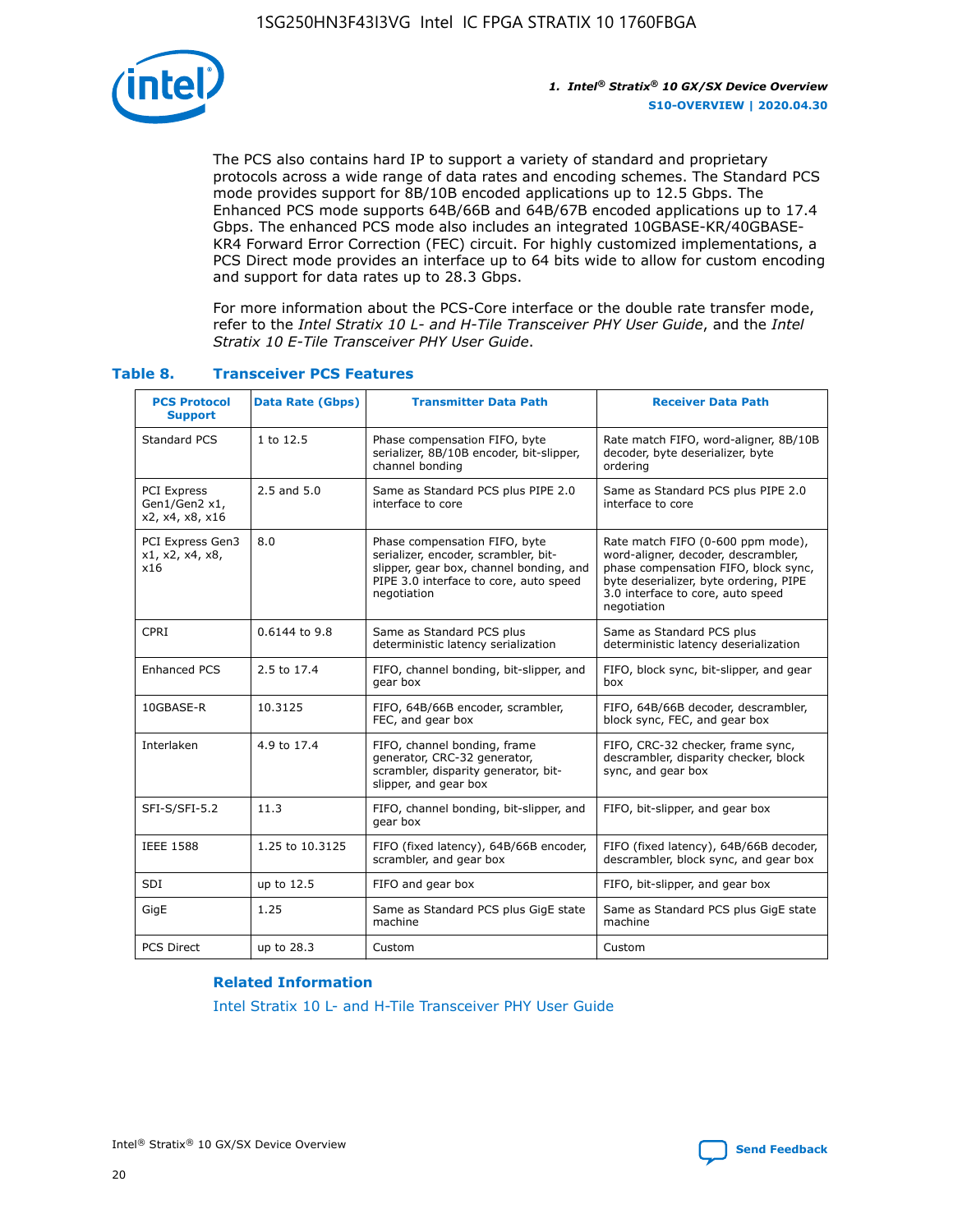

### **1.9. PCI Express Gen1/Gen2/Gen3 Hard IP**

Intel Stratix 10 devices contain embedded PCI Express hard IP designed for performance, ease-of-use, increased functionality, and designer productivity.

The PCI Express hard IP consists of the PHY, Data Link, and Transaction layers. It also supports PCI Express Gen1/Gen2/Gen3 end point and root port, in x1/x2/x4/x8/x16 lane configurations. The PCI Express hard IP is capable of operating independently from the core logic (autonomous mode). This feature allows the PCI Express link to power up and complete link training in less than 100 ms, while the rest of the device is still in the process of being configured. The hard IP also provides added functionality, which makes it easier to support emerging features such as Single Root I/O Virtualization (SR-IOV) and optional protocol extensions.

The PCI Express hard IP has improved end-to-end data path protection using Error Checking and Correction (ECC). In addition, the hard IP supports configuration of the device via protocol (CvP) across the PCI Express bus at Gen1/Gen2/Gen3 rates.

### **1.10. Interlaken PCS Hard IP**

Intel Stratix 10 devices have integrated Interlaken PCS hard IP supporting rates up to 17.4 Gbps per lane.

The Interlaken PCS hard IP is based on the proven functionality of the PCS developed for Intel's previous generation FPGAs, which has demonstrated interoperability with Interlaken ASSP vendors and third-party IP suppliers. The Interlaken PCS hard IP is present in every transceiver channel in Intel Stratix 10 devices.

### **1.11. 10G Ethernet Hard IP**

Intel Stratix 10 devices include IEEE 802.3 10-Gbps Ethernet (10GbE) compliant 10GBASE-R PCS and PMA hard IP. The scalable 10GbE hard IP supports multiple independent 10GbE ports while using a single PLL for all the 10GBASE-R PCS instantiations, which saves on core logic resources and clock networks.

The integrated serial transceivers simplify multi-port 10GbE systems compared to 10 GbE Attachment Unit Interface (XAUI) interfaces that require an external XAUI-to-10G PHY. Furthermore, the integrated transceivers incorporate signal conditioning circuits, which enable direct connection to standard 10G XFP and SFP+ pluggable optical modules. The transceivers also support backplane Ethernet applications and include a hard 10GBASE-KR/40GBASE-KR4 Forward Error Correction (FEC) circuit that can be used for both 10G and 40G applications. The integrated 10G Ethernet hard IP and 10G transceivers save external PHY cost, board space and system power. The 10G Ethernet PCS hard IP and 10GBASE-KR FEC are present in every transceiver channel.

### **1.12. External Memory and General Purpose I/O**

Intel Stratix 10 devices offer substantial external memory bandwidth, with up to ten 72 bit wide DDR4 memory interfaces running at up to 2666 Mbps. For external memory interface and LVDS restrictions, see [AN 906: Intel Stratix 10 GX 400, SX 400,](https://www.intel.com/content/www/us/en/programmable/documentation/sjf1574667190623.html#bft1574667627484) [and TX 400 Routing and Designing Floorplan Guidelines.](https://www.intel.com/content/www/us/en/programmable/documentation/sjf1574667190623.html#bft1574667627484)

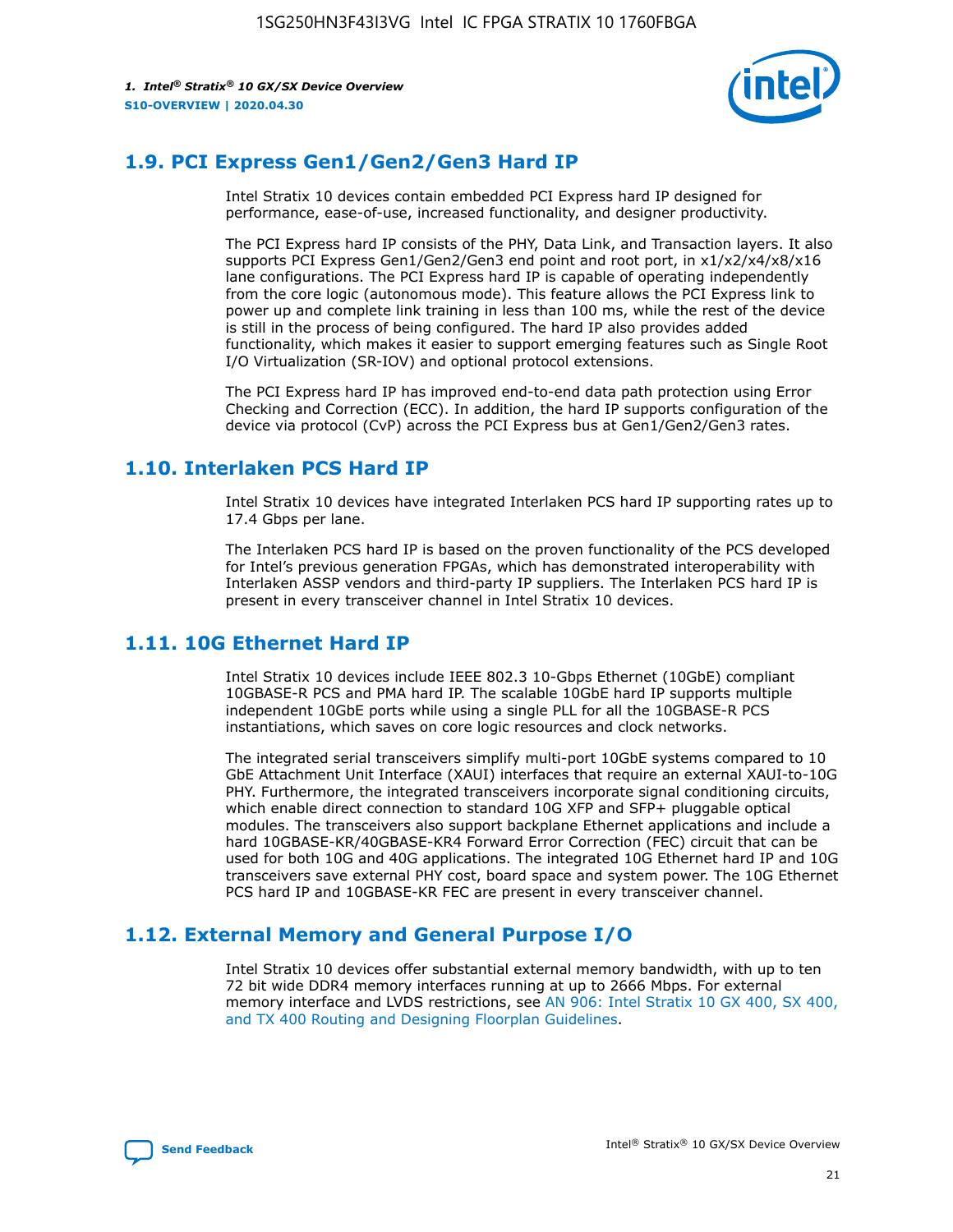

This bandwidth is provided along with the ease of design, lower power, and resource efficiencies of hardened high-performance memory controllers. The external memory interfaces can be configured up to a maximum width of 144 bits when using either hard or soft memory controllers.

#### **Figure 10. Hard Memory Controller**



Each I/O bank contains 48 general purpose I/Os and a high-efficiency hard memory controller capable of supporting many different memory types, each with different performance capabilities. The hard memory controller is also capable of being bypassed and replaced by a soft controller implemented in user logic. The I/Os each have a hardened double data rate (DDR) read/write path (PHY) capable of performing key memory interface functionality such as:

- Read/write leveling
- FIFO buffering to lower latency and improve margin
- Timing calibration
- On-chip termination

The timing calibration is aided by the inclusion of hard microcontrollers based on Intel's Nios® II technology, specifically tailored to control the calibration of multiple memory interfaces. This calibration allows the Intel Stratix 10 device to compensate for any changes in process, voltage, or temperature either within the Intel Stratix 10 device itself, or within the external memory device. The advanced calibration algorithms ensure maximum bandwidth and robust timing margin across all operating conditions.

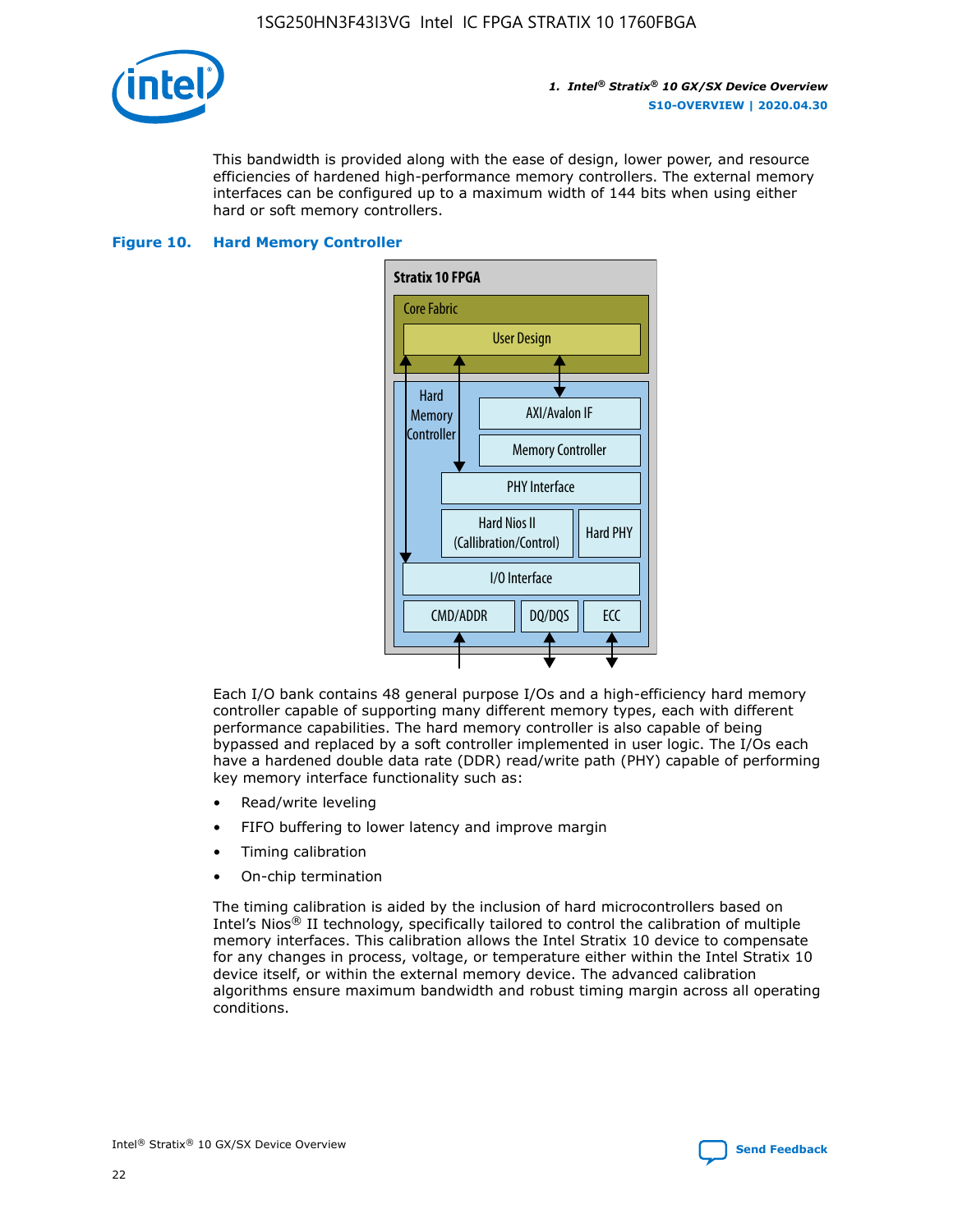

#### **Table 9. External Memory Interface Performance**

The listed speeds are for the 1-rank case.

| <b>Interface</b> | <b>Controller Type</b> | <b>Performance</b><br>(maximum rate possible) |
|------------------|------------------------|-----------------------------------------------|
| DDR4             | Hard                   | 2666 Mbps                                     |
| DDR <sub>3</sub> | Hard                   | 2133 Mbps                                     |
| QDRII+           | Soft                   | 1,100 Mtps                                    |
| QDRII+ Xtreme    | Soft                   | 1,266 Mtps                                    |
| <b>ODRIV</b>     | Soft                   | 2,133 Mtps                                    |
| RLDRAM III       | Soft                   | 2400 Mbps                                     |
| <b>RLDRAM II</b> | Soft                   | 533 Mbps                                      |

In addition to parallel memory interfaces, Intel Stratix 10 devices support serial memory technologies such as the Hybrid Memory Cube (HMC). The HMC is supported by the Intel Stratix 10 high-speed serial transceivers, which connect up to four HMC links, with each link running at data rates of 15 Gbps (HMC short reach specification).

Intel Stratix 10 devices also feature general purpose I/Os capable of supporting a wide range of single-ended and differential I/O interfaces. LVDS rates up to 1.6 Gbps are supported, with each pair of pins having both a differential driver and a differential input buffer. This enables configurable direction for each LVDS pair.

### **1.13. Adaptive Logic Module (ALM)**

Intel Stratix 10 devices use a similar adaptive logic module (ALM) as the previous generation Intel Arria 10 and Stratix V FPGAs, allowing for efficient implementation of logic functions and easy conversion of IP between the devices.

The ALM block diagram shown in the following figure has eight inputs with a fracturable look-up table (LUT), two dedicated embedded adders, and four dedicated registers.

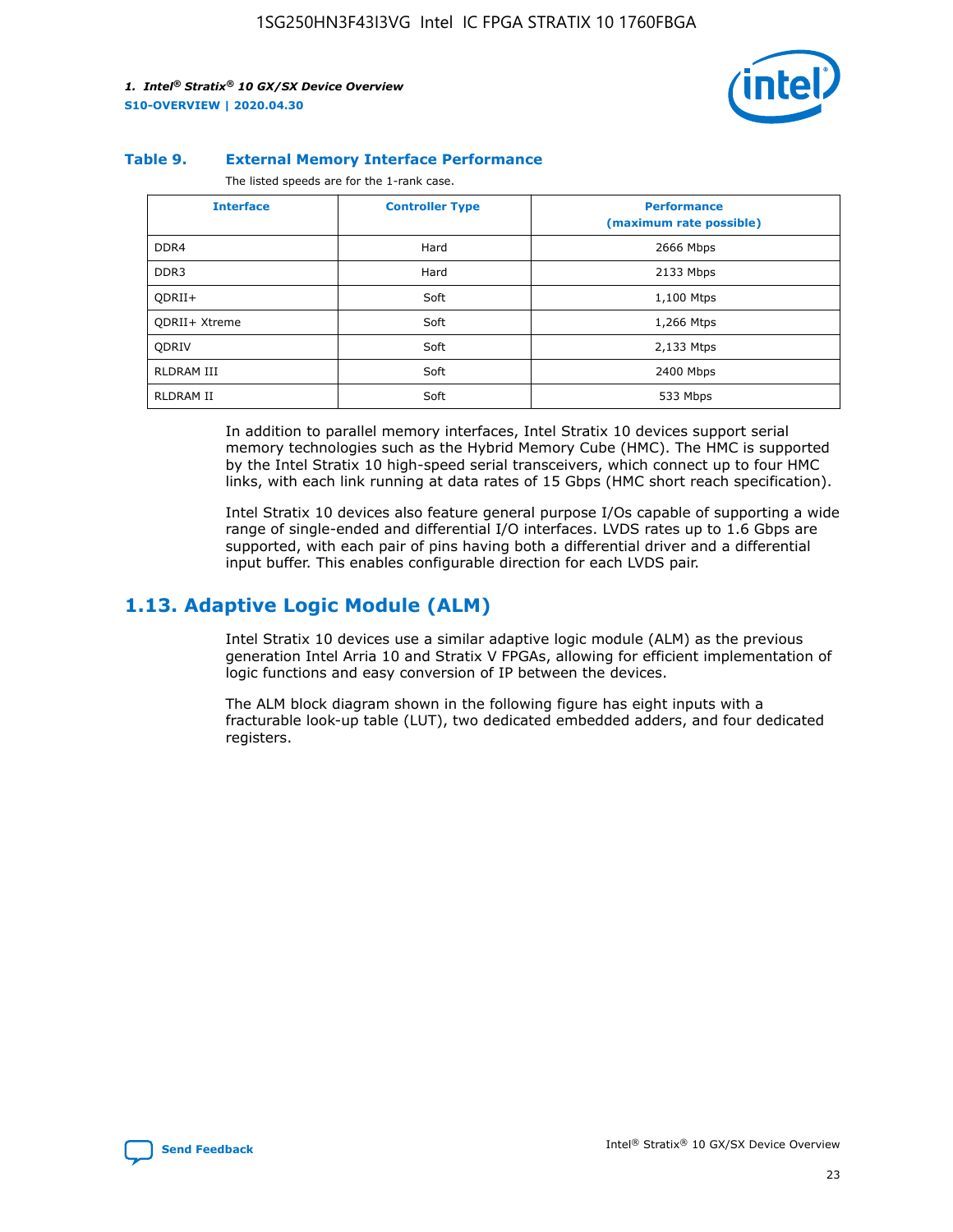

### **Figure 11. Intel Stratix 10 FPGA and SoC ALM Block Diagram**



Key features and capabilities of the ALM include:

- High register count with 4 registers per 8-input fracturable LUT, operating in conjunction with the new Intel Hyperflex architecture, enables Intel Stratix 10 devices to maximize core performance at very high core logic utilization
- Implements select 7-input logic functions, all 6-input logic functions, and two independent functions consisting of smaller LUT sizes (such as two independent 4 input LUTs) to optimize core logic utilization

The Intel Quartus Prime software takes advantage of the ALM logic structure to deliver the highest performance, optimal logic utilization, and lowest compile times. The Intel Quartus Prime software simplifies design reuse as it automatically maps legacy designs into the Intel Stratix 10 ALM architecture.

### **1.14. Core Clocking**

Core clocking in Intel Stratix 10 devices makes use of programmable clock tree synthesis.

This technique uses dedicated clock tree routing and switching circuits, and allows the Intel Quartus Prime software to create the exact clock trees required for your design. Clock tree synthesis minimizes clock tree insertion delay, reduces dynamic power dissipation in the clock tree and allows greater clocking flexibility in the core while still maintaining backwards compatibility with legacy global and regional clocking schemes.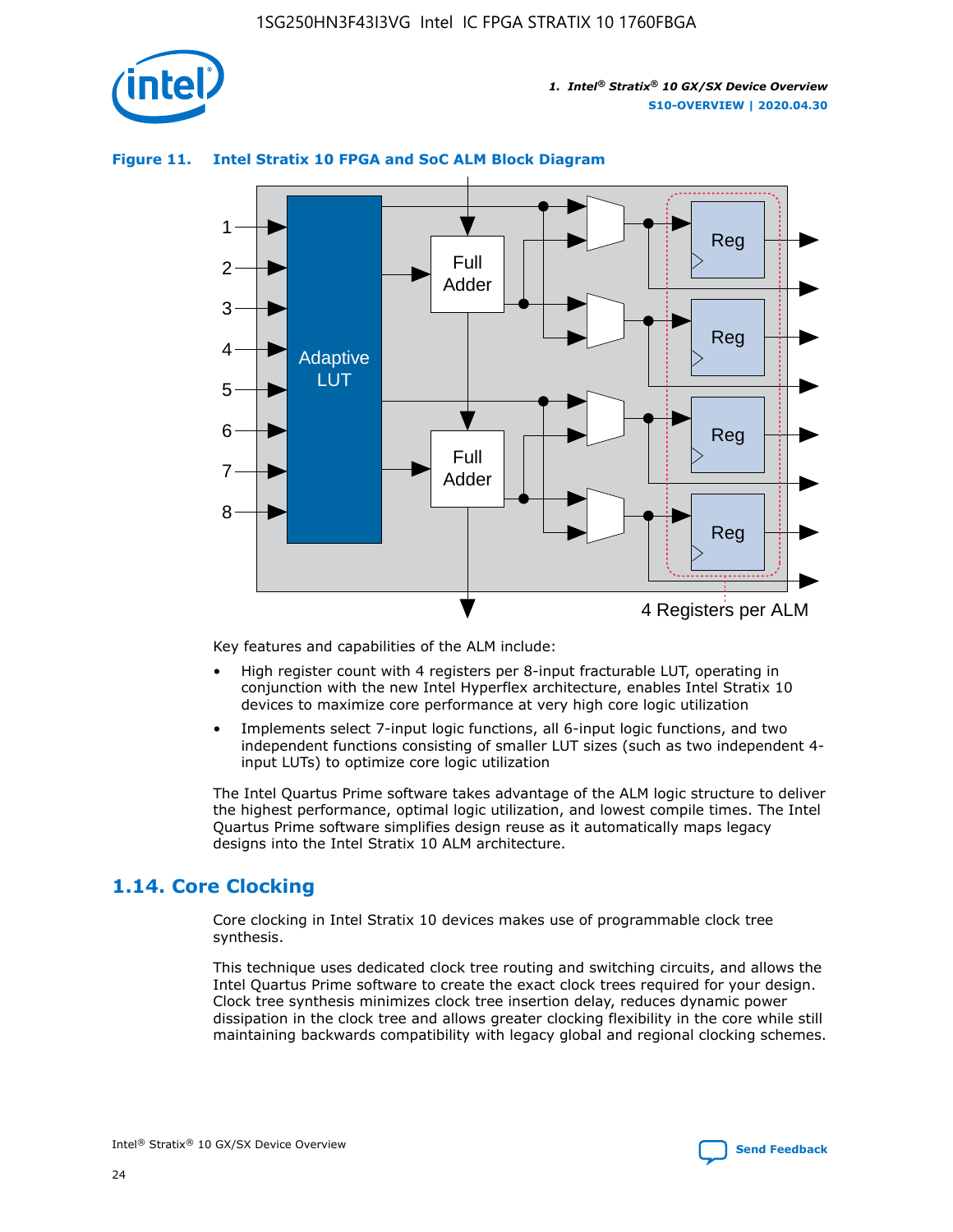

The core clock network in Intel Stratix 10 devices supports the new Intel Hyperflex core architecture at clock rates up to 1 GHz. It also supports the hard memory controllers up to 2666 Mbps with a quarter rate transfer to the core. The core clock network is supported by dedicated clock input pins, fractional clock synthesis PLLs, and integer I/O PLLs.

### **1.15. Fractional Synthesis PLLs and I/O PLLs**

Intel Stratix 10 devices have up to 32 fractional synthesis PLLs (fPLL) available for use with transceivers or in the core fabric.

The fPLLs are located in the 3D SiP transceiver L-tiles and H-tiles, eight per tile, adjacent to the transceiver channels. The fPLLs can be used to reduce both the number of oscillators required on the board and the number of clock pins required, by synthesizing multiple clock frequencies from a single reference clock source. In addition to synthesizing reference clock frequencies for the transceiver transmit PLLs, the fPLLs can also be used directly for transmit clocking. Each fPLL can be independently configured for conventional integer mode, or enhanced fractional synthesis mode with third-order delta-sigma modulation.

In addition to the fPLLs, Intel Stratix 10 devices contain up to 24 integer I/O PLLs (IOPLLs) available for general purpose use in the core fabric and for simplifying the design of external memory interfaces and high-speed LVDS interfaces. The IOPLLs are located in each bank of 48 general purpose I/O, 1 per I/O bank, adjacent to the hard memory controllers and LVDS SerDes in each I/O bank. This makes it easier to close timing because the IOPLLs are tightly coupled with the I/Os that need to use them. The IOPLLs can be used for general purpose applications in the core such as clock network delay compensation and zero-delay clock buffering.

### **1.16. Internal Embedded Memory**

Intel Stratix 10 devices contain two types of embedded memory blocks: M20K (20 Kb) and MLAB (640 bit).

The M20K and MLAB blocks are familiar block sizes carried over from previous Intel device families. The MLAB blocks are ideal for wide and shallow memories, while the M20K blocks are intended to support larger memory configurations and include hard ECC. Both M20K and MLAB embedded memory blocks can be configured as a singleport or dual-port RAM, FIFO, ROM, or shift register. These memory blocks are highly flexible and support a number of memory configurations as shown in Table 10 on page 25.

#### **Table 10. Internal Embedded Memory Block Configurations**

| MLAB (640 bits)                                                | <b>M20K (20 Kb)</b>                                                                    |
|----------------------------------------------------------------|----------------------------------------------------------------------------------------|
| $64 \times 10$ (supported through emulation)<br>$32 \times 20$ | $2K \times 10$ (or $x8$ )<br>$1K \times 20$ (or $x16$ )<br>$512 \times 40$ (or $x32$ ) |

### **1.17. Variable Precision DSP Block**

The Intel Stratix 10 DSP blocks are based upon the Variable Precision DSP Architecture used in Intel's previous generation devices. They feature hard fixed point and IEEE 754 compliant floating point capability.

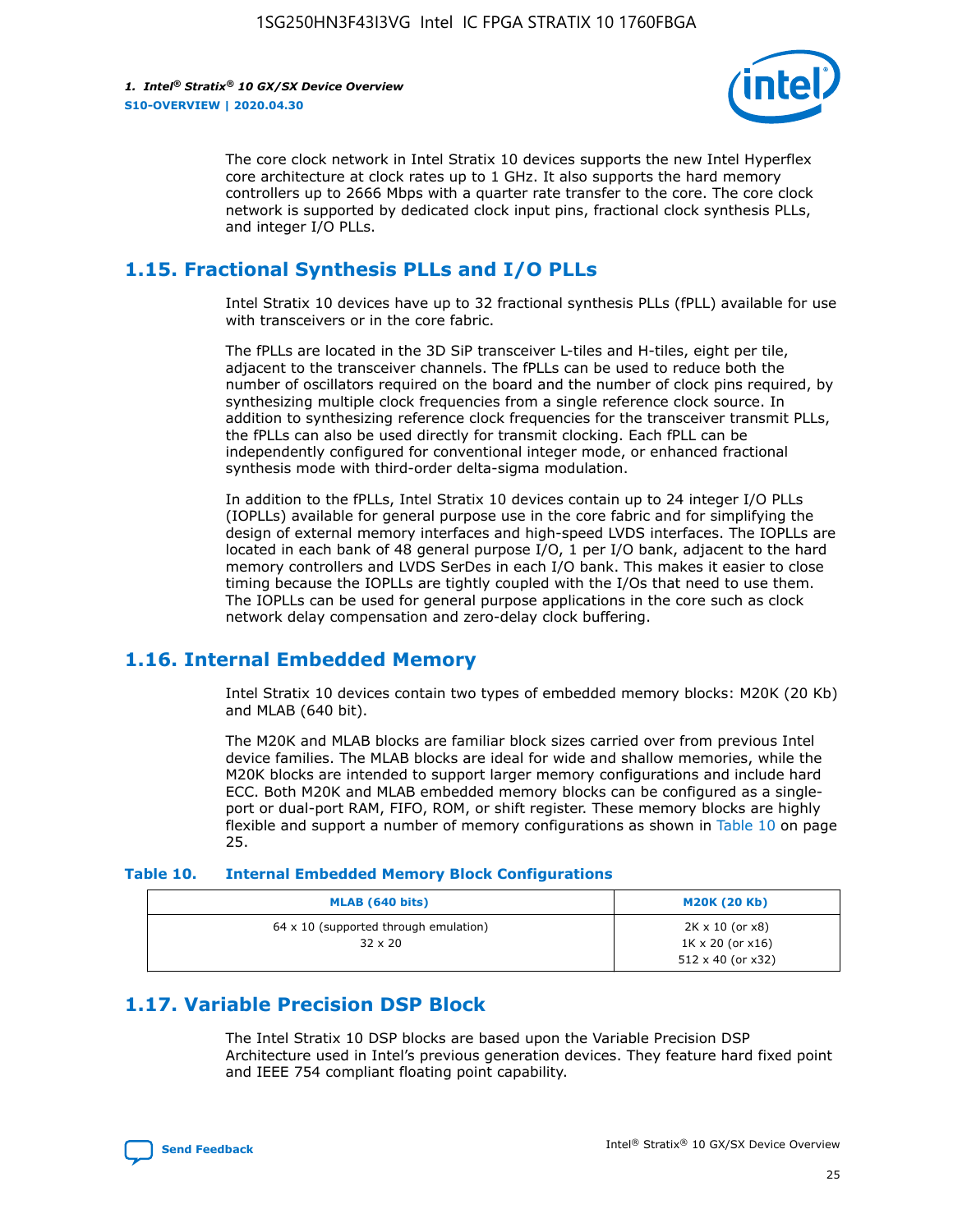

The DSP blocks can be configured to support signal processing with precision ranging from 18x19 up to 54x54. A pipeline register has been added to increase the maximum operating frequency of the DSP block and reduce power consumption.





#### **Figure 13. DSP Block: High Precision Fixed Point Mode**

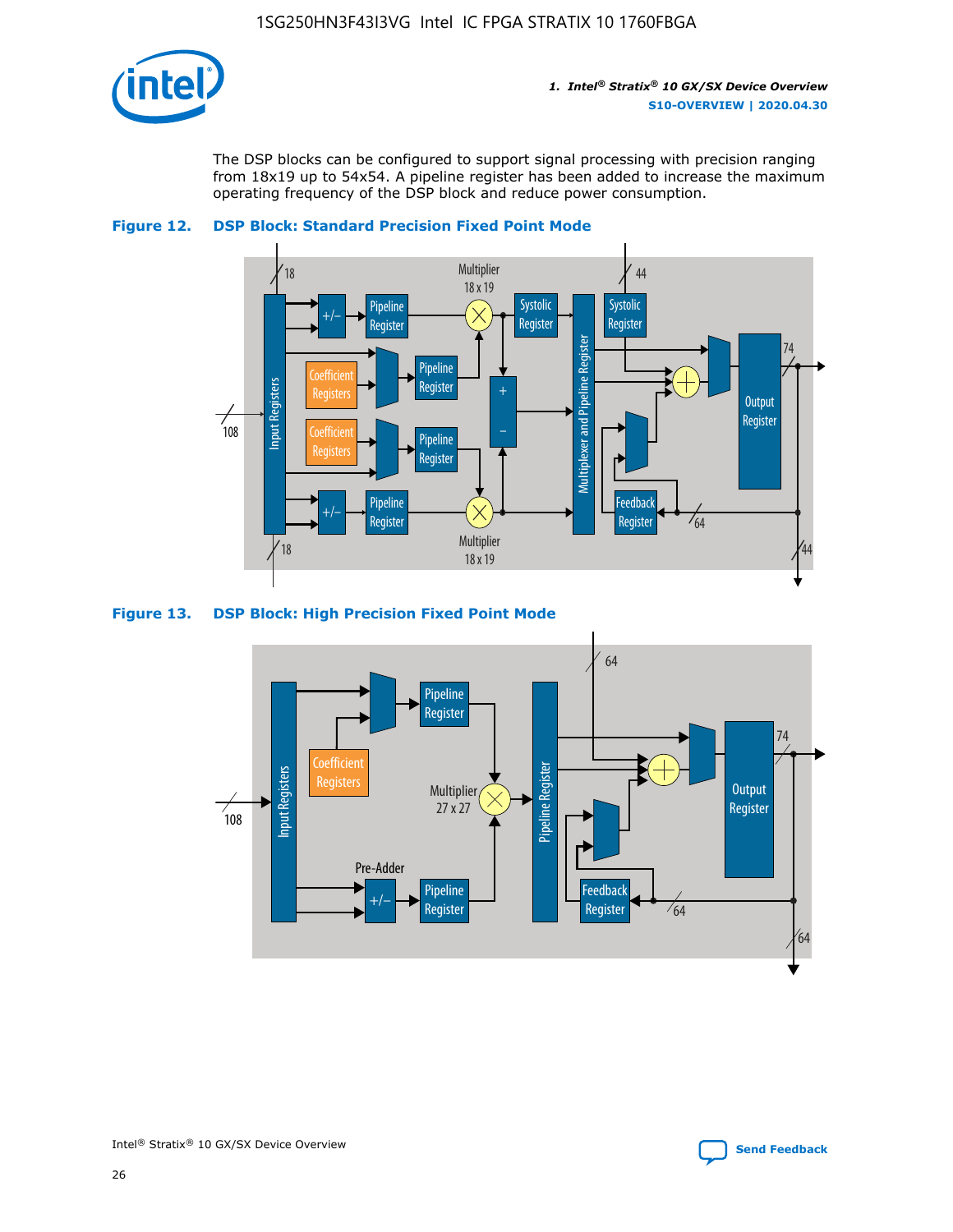



### **Figure 14. DSP Block: Single Precision Floating Point Mode**

Each DSP block can be independently configured at compile time as either dual 18x19 or a single 27x27 multiply accumulate. With a dedicated 64 bit cascade bus, multiple variable precision DSP blocks can be cascaded to implement even higher precision DSP functions efficiently.

In floating point mode, each DSP block provides one single precision floating point multiplier and adder. Floating point additions, multiplications, mult-adds and multaccumulates are supported.

The following table shows how different precisions are accommodated within a DSP block, or by utilizing multiple blocks.

| <b>Multiplier Size</b>             | <b>DSP Block Resources</b>                                                               | <b>Expected Usage</b>           |
|------------------------------------|------------------------------------------------------------------------------------------|---------------------------------|
| $18x19$ bits                       | 1/2 of Variable Precision DSP Block                                                      | Medium precision fixed point    |
| 27x27 bits                         | 1 Variable Precision DSP Block                                                           | High precision fixed point      |
| $19x36$ bits                       | 1 Variable Precision DSP Block with external<br>adder                                    | Fixed point FFTs                |
| 36x36 bits                         | 2 Variable Precision DSP Blocks with external<br>adder                                   | Very high precision fixed point |
| 54x54 bits                         | 4 Variable Precision DSP Blocks with external<br>adder                                   | Double Precision floating point |
| Single Precision<br>floating point | 1 Single Precision floating point adder, 1 Single<br>Precision floating point multiplier | Floating point                  |

#### **Table 11. Variable Precision DSP Block Configurations**

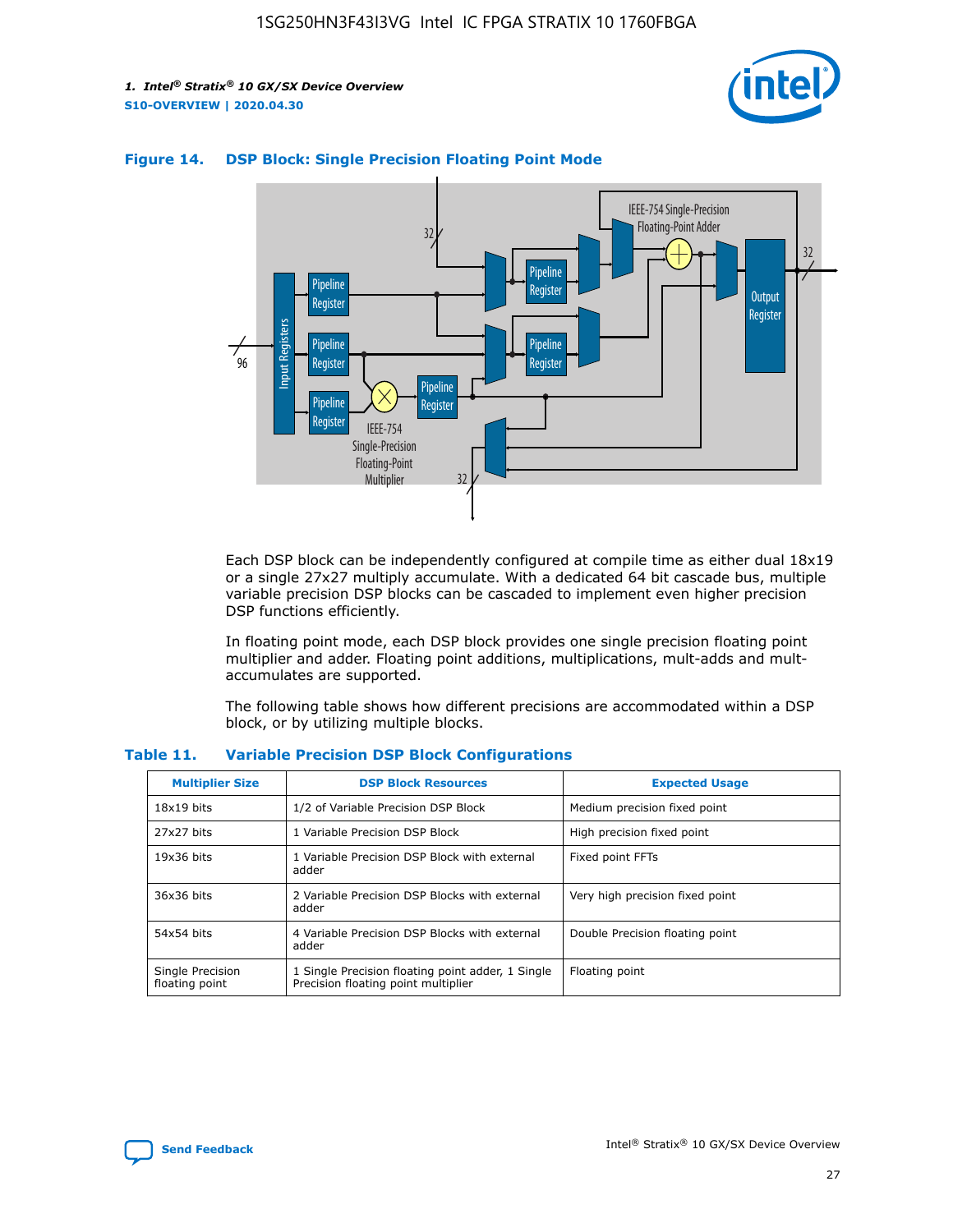

Complex multiplication is very common in DSP algorithms. One of the most popular applications of complex multipliers is the FFT algorithm. This algorithm has the characteristic of increasing precision requirements on only one side of the multiplier. The Variable Precision DSP block supports the FFT algorithm with proportional increase in DSP resources as the precision grows.

### **Table 12. Complex Multiplication With Variable Precision DSP Block**

| <b>Complex Multiplier</b><br><b>Size</b> | <b>DSP Block Resources</b>      | <b>FFT Usage</b>       |
|------------------------------------------|---------------------------------|------------------------|
| $18x19$ bits                             | 2 Variable Precision DSP Blocks | Resource optimized FFT |
| 27x27 bits                               | 4 Variable Precision DSP Blocks | Highest precision FFT  |

For FFT applications with high dynamic range requirements, the Intel FFT IP Core offers an option of single precision floating point implementation with resource usage and performance similar to high precision fixed point implementations.

Other features of the DSP block include:

- Hard 18 bit and 25 bit pre-adders
- Hard floating point multipliers and adders
- 64 bit dual accumulator (for separate I, Q product accumulations)
- Cascaded output adder chains for 18 and 27 bit FIR filters
- Embedded coefficient registers for 18 and 27 bit coefficients
- Fully independent multiplier outputs
- Inferability using HDL templates supplied by the Intel Quartus Prime software for most modes

The Variable Precision DSP block is ideal to support the growing trend towards higher bit precision in high performance DSP applications. At the same time, it can efficiently support the many existing 18 bit DSP applications, such as high definition video processing and remote radio heads. With the Variable Precision DSP block architecture and hard floating point multipliers and adders, Intel Stratix 10 devices can efficiently support many different precision levels up to and including floating point implementations. This flexibility can result in increased system performance, reduced power consumption, and reduce architecture constraints on system algorithm designers.

### **1.18. Hard Processor System (HPS)**

The Intel Stratix 10 SoC Hard Processor System (HPS) is Intel's third generation HPS. Leveraging the performance of Intel 14 nm tri-gate technology, Intel Stratix 10 SoC devices more than double the performance of previous generation SoCs with an integrated quad-core 64-bit Arm Cortex-A53. The HPS also enables system-wide hardware virtualization capabilities by adding a system memory management unit. These architecture improvements ensure that Intel Stratix 10 SoCs meet the requirements of current and future embedded markets, including wireless and wireline communications, datacenter acceleration, and numerous military applications.

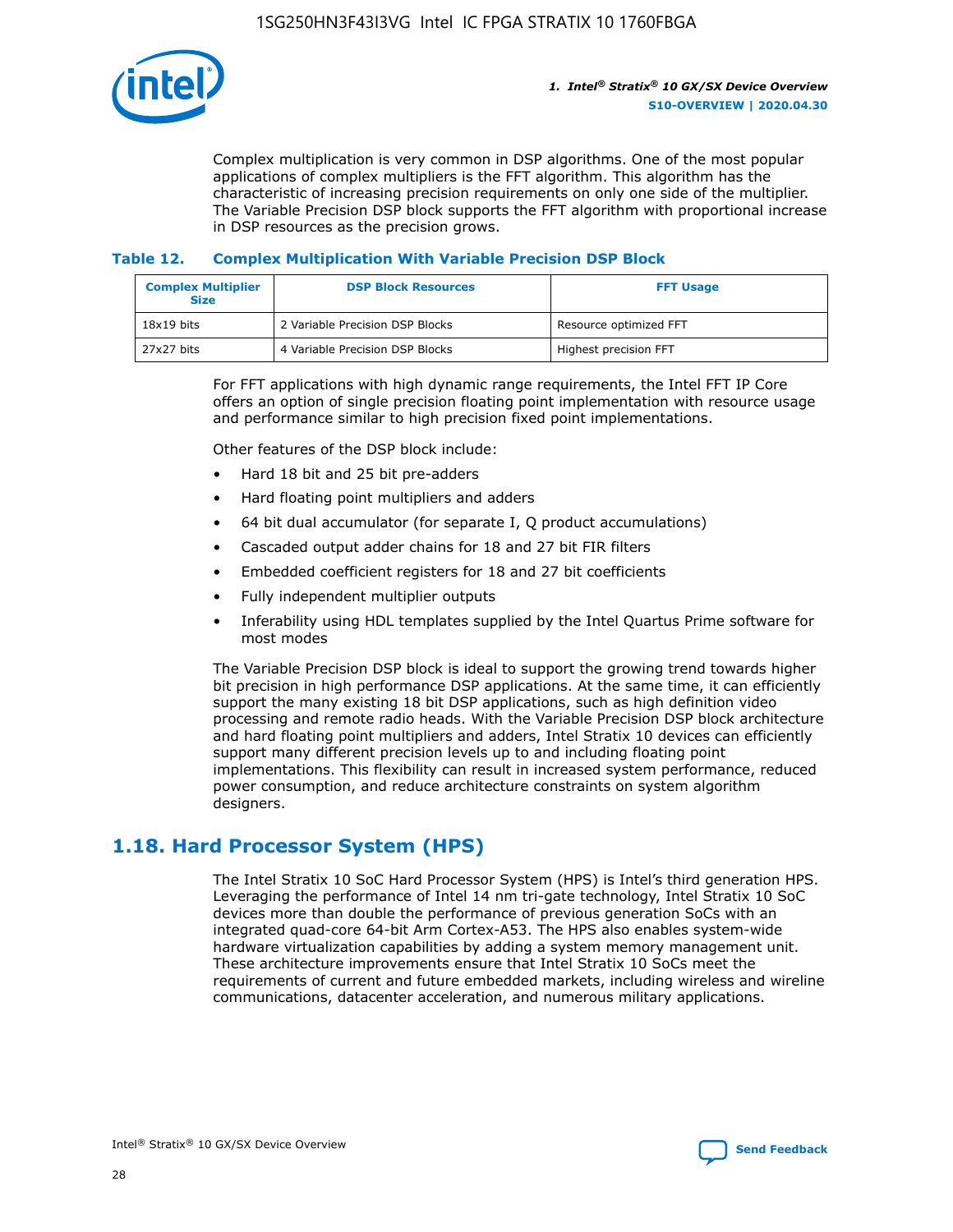

#### **Figure 15. HPS Block Diagram**

| Quad Arm Cortex-A53-Based Hard Processor System |                                                                            |                           |                                                     |                          |                                     |                                  |                                        |
|-------------------------------------------------|----------------------------------------------------------------------------|---------------------------|-----------------------------------------------------|--------------------------|-------------------------------------|----------------------------------|----------------------------------------|
|                                                 | Arm Cortex - A53<br>Arm Cortex - A53                                       |                           |                                                     |                          |                                     | SD/SDIO/                         |                                        |
| <b>NEON</b>                                     |                                                                            | <b>FPU</b>                | <b>NEON</b>                                         |                          | <b>FPU</b>                          | USB OTG                          | $MMC$ <sup>1,2</sup>                   |
| 32 KB I-Cache<br>with Parity                    |                                                                            | 32 KB D-Cache<br>with ECC | 32 KB I-Cache<br>with Parity                        |                          | 32 KB D - Cache<br>with ECC         | $(x2)^{1,2}$                     |                                        |
| Arm Cortex - A53                                |                                                                            |                           |                                                     | Arm Cortex - A53         | UART(x2)                            | <b>DMA</b><br>$(8$ Channel) $^2$ |                                        |
| <b>NEON</b>                                     |                                                                            | <b>FPU</b>                | <b>NEON</b>                                         |                          | <b>FPU</b>                          |                                  |                                        |
| 32 KB I-Cache<br>with Parity                    |                                                                            | 32 KB D-Cache<br>with ECC | 32 KB I-Cache<br>with Parity<br>with ECC            |                          | 32 KB D-Cache                       | I <sup>2</sup> C(x5)             | <b>HPS 10</b>                          |
|                                                 | 1 MB L2 Cache with ECC<br><b>System MMU</b><br><b>Cache Coherency Unit</b> |                           |                                                     | <b>EMAC</b> $(x3)^{1,2}$ | <b>NAND</b><br>Flash <sup>1,2</sup> |                                  |                                        |
| JTAG Debug<br>or Trace                          |                                                                            |                           | 256 KB<br><b>Timers</b><br>RAM <sup>2</sup><br>(x8) |                          |                                     | SPI(x4)                          |                                        |
| Lightweight HPS-to-<br><b>FPGA BRIDGE</b>       |                                                                            |                           | HPS-to-FPGA<br><b>BRIDGE</b>                        |                          | FPGA-to-HPS<br><b>BRIDGE</b>        | HPS-to-SDM<br>SDM-to-HPS         | <b>SDRAM</b><br>Scheduler <sup>3</sup> |
|                                                 |                                                                            |                           |                                                     |                          |                                     |                                  |                                        |
| <b>FPGA Fabric</b>                              |                                                                            |                           |                                                     |                          |                                     | <b>SDM</b>                       | <b>Hard Memory</b><br>Controller       |

Notes:

1. Integrated direct memory access (DMA)

2. Integrated error correction code (ECC)

3. Multiport front-end interface to hard memory controller

### **1.18.1. Key Features of the Intel Stratix 10 HPS**

### **Table 13. Key Features of the Intel Stratix 10 GX/SX HPS**

| <b>Feature</b>                                    | <b>Description</b>                                                                                                                                                                                                                                                                                                                     |
|---------------------------------------------------|----------------------------------------------------------------------------------------------------------------------------------------------------------------------------------------------------------------------------------------------------------------------------------------------------------------------------------------|
| Quad-core Arm Cortex-A53<br>MPCore processor unit | • 2.3 MIPS/MHz instruction efficiency<br>CPU frequency up to 1.5 GHz<br>At 1.5 GHz total performance of 13,800 MIPS<br>Army8-A architecture<br>Runs 64 bit and 32 bit Arm instructions<br>16 bit and 32 bit Thumb instructions for 30% reduction in memory footprint<br>Jazelle* RCT execution architecture with 8 bit Java byte codes |
|                                                   |                                                                                                                                                                                                                                                                                                                                        |

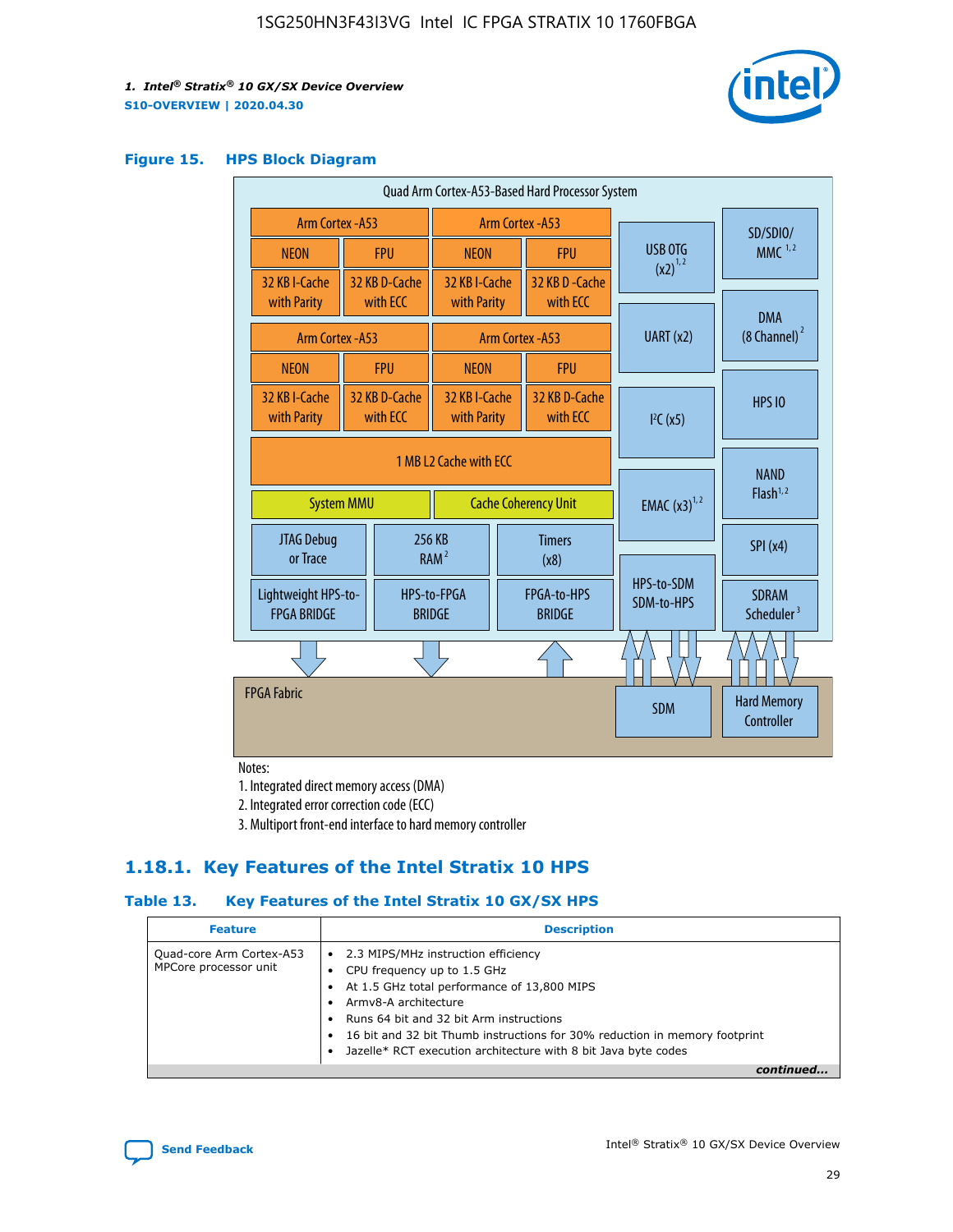

| <b>Feature</b>                                        | <b>Description</b>                                                                                                                                                                                                                                                                                                                                                                                                                                                                                                                                                                                                                                                                                                                                                                                                                                                                                                                                                                                                                                                                                                                                                                                                     |
|-------------------------------------------------------|------------------------------------------------------------------------------------------------------------------------------------------------------------------------------------------------------------------------------------------------------------------------------------------------------------------------------------------------------------------------------------------------------------------------------------------------------------------------------------------------------------------------------------------------------------------------------------------------------------------------------------------------------------------------------------------------------------------------------------------------------------------------------------------------------------------------------------------------------------------------------------------------------------------------------------------------------------------------------------------------------------------------------------------------------------------------------------------------------------------------------------------------------------------------------------------------------------------------|
|                                                       | Superscalar, variable length, out-of-order pipeline with dynamic branch prediction<br>Improved Arm Neon* media processing engine<br>$\bullet$<br>Single- and double-precision floating-point unit<br>Arm CoreSight* debug and trace technology<br>$\bullet$                                                                                                                                                                                                                                                                                                                                                                                                                                                                                                                                                                                                                                                                                                                                                                                                                                                                                                                                                            |
| <b>System Memory</b><br>Management Unit               | Enables a unified memory model and extends hardware virtualization into peripherals<br>$\bullet$<br>implemented in the FPGA fabric                                                                                                                                                                                                                                                                                                                                                                                                                                                                                                                                                                                                                                                                                                                                                                                                                                                                                                                                                                                                                                                                                     |
| Cache Coherency unit                                  | $\bullet$<br>Changes in shared data stored in cache are propagated throughout the system<br>providing bi-directional coherency for co-processing elements.                                                                                                                                                                                                                                                                                                                                                                                                                                                                                                                                                                                                                                                                                                                                                                                                                                                                                                                                                                                                                                                             |
| Cache                                                 | L1 Cache<br>$\bullet$<br>- 32 KB of instruction cache w/ parity check<br>- 32 KB of L1 data cache w /ECC<br>- Parity checking<br>L2 Cache<br>$-$ 1MB shared<br>- 8-way set associative<br>- SEU Protection with parity on TAG ram and ECC on data RAM<br>- Cache lockdown support                                                                                                                                                                                                                                                                                                                                                                                                                                                                                                                                                                                                                                                                                                                                                                                                                                                                                                                                      |
| On-Chip Memory                                        | 256 KB of scratch on-chip RAM<br>$\bullet$                                                                                                                                                                                                                                                                                                                                                                                                                                                                                                                                                                                                                                                                                                                                                                                                                                                                                                                                                                                                                                                                                                                                                                             |
| External SDRAM and Flash<br>Memory Interfaces for HPS | Hard memory controller with support for DDR4, DDR3<br>$\bullet$<br>$-$ 40 bit (32 bit + 8 bit ECC) with select packages supporting 72 bit (64 bit + 8 bit<br>ECC)<br>- Support for up to 2666 Mbps DDR4 and 2166 Mbps DDR3 frequencies<br>- Error correction code (ECC) support including calculation, error correction, write-<br>back correction, and error counters<br>- Software Configurable Priority Scheduling on individual SDRAM bursts<br>- Fully programmable timing parameter support for all JEDEC-specified timing<br>parameters<br>- Multiport front-end (MPFE) scheduler interface to the hard memory controller, which<br>supports the $AXI^{\circledR}$ Quality of Service (QoS) for interface to the FPGA fabric<br>NAND flash controller<br>$-$ ONFI 1.0<br>- Integrated descriptor based with DMA<br>- Programmable hardware ECC support<br>- Support for 8 and 16 bit Flash devices<br>Secure Digital SD/SDIO/MMC controller<br>$-$ eMMC 4.5<br>- Integrated descriptor based DMA<br>- CE-ATA digital commands supported<br>- 50 MHz operating frequency<br>Direct memory access (DMA) controller<br>$\bullet$<br>- 8-channel<br>- Supports up to 32 peripheral handshake interface<br>continued |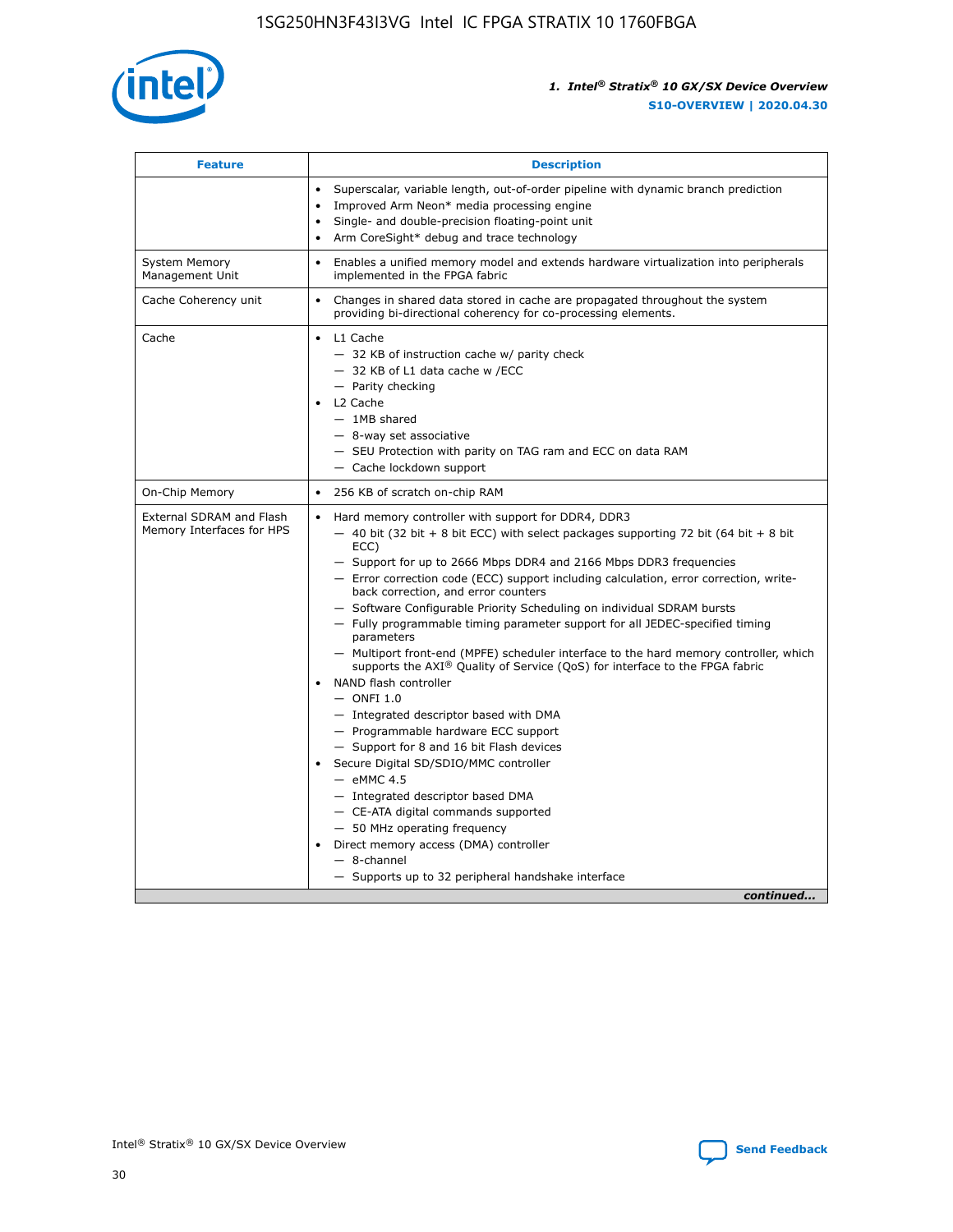

| <b>Feature</b>                         | <b>Description</b>                                                                                                                                                                                                                                                                                                                                                                                                                                                                                                                                                                                                                                                                                                                                                                                                                                                                                                                                                                                                                                                                                                                                                                                                                                                                                                                                                                                                                                                                                          |  |  |  |
|----------------------------------------|-------------------------------------------------------------------------------------------------------------------------------------------------------------------------------------------------------------------------------------------------------------------------------------------------------------------------------------------------------------------------------------------------------------------------------------------------------------------------------------------------------------------------------------------------------------------------------------------------------------------------------------------------------------------------------------------------------------------------------------------------------------------------------------------------------------------------------------------------------------------------------------------------------------------------------------------------------------------------------------------------------------------------------------------------------------------------------------------------------------------------------------------------------------------------------------------------------------------------------------------------------------------------------------------------------------------------------------------------------------------------------------------------------------------------------------------------------------------------------------------------------------|--|--|--|
| Communication Interface<br>Controllers | Three 10/100/1000 Ethernet media access controls (MAC) with integrated DMA<br>- Supports RGMII and RMII external PHY Interfaces<br>- Option to support other PHY interfaces through FPGA logic<br>$\bullet$ GMII<br>MII<br>$\bullet$<br>RMII (requires MII to RMII adapter)<br>• RGMII (requires GMII to RGMII adapter)<br>• SGMII (requires GMII to SGMII adapter)<br>- Supports IEEE 1588-2002 and IEEE 1588-2008 standards for precision networked<br>clock synchronization<br>- Supports IEEE 802.1Q VLAN tag detection for reception frames<br>- Supports Ethernet AVB standard<br>Two USB On-the-Go (OTG) controllers with DMA<br>- Dual-Role Device (device and host functions)<br>• High-speed (480 Mbps)<br>• Full-speed (12 Mbps)<br>• Low-speed (1.5 Mbps)<br>• Supports USB 1.1 (full-speed and low-speed)<br>- Integrated descriptor-based scatter-gather DMA<br>- Support for external ULPI PHY<br>- Up to 16 bidirectional endpoints, including control endpoint<br>$-$ Up to 16 host channels<br>- Supports generic root hub<br>- Configurable to OTG 1.3 and OTG 2.0 modes<br>Five I <sup>2</sup> C controllers (three can be used by EMAC for MIO to external PHY)<br>- Support both 100 Kbps and 400 Kbps modes<br>- Support both 7 bit and 10 bit addressing modes<br>- Support Master and Slave operating mode<br>Two UART 16550 compatible<br>- Programmable baud rate up to 115.2 Kbaud<br>• Four serial peripheral interfaces (SPI) (2 Masters, 2 Slaves)<br>- Full and Half duplex |  |  |  |
| Timers and I/O                         | • Timers<br>- 4 general-purpose timers<br>$-4$ watchdog timers<br>48 HPS direct I/O allow HPS peripherals to connect directly to I/O<br>Up to three IO48 banks may be assigned to HPS for HPS DDR access                                                                                                                                                                                                                                                                                                                                                                                                                                                                                                                                                                                                                                                                                                                                                                                                                                                                                                                                                                                                                                                                                                                                                                                                                                                                                                    |  |  |  |
| Interconnect to Logic Core             | • FPGA-to-HPS Bridge<br>- Allows IP bus masters in the FPGA fabric to access to HPS bus slaves<br>- Configurable 32, 64, or 128 bit AMBA AXI interface<br>HPS-to-FPGA Bridge<br>- Allows HPS bus masters to access bus slaves in FPGA fabric<br>- Configurable 32, 64, or 128 bit AMBA AXI interface allows high-bandwidth HPS<br>master transactions to FPGA fabric<br>HPS-to-SDM and SDM-to-HPS Bridges<br>- Allows the HPS to reach the SDM block and the SDM to bootstrap the HPS<br>Light Weight HPS-to-FPGA Bridge<br>- Light weight 32 bit AXI interface suitable for low-latency register accesses from HPS<br>to soft peripherals in FPGA fabric<br>FPGA-to-HPS SDRAM Bridge<br>- Up to three AMBA AXI interfaces supporting 32, 64, or 128 bit data paths                                                                                                                                                                                                                                                                                                                                                                                                                                                                                                                                                                                                                                                                                                                                         |  |  |  |

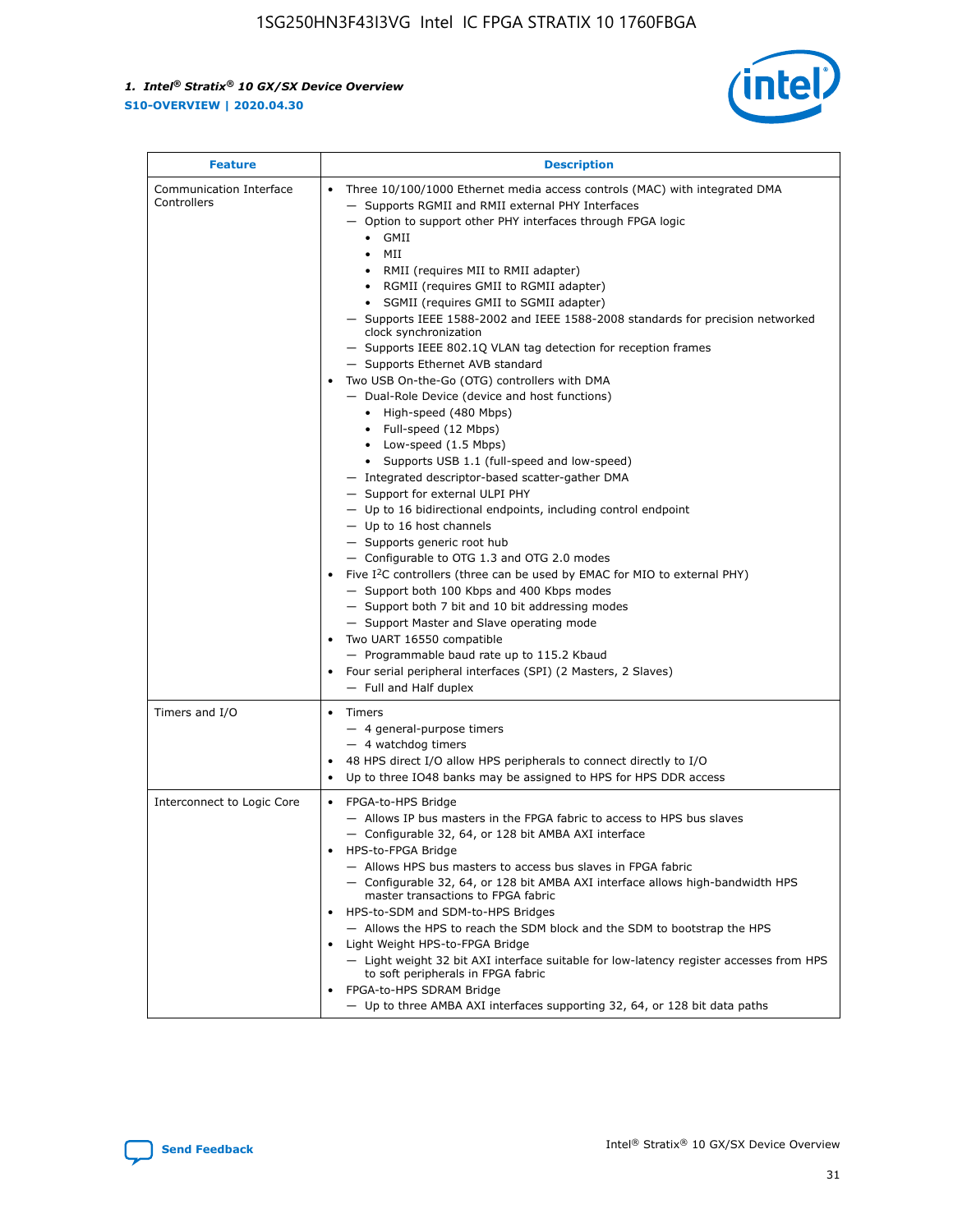

### **1.19. Power Management**

Intel Stratix 10 devices use the advanced Intel 14 nm tri-gate process technology, the all new Intel Hyperflex core architecture to enable Hyper-Folding, power gating, and several optional power reduction techniques to reduce total power consumption by as much as 70% compared to previous generation high-performance Stratix V devices.

Intel Stratix 10 standard power devices (-V) are SmartVID devices. The core voltage supplies (VCC and VCCP) for each SmartVID device must be driven by a PMBus voltage regulator dedicated to that Intel Stratix 10 device. Use of a PMBus voltage regulator for each SmartVID (-V) device is mandatory; it is not an option. A code is programmed into each SmartVID device during manufacturing that allows the PMBus voltage regulator to operate at the optimum core voltage to meet the device performance specifications.

With the new Intel Hyperflex core architecture, designs can run 2X faster than previous generation FPGAs. With 2X performance and same required throughput, architects can cut the data path width in half to save power. This optimization is called Hyper-Folding. Additionally, power gating reduces static power of unused resources in the FPGA by powering them down. The Intel Quartus Prime software automatically powers down specific unused resource blocks such as DSP and M20K blocks, at configuration time.

The optional power reduction techniques in Intel Stratix 10 devices include:

• **Available Low Static Power Devices**—Intel Stratix 10 devices are available with a fixed core voltage that provides lower static power than the SmartVID standard power devices, while maintaining device performance

Furthermore, Intel Stratix 10 devices feature Intel's low power transceivers and include a number of hard IP blocks that not only reduce logic resources but also deliver substantial power savings compared to soft implementations. In general, hard IP blocks consume up to 50% less power than the equivalent soft logic implementations.

### **1.20. Device Configuration and Secure Device Manager (SDM)**

All Intel Stratix 10 devices contain a Secure Device Manager (SDM), which is a dedicated triple-redundant processor that serves as the point of entry into the device for all JTAG and configuration commands. The SDM also bootstraps the HPS in SoC devices ensuring that the HPS can boot using the same security features that the FPGA devices have.

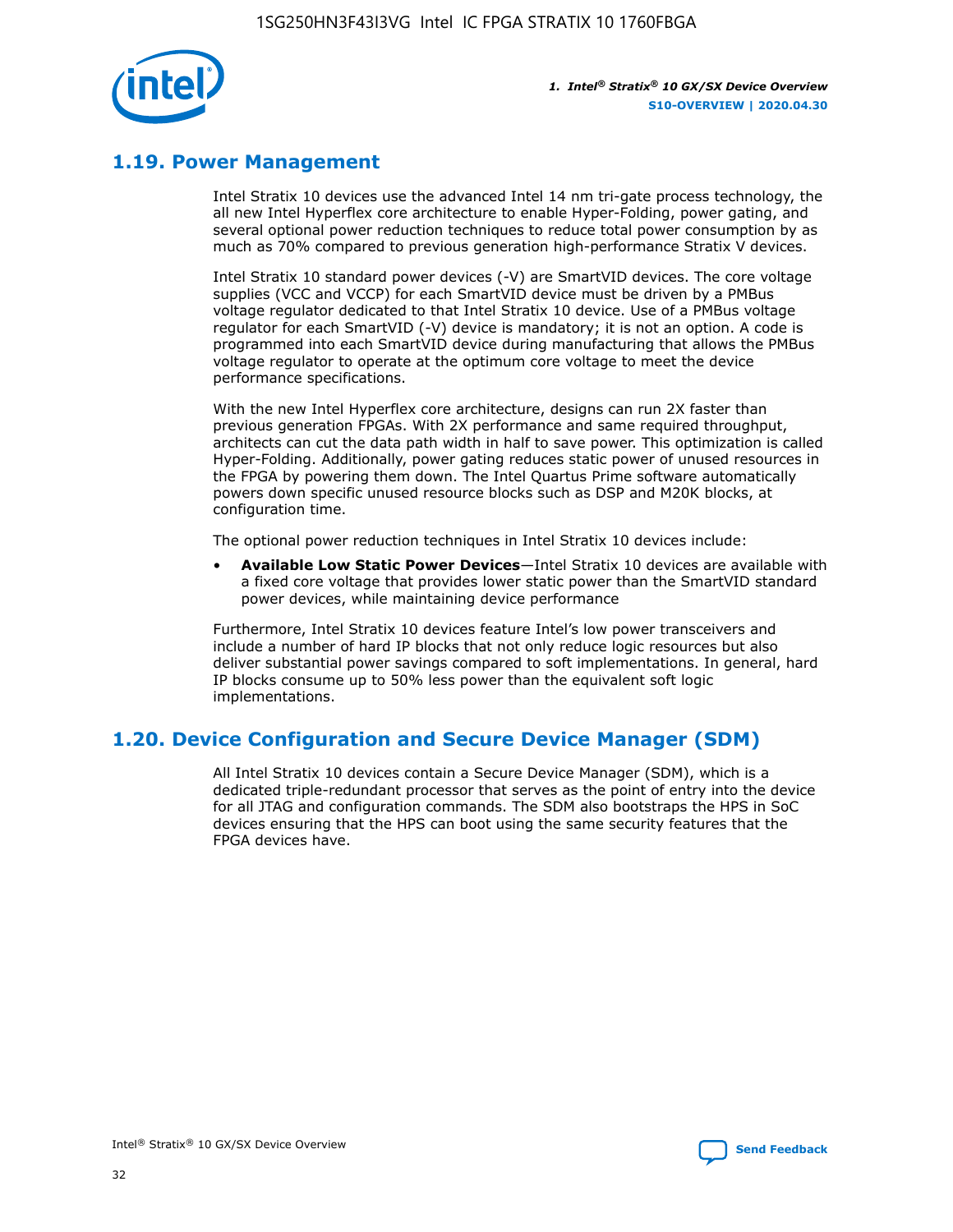





During configuration, Intel Stratix 10 devices are divided into logical sectors, each of which is managed by a local sector manager (LSM). The SDM passes configuration data to each of the LSMs across the on-chip configuration network. This allows the sectors to be configured independently, one at a time, or in parallel. This approach achieves simplified sector configuration and reconfiguration, as well as reduced overall configuration time due to the inherent parallelism. The same sector-based approach is used to respond to single-event upsets and security attacks.

While the sectors provide a logical separation for device configuration and reconfiguration, they overlay the normal rows and columns of FPGA logic and routing. This means there is no impact to the Intel Quartus Prime software place and route, and no impact to the timing of logic signals that cross the sector boundaries.

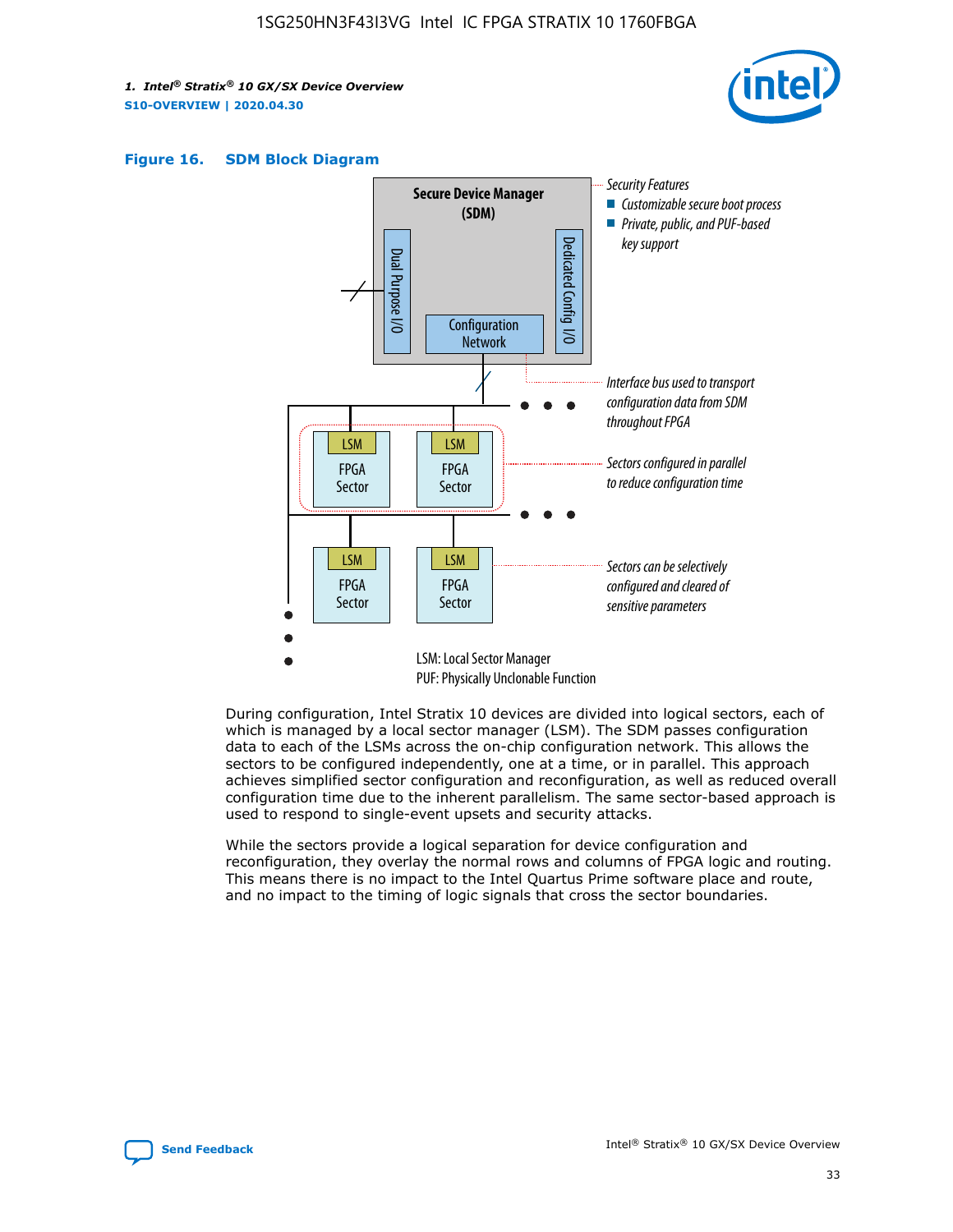

The SDM enables robust, secure, fully-authenticated device configuration. It also allows for customization of the configuration scheme, which can enhance device security. For configuration and reconfiguration, this approach offers a variety of advantages:

- Dedicated secure configuration manager
- Reduced device configuration time, because sectors are configured in parallel
- Updateable configuration process
- Reconfiguration of one or more sectors independent of all other sectors
- Zeroization of individual sectors or the complete device

The SDM also provides additional capabilities such as register state readback and writeback to support ASIC prototyping and other applications.

### **1.21. Device Security**

Building on top of the robust security features present in the previous generation devices, Intel Stratix 10 FPGAs and SoCs include a number of new and innovative security enhancements. These features are also managed by the SDM, tightly coupling device configuration and reconfiguration with encryption, authentication, key storage and anti-tamper services.

Security services provided by the SDM include:

- Bitstream encryption
- Multi-factor authentication
- Hard encryption and authentication acceleration; AES-256, SHA-256/384, ECDSA-256/384
- Volatile and non-volatile encryption key storage and management
- Boot code authentication for the HPS
- Physically Unclonable Function (PUF) service
- Updateable configuration process
- Secure device maintenance and upgrade functions
- Side channel attack protection
- Scripted response to sensor inputs and security attacks, including selective sector zeroization
- Readback, JTAG and test mode disable
- Enhanced response to single-event upsets (SEU)
- Black key provisioning
- Physical anti-tamper

See the *Intel Stratix 10 Device Security User Guide* for a complete list of all security features.

The SDM and associated security services provide a robust, multi-layered security solution for your Intel Stratix 10 design.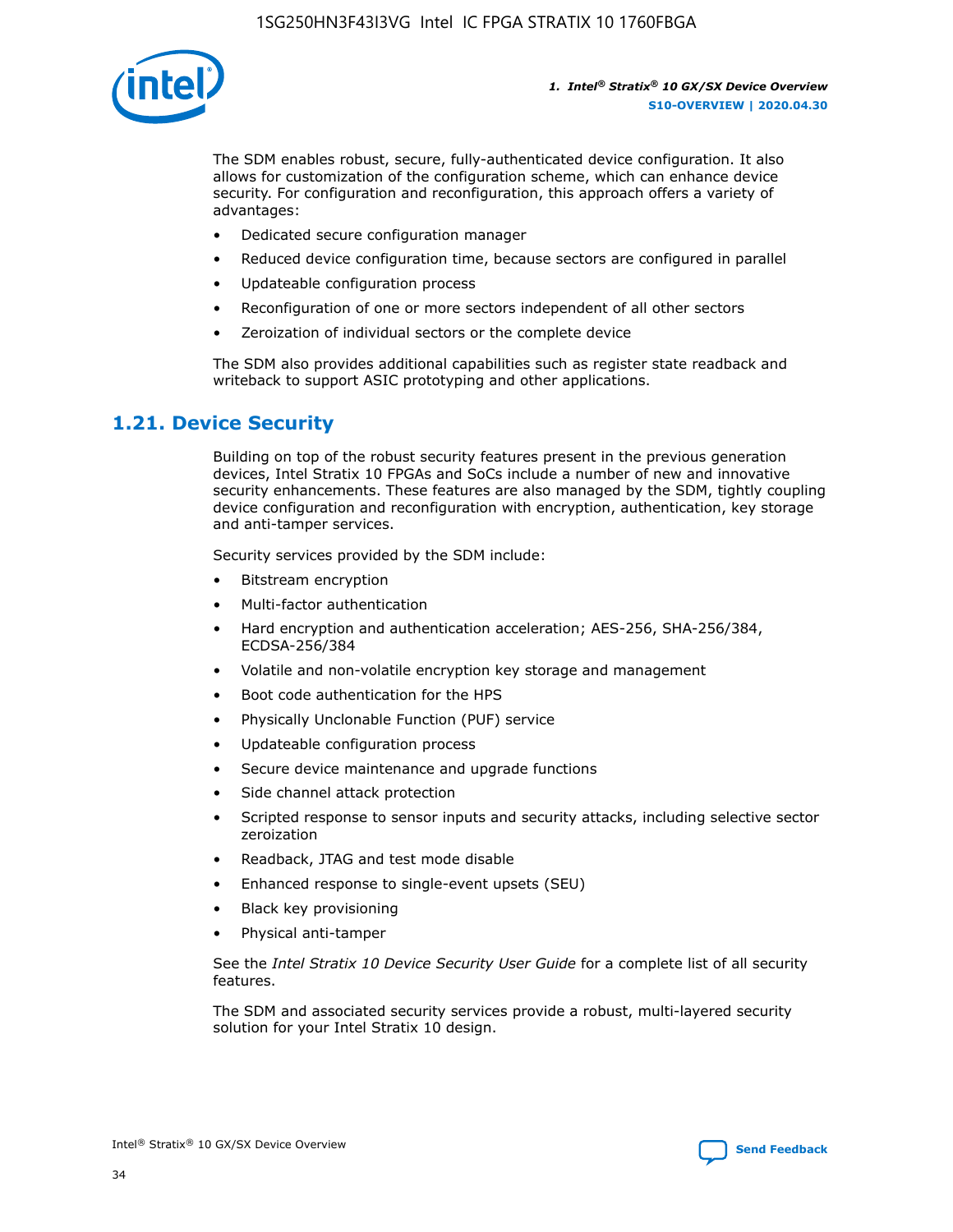

#### **Table 14. Device Security**

| <b>Intel Stratix 10 Family Variant</b> | <b>Bitstream Authentication</b> | <b>Advanced Security Features</b> <sup>(12)</sup> |
|----------------------------------------|---------------------------------|---------------------------------------------------|
| GX/SX                                  | All devices                     | -AS suffix part number required                   |

#### **Related Information**

- [My Intel Support](https://www.intel.com/content/www/us/en/programmable/my-intel/mal-home.html)
- [Intel Stratix 10 Device Security User Guide](https://www.intel.com/content/www/us/en/programmable/documentation/ndq1483601370898.html#wcd1483611014402)

### **1.22. Configuration via Protocol Using PCI Express**

Configuration via protocol using PCI Express allows the FPGA to be configured across the PCI Express bus, simplifying the board layout and increasing system integration. Making use of the embedded PCI Express hard IP operating in autonomous mode before the FPGA is configured, this technique allows the PCI Express bus to be powered up and active within the 100 ms time allowed by the PCI Express specification. Intel Stratix 10 devices also support partial reconfiguration across the PCI Express bus which reduces system down time by keeping the PCI Express link active while the device is being reconfigured.

### **1.23. Partial and Dynamic Reconfiguration**

Partial reconfiguration allows you to reconfigure part of the FPGA while other sections continue running. This capability is required in systems where uptime is critical, because it allows you to make updates or adjust functionality without disrupting services.

In addition to lowering power and cost, partial reconfiguration also increases the effective logic density by removing the necessity to place in the FPGA those functions that do not operate simultaneously. Instead, these functions can be stored in external memory and loaded as needed. This reduces the size of the required FPGA by allowing multiple applications on a single FPGA, saving board space and reducing power. The partial reconfiguration process is built on top of the proven incremental compile design flow in the Intel Quartus Prime design software

Dynamic reconfiguration in Intel Stratix 10 devices allows transceiver data rates, protocols and analog settings to be changed dynamically on a channel-by-channel basis while maintaining data transfer on adjacent transceiver channels. Dynamic reconfiguration is ideal for applications that require on-the-fly multiprotocol or multirate support. Both the PMA and PCS blocks within the transceiver can be reconfigured using this technique. Dynamic reconfiguration of the transceivers can be used in conjunction with partial reconfiguration of the FPGA to enable partial reconfiguration of both core and transceivers simultaneously.

### **1.24. Fast Forward Compile**

The innovative Fast Forward Compile feature in the Intel Quartus Prime software identifies performance bottlenecks in your design and provides detailed, step-by-step performance improvement recommendations that you can then implement. The Compiler reports estimates of the maximum operating frequency that can be achieved

<sup>(12)</sup> Contact My Intel Support for additional information.

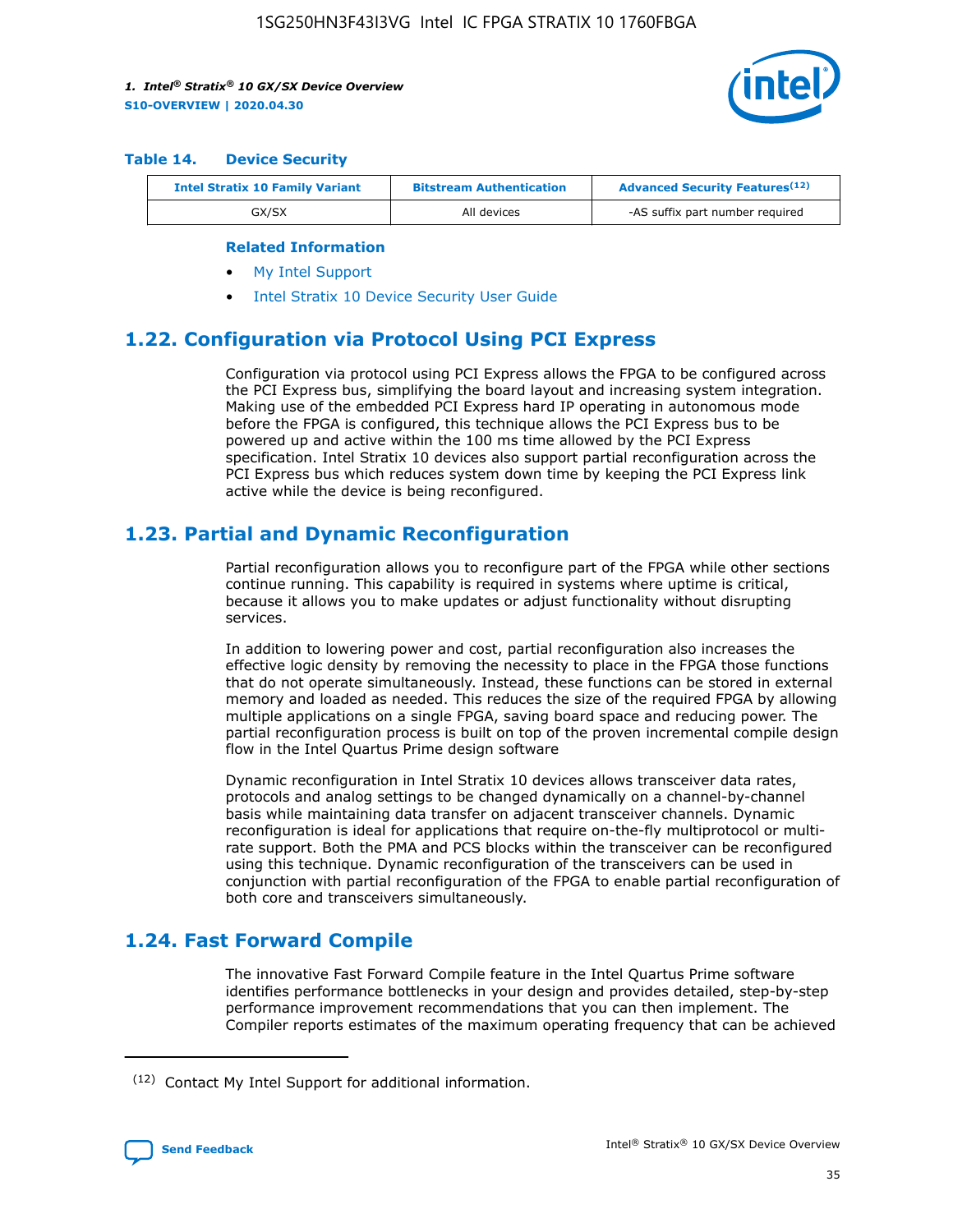

by applying the recommendations. As part of the new Hyper-Aware design flow, Fast Forward Compile maximizes the performance of your Intel Stratix 10 design and achieves rapid timing closure.

Previously, this type of optimization required multiple time-consuming design iterations, including full design re-compilation to determine the effectiveness of the changes. Fast Forward Compile enables you to make better decisions about where to focus your optimization efforts, and how to increase your design performance and throughput. This technique removes much of the guesswork of performance exploration, resulting in fewer design iterations and as much as 2X core performance gains for Intel Stratix 10 designs.

### **1.25. Single Event Upset (SEU) Error Detection and Correction**

Intel Stratix 10 FPGAs and SoCs offer robust SEU error detection and correction circuitry. The detection and correction circuitry includes protection for Configuration RAM (CRAM) programming bits and user memories. The CRAM is protected by a continuously running parity checker circuit with integrated ECC that automatically corrects one or two bit errors and detects higher order multibit errors.

The physical layout of the CRAM array is optimized to make the majority of multi-bit upsets appear as independent single-bit or double-bit errors which are automatically corrected by the integrated CRAM ECC circuitry. In addition to the CRAM protection, user memories also include integrated ECC circuitry and are layout optimized for error detection and correction.

The SEU error detection and correction hardware is supported by both soft IP and the Intel Quartus Prime software to provide a complete SEU mitigation solution. The components of the complete solution include:

- Hard error detection and correction for CRAM and user M20K memory blocks
- Optimized physical layout of memory cells to minimize probability of SEU
- Sensitivity processing soft IP that reports if CRAM upset affects a used or unused bit
- Fault injection soft IP with the Intel Quartus Prime software support that changes state of CRAM bits for testing purposes
- Hierarchy tagging in the Intel Quartus Prime software
- Triple Mode Redundancy (TMR) used for the Secure Device Manager and critical on-chip state machines

In addition to the SEU mitigation features listed above, the Intel 14 nm tri-gate process technology used for Intel Stratix 10 devices is based on FinFET transistors which have reduced SEU susceptibility versus conventional planar transistors.

### **1.26. Document Revision History for the Intel Stratix 10 GX/SX Device Overview**

| <b>Document</b><br><b>Version</b> | <b>Changes</b>             |
|-----------------------------------|----------------------------|
| 2020.04.30                        | Made the following change: |
|                                   | continued                  |

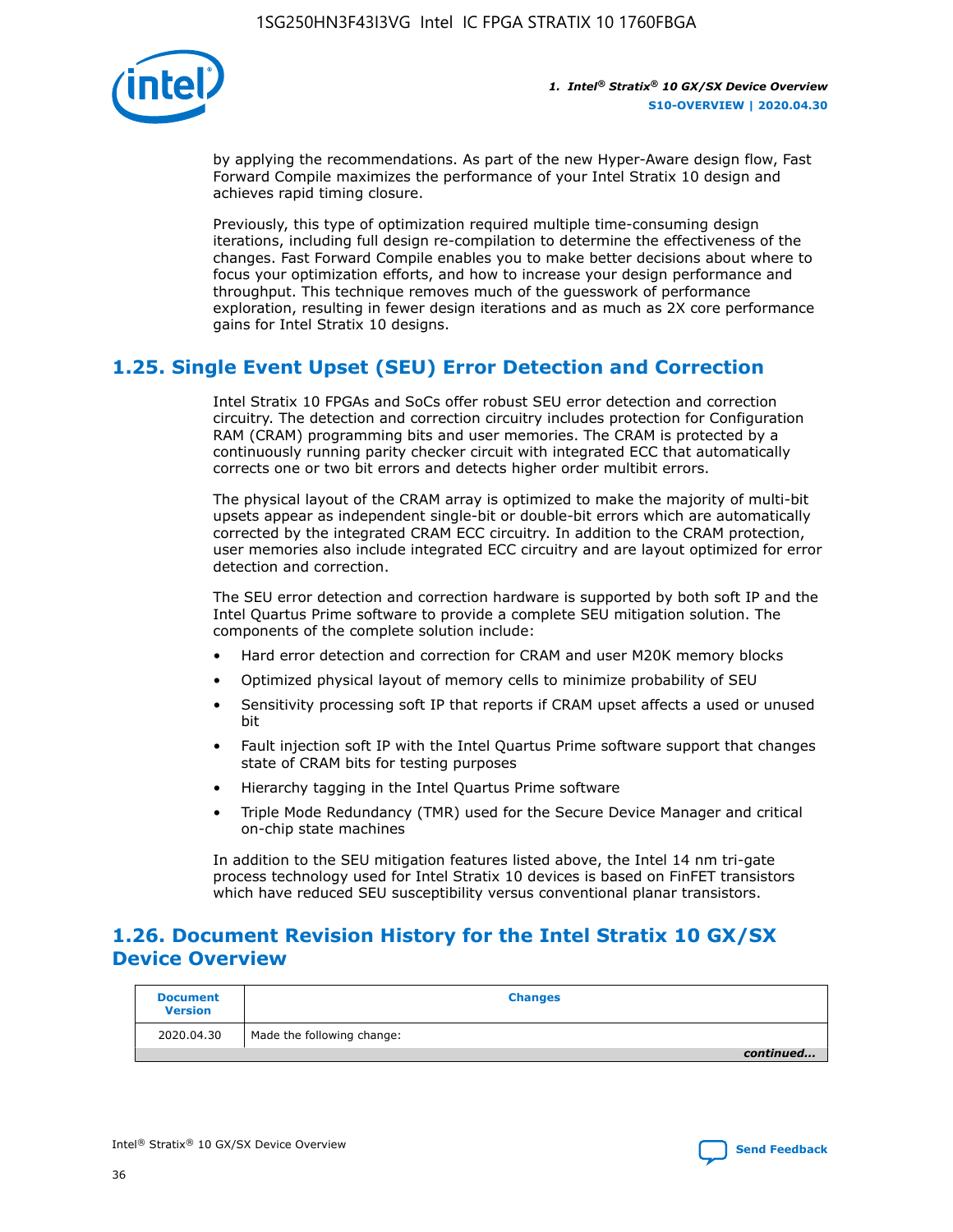

| <b>Document</b><br><b>Version</b> | <b>Changes</b>                                                                                                                                                                                                                                                                                                                                                                                                                                                                                                                                                                                                                                                                                                                                                                                                                                                                                                                                                                                       |
|-----------------------------------|------------------------------------------------------------------------------------------------------------------------------------------------------------------------------------------------------------------------------------------------------------------------------------------------------------------------------------------------------------------------------------------------------------------------------------------------------------------------------------------------------------------------------------------------------------------------------------------------------------------------------------------------------------------------------------------------------------------------------------------------------------------------------------------------------------------------------------------------------------------------------------------------------------------------------------------------------------------------------------------------------|
|                                   | Added the GX 10M variant.<br>$\bullet$                                                                                                                                                                                                                                                                                                                                                                                                                                                                                                                                                                                                                                                                                                                                                                                                                                                                                                                                                               |
| 2020.03.24                        | Made the following changes:<br>Added advanced security (-AS) devices.<br>$\bullet$<br>Added level shifter details for the Intel Stratix 10 SX/GX 400 device.<br>$\bullet$                                                                                                                                                                                                                                                                                                                                                                                                                                                                                                                                                                                                                                                                                                                                                                                                                            |
| 2019.08.19                        | Made the following changes:<br>Added composition details for the leaded and lead-free contact device options.<br>Updated the I/O PLL counts.<br>$\bullet$                                                                                                                                                                                                                                                                                                                                                                                                                                                                                                                                                                                                                                                                                                                                                                                                                                            |
| 2019.02.15                        | Made the following changes:<br>Changed the number of included logic elements globally.<br>Removed logic density 450, logic density 550, and package code 48 from the "Sample Ordering<br>$\bullet$<br>Code and Available Options for Intel Stratix 10 Devices" figure.<br>Updated description of the higher density in the "Innovations in Intel Stratix 10 FPGAs and SoCs"<br>section.<br>Updated description of the general purpose I/Os in the "Intel Stratix 10 FPGA and SoC Common<br>Device Features" table.<br>Removed support for LPDDR3 globally.<br>Updated the "Intel Stratix 10 FPGA and SoC Architecture Block Diagram" figure.<br>Updated the "Intel Stratix 10 GX/SX FPGA and SoC Family Plan-FPGA Core (part 1)" table.<br>Updated the "Intel Stratix 10 GX/SX FPGA and SoC Family Plan-Interconnects, PLLs and Hard IP<br>$\bullet$<br>(part 2)" table.<br>Updated and merged the "Intel Stratix 10 GX/SX FPGA and SoC Family Package Plan" tables.                                 |
| 2018.08.08                        | Made the following changes:<br>Changed the specs for QDRII+ and QDRII+ Xtreme and added specs for QDRIV in the "External<br>Memory Interface Performance" table.<br>Updated description of the power options in the "Sample Ordering Code and Available Options for<br>Intel Stratix 10 Devices" figure.<br>Changed the description of the technology and power management features in the "Intel Stratix 10<br>FPGA and SoC Common Device Features" table.<br>Changed the description of SmartVID in the "Power Management" section.<br>Changed the direction arrow from the coefficient registers block in the "DSP Block: High Precision<br>Fixed Point Mode" figure.                                                                                                                                                                                                                                                                                                                             |
| 2017.10.30                        | Made the following changes:<br>Removed the embedded eSRAM feature globally.<br>$\bullet$<br>Removed the Low Power (VID) and Military operating temperature options, and package code 53<br>$\bullet$<br>from the "Sample Ordering Code and Available Options for Stratix 10 Devices" figure.<br>Changed the Maximum transceiver data rate (chip-to-chip) specification for L-Tile devices in the<br>"Key Features of Intel Stratix 10 Devices Compared to Stratix V Devices" table.                                                                                                                                                                                                                                                                                                                                                                                                                                                                                                                  |
| 2016.10.31                        | Made the following changes:<br>• Changed the number of available transceivers to 96, globally.<br>Changed the single-precision floating point performance to 10 TFLOP, globally.<br>Changed the maximum datarate to 28.3 Gbps, globally.<br>Changed some of the features listed in the "Stratix 10 GX/SX Device Overview" section.<br>Changed descriptions for the GX and SX devices in the "Stratix 10 Family Variants" section.<br>$\bullet$<br>Changed the "Sample Ordering Code and Available Options for Stratix 10 Devices" figure.<br>$\bullet$<br>Changed the features listed in the "Key Features of Stratix 10 Devices Compared to Stratix V<br>Devices" table.<br>Changed the descriptions of the following areas of the "Stratix 10 FPGA and SoC Common Device<br>Features" table:<br>- Transceiver hard IP<br>- Internal memory blocks<br>- Core clock networks<br>- Packaging<br>Reorganized and updated all tables in the "Stratix 10 FPGA and SoC Family Plan" section.<br>continued |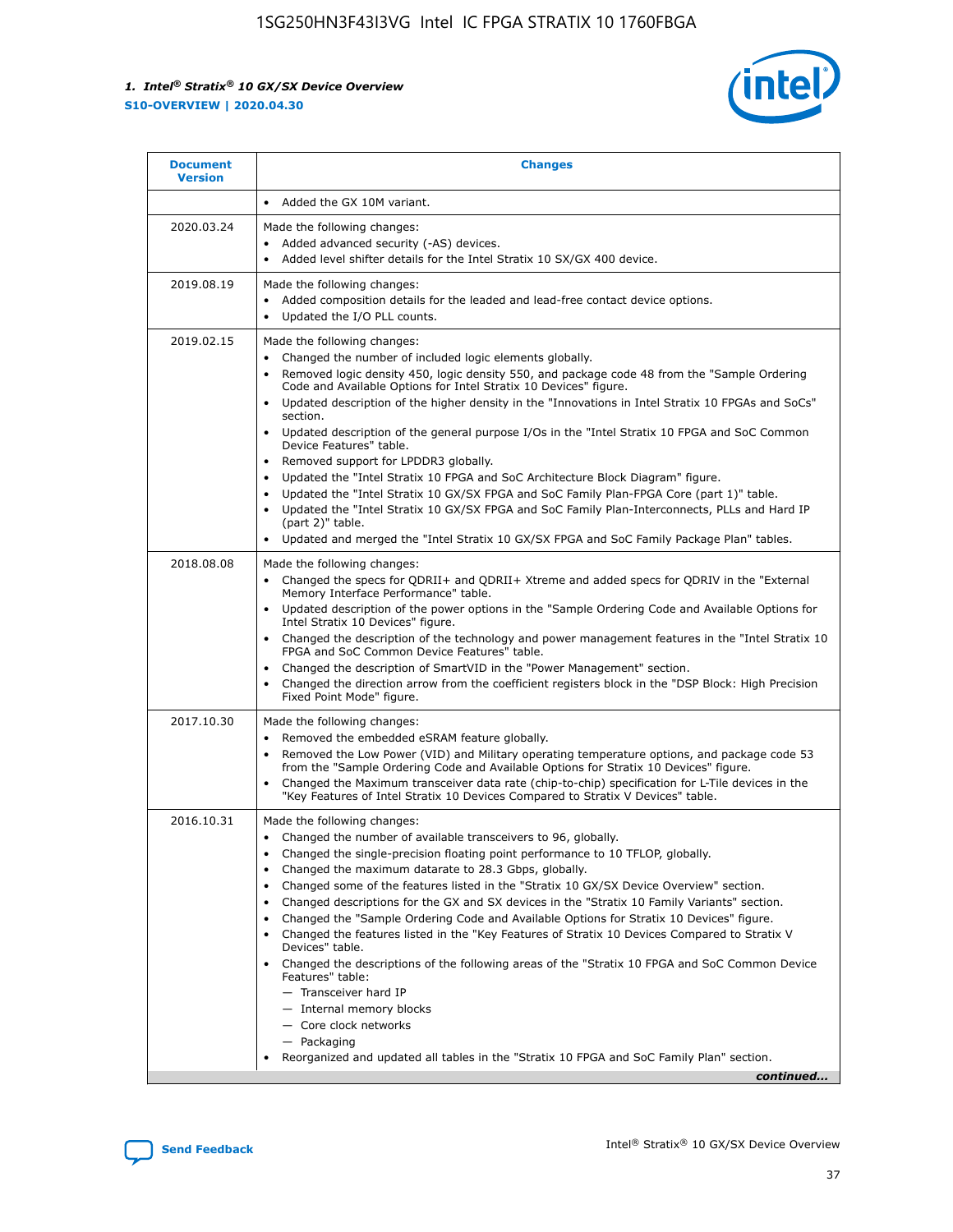

| <b>Document</b><br><b>Version</b> | <b>Changes</b>                                                                                                                                                                                                                                                                                                                                                                                                                                                                                                                                                                                                                                                                                                                                                                                                                                                                                                                                                                                     |
|-----------------------------------|----------------------------------------------------------------------------------------------------------------------------------------------------------------------------------------------------------------------------------------------------------------------------------------------------------------------------------------------------------------------------------------------------------------------------------------------------------------------------------------------------------------------------------------------------------------------------------------------------------------------------------------------------------------------------------------------------------------------------------------------------------------------------------------------------------------------------------------------------------------------------------------------------------------------------------------------------------------------------------------------------|
|                                   | Removed the "Migration Between Arria 10 FPGAs and Stratix 10 FPGAs" section.<br>Removed footnotes from the "Transceiver PCS Features" table.<br>Changed the HMC description in the "External Memory and General Purpose I/O" section.<br>Changed the number of fPLLs in the "Fractional Synthesis PLLs and I/O PLLs" section.<br>Clarified HMC data width support in the "Key Features of the Stratix 10 HPS" table.<br>Changed the description in the "Internal Embedded Memory" section.<br>Changed the datarate for the Standard PCS and SDI PCS features in the "Transceiver PCS Features"<br>table.<br>Added a note to the "PCI Express Gen1/Gen2/Gen3 Hard IP" section.<br>Updated the "Key Features of the Stratix 10 HPS" table.<br>Changed the description for the Cache coherency unit in the "Key Features of the Stratix 10 HPS"<br>table.<br>Changed the description for the external SDRAM and Flash memory interfaces for HPS in the "Key<br>Features of the Stratix 10 HPS" table. |
| 2015.12.04                        | Initial release.                                                                                                                                                                                                                                                                                                                                                                                                                                                                                                                                                                                                                                                                                                                                                                                                                                                                                                                                                                                   |